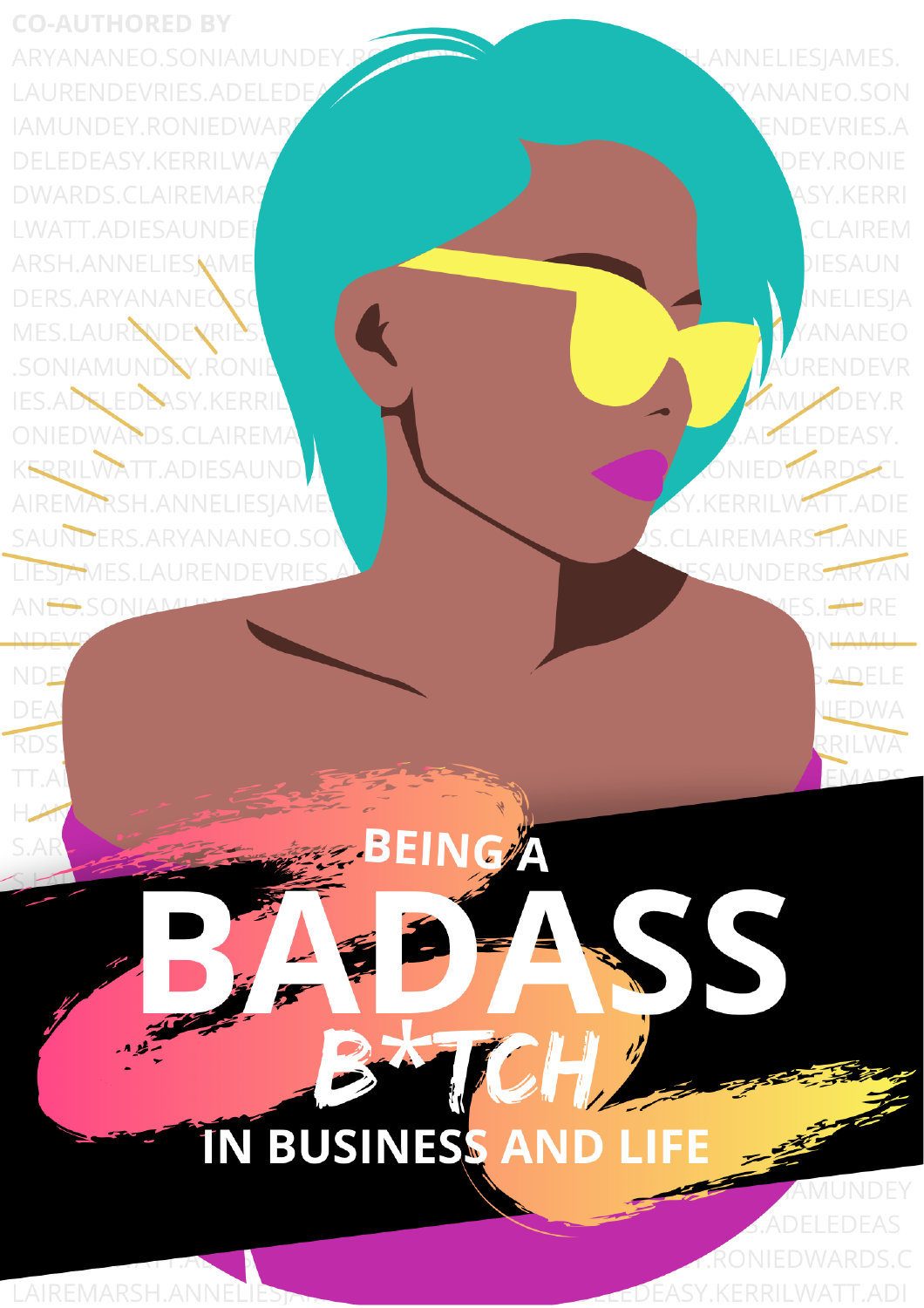# **TABLE OF CONTENTS**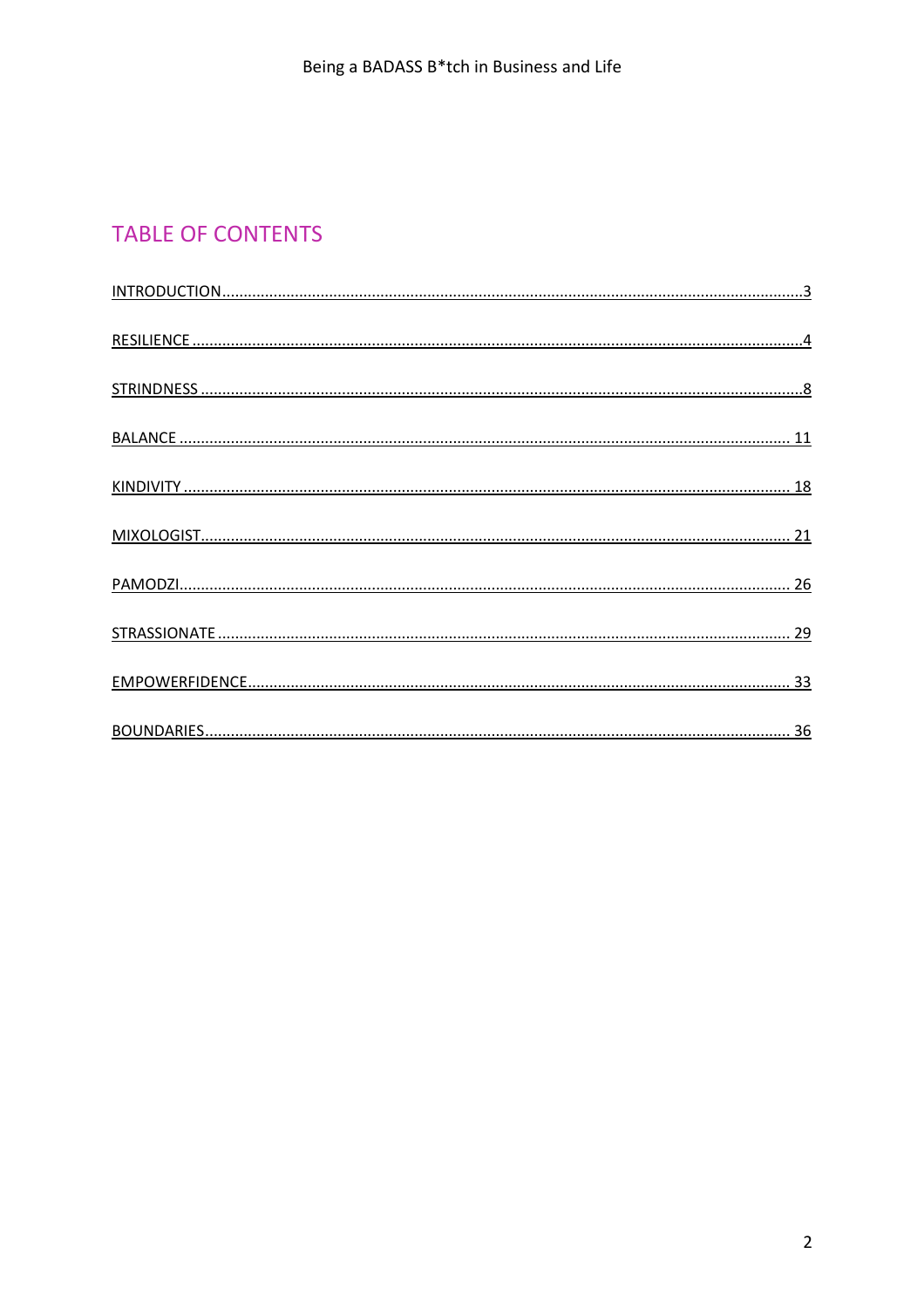# <span id="page-2-0"></span>INTRODUCTION

Being a badass can mean so many things. For me it is having confidence, for others it is being kind, others resilience and for some, how we give. In any case it seems there is a need to own this part of yourself and learn acceptance of all the things that challenge us, give us those white-knuckle moments, and likewise being able to recognise our achievements without ego and without the fear that our own successes take away from the success of others.

I felt compelled to assemble this collection because so many of the people I know are champions of "badassary." They know who they are, they know their purpose and they know how to channel this into all sorts of tools for others. I wanted to showcase women because I personally understand that having the strength to own the badass that lies within can be fraught with difficulty, not least all the expectations of others. It is the many fearless women I have known in my life who have shaped me, listened to me, supported and guided me, who have enabled me to reveal my inner badass which in turn helps others to do the same.

Wouldn't it be a wonderful world if projects like these became self-fulfilling prophecies, one woman championing the next and the next until we were all those women strong enough to "fix each other's crowns" without fear, judgement and insecurity.

If you have downloaded this please enjoy sinking into the stories of others, I hope it helps you to awaken your own badass in your own life or business… or both! If you learn something from these pages, then please share with others and continue the cycle.

*Annelies James x*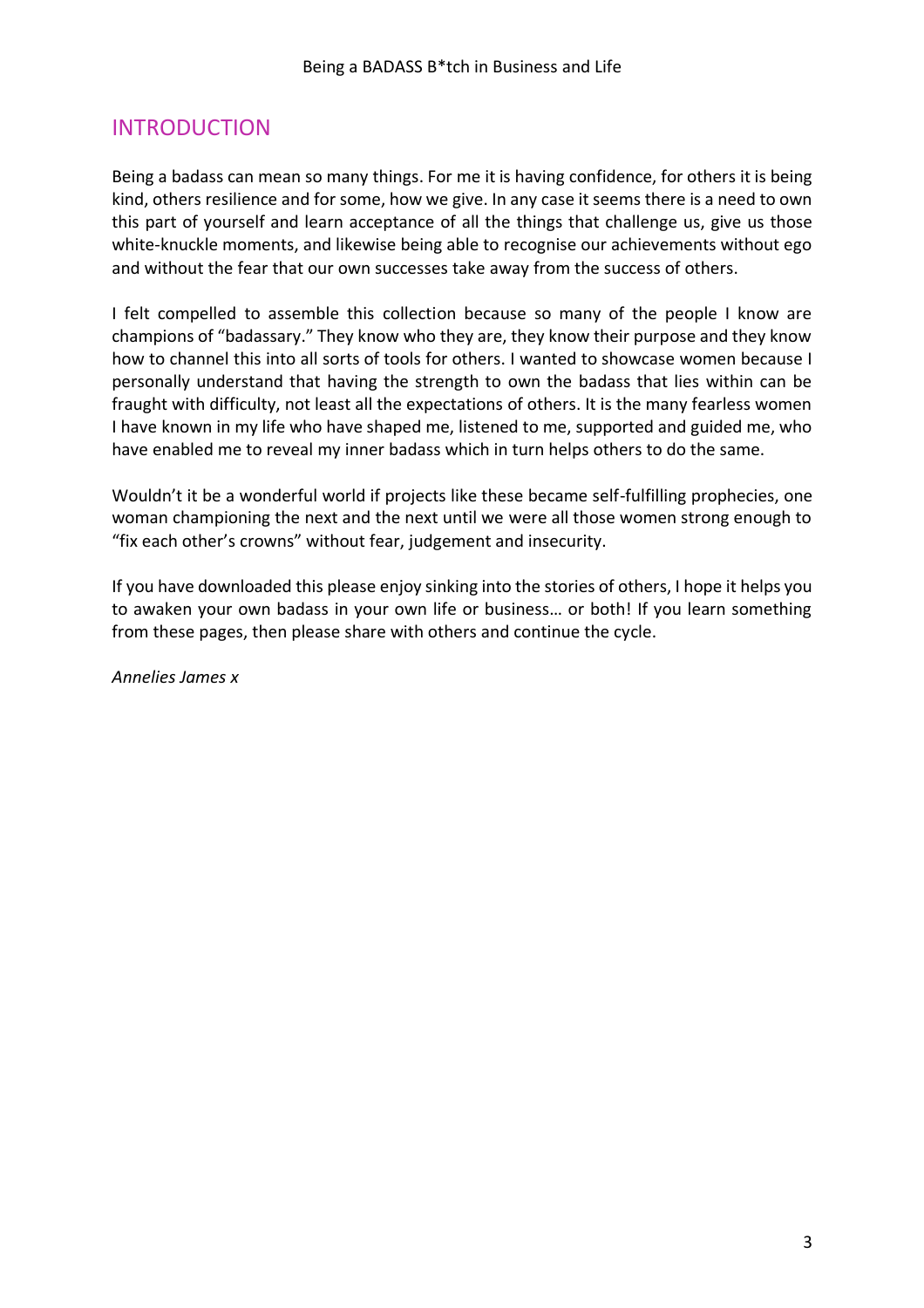# <span id="page-3-0"></span>**RESILIENCE**

*Sonia Mundey – Yellow Book Interiors* 

"If your heart is broken, make art with the pieces."– Shane Koyczan

The Oxford Learner's Dictionary defines Resilience as, "the ability of people or things to feel better quickly after something unpleasant, such as shock, injury, etc."

I was surprised when I read the word "quickly" as for me resilience is something that has had to be learned and practiced again and again. A "shock [or] injury" can come at any point in our lives and can be anything from the loss of a job, a relationship breakdown, bereavement, ill health or a global pandemic but these things do not necessarily come in isolation. One devastating loss can follow another as a direct or indirect consequence of the triggering event. So just as life knocks you down and you have barely struggled to your feet, something else comes along and causes you to fall again.

It's a natural human response to want things to return to normal as quickly as possible, to bounce back to how they were before, but depending on the gravity of your ordeal some things may just never be the same again.

Eric Greitens, American Politician and Former Navy Seal, states in his book Resilience: Hard-Won Wisdom for Living a Better Life, "Life's reality is that we cannot bounce back. We cannot bounce back because we cannot go back in time to the people we used to be. The parent who loses a child never bounces back. The nineteen-year-old who sails for war is gone forever, even if he returns. You know that there is no bouncing back. There is only moving through." "What happens to us becomes a part of us, Resilient people do not bounce back from hard experiences; they find healthy ways to integrate them into their lives." "In time, people find that great calamity met with great spirit can create great strength". (pages 22-23).

Depending on the level of trauma and loss we have experienced it can be so easy to let the human condition take over. We will feel doubt, despair, deep disappointment, shame, resentment, despair & loathing, for ourselves and others, and resort to self-destructive behaviours to numb the pain. We may lose all sense of self-respect and neglect our own personal care, the well-being of those around us and our environments. If we've suffered one traumatic event after another we may be plagued with PTSD and find that we're triggered by some small incident which in fact has its memory in something far more traumatic. We can lose our sense of purpose, our joy for life and wonder what the point of it all is. Conversely, we may choose to ignore the vast well of emotions which keep springing up and keep pushing them down in an attempt to pretend that everything is really ok, or an unwillingness to show weakness to those around us. But long term none of these things are going to help you build resilience. Short term they will provide relief, but the pain of leaving your trauma unacknowledged and not properly dealt with can be more painful than the thing which caused the damage in the first place.

But as business owners, and mothers, daughters, and sisters, we have so many people who depend on us for nurture and support, so we have to actively decide to not stay in this place. We have to lean into our emotions and develop strategies and support networks to hold us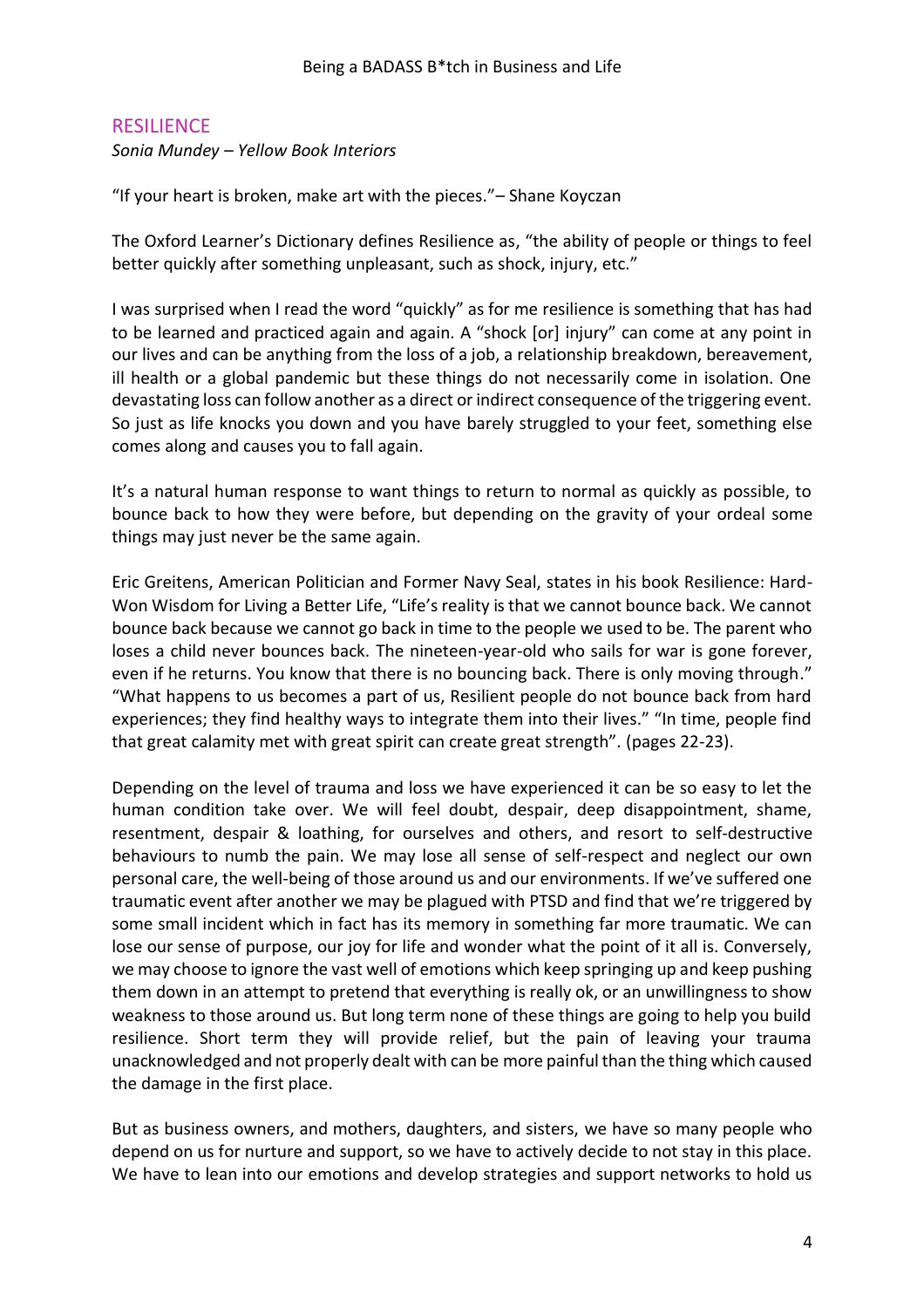up, for by moving through these heart-breaking and painful experiences is how we will develop our resilience. Brene Brown, Research Professor and Social Worker refers to these times as "face down in the arena" moments.

In her book In Rising Strong, Dr. Brown goes back to the data she has collected over years of her research and asks: "What happens when we are facedown? What's going on in this moment? What do the women and men who have successfully staggered to their feet and found courage to try again have in common? What is the process of Rising Strong?"

This is where you develop your resilience. When you finally learn to acknowledge your emotions, allow them to rise up, sit with them and take time to notice how you are feeling. Then let them go for in sitting with your emotions you will begin to find the answers and the direction you need to take to move forward. To help re/discover your true purpose, you will heal your body and your trauma and emerge from your suffering with a new motivation and you will develop a higher level of emotional intelligence and empathy for others suffering. So, what practical steps can we take to develop our resilience?

- 1. Focus on your well-being, first and foremost. Your ability to cope with anything will stem from how well you look after yourself. Eat healthy nutritious food, stay hydrated and boost your system with additional vitamins and supplements to support your mind and body through this time. Make sure you get enough sleep; a regular sleep pattern and daytime naps are essential for focus and a good mood. Move your body by getting out of the house every day even if it's just for a walk and limit your use of stimulants such as sugar and alcohol as these can have a detrimental effect on your energy and nervous system. Maintain good personal hygiene, take time for a pamper session, wash your hair, and put your makeup on. It's surprising how much better it will make you feel.
- 2. Talk to your family, friends and colleagues or members of your networking groups. Be honest about your experiences and allow them to support listen to you. You don't have to do it all on your own and if you reach out, you'll find people would be honoured to help and support you at this time.
- 3. Take each day as it comes. On your path to building resilience and recovery from trauma some days will be harder than others, but tomorrow is another day to try again.
- 4. Say "No" to things, people and events which don't bring you joy. The last thing you need at a time of difficulty is to carry the expectation of others to do this or do that. Saying "No" to things is a powerful way of bringing back some control into your life and in the words of Dr Seuss, "Be who you are and say what you feel because those who mind don't matter and those who matter don't mind." This time in your life will certainly reveal those people who you do and no longer need in your life.
- 5. Develop a new routine. As the quote by Eric Greitens said "…we cannot go back to the people we used to be…" so you have to develop a new way of being and doing things. And that's a good thing. By creating a new routine for your life, you will bring in new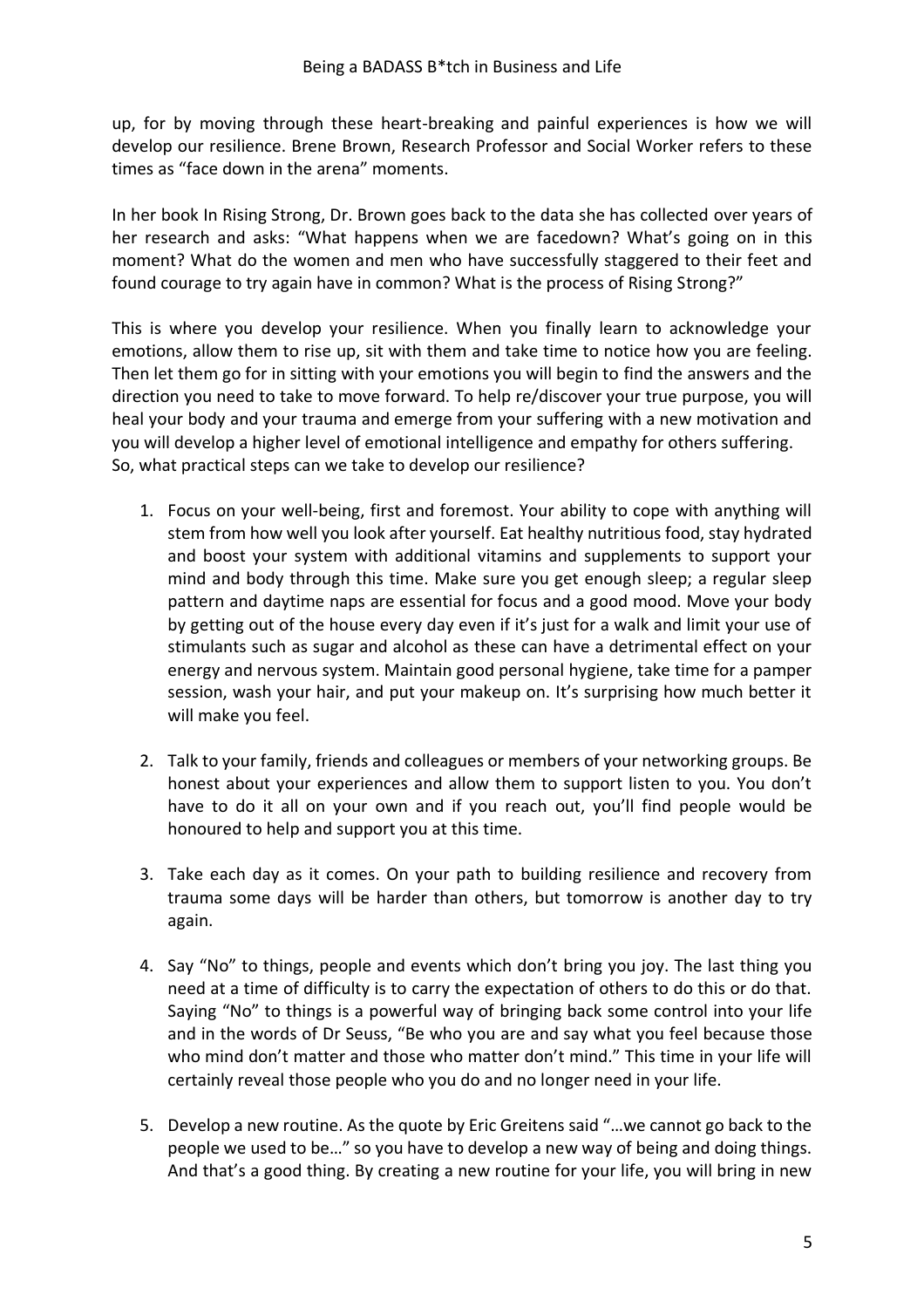ways of doing things, new recipes to try with your family, find new places to go. Take that bold leap of stepping away from what was familiar and move forward into the new with optimism and excitement for the variety of experiences that will come your way, if you will allow them. And don't forget to clean your house and make your bed. It's amazing how much of an impact these things can have on your mood and sense of control.

- 6. Make peace with your past. It's so important to take time to heal yourself so you can move forward to a new and brighter future. It requires work though, and may involve many forms of healing from reading personal development books, to meditation to seeking professional counselling or CBT (Cognitive Behavioural Therapy). All these practices will help to make sense of the "why did this happen to me", to help you see that you are not alone in your suffering and provide you with coping techniques and strategies to enable you move forward in a focused and positive way.
- 7. Share your story. Your journey to recovering and rebuilding your life may very well be the inspiration someone else needs. Share the resources and practices which were helpful for you and in doing so you can support and mentor someone else who values the wisdom and insights you have gained on your journey.
- 8. Find joy again. Take time to think about the hobbies and interests you always had but never had the time for. Rediscover them whether it be art, music, theatre, discovering new places or playing sport. For these are the stuff of life and through them you'll rediscover your passions.
- 9. Make plans for the future. Whether this be a day out with a friend for shopping and a spot of lunch, a family holiday or a new goal you wish to achieve in your business, for by making plans you will have things to look forward to and new happy memories to make.
- 10. And finally, be thankful for your experience. Though you might not have been thankful for the trail you went through at the time, it is possible to be grateful for the lessons which you have learned. How have you grown, what have you discovered about yourself, and others, as a result of your experiences and what opportunities have opened up to you as a result. Be thankful, for in being so, you will have learned how to be resilient.

As Helen Keller said, "although the world is full of suffering, it is full also of the overcoming of it. My optimism, then, does not rest on the absence of evil, but on a glad belief in the preponderance of good and a willing effort to always cooperate with the good, that it may prevail."

#### **ABOUT SONIA**

*Sonia Mundey is a single mum of two lovely kids, a girl and a boy. A talented interior designer, she runs her own business, creating beautiful spaces for her clients. As a Christian, her faith and trust in God saw her through the difficult years of an abusive marriage and its subsequent break up. She survived - and now she's thriving, resilient and stronger than ever!*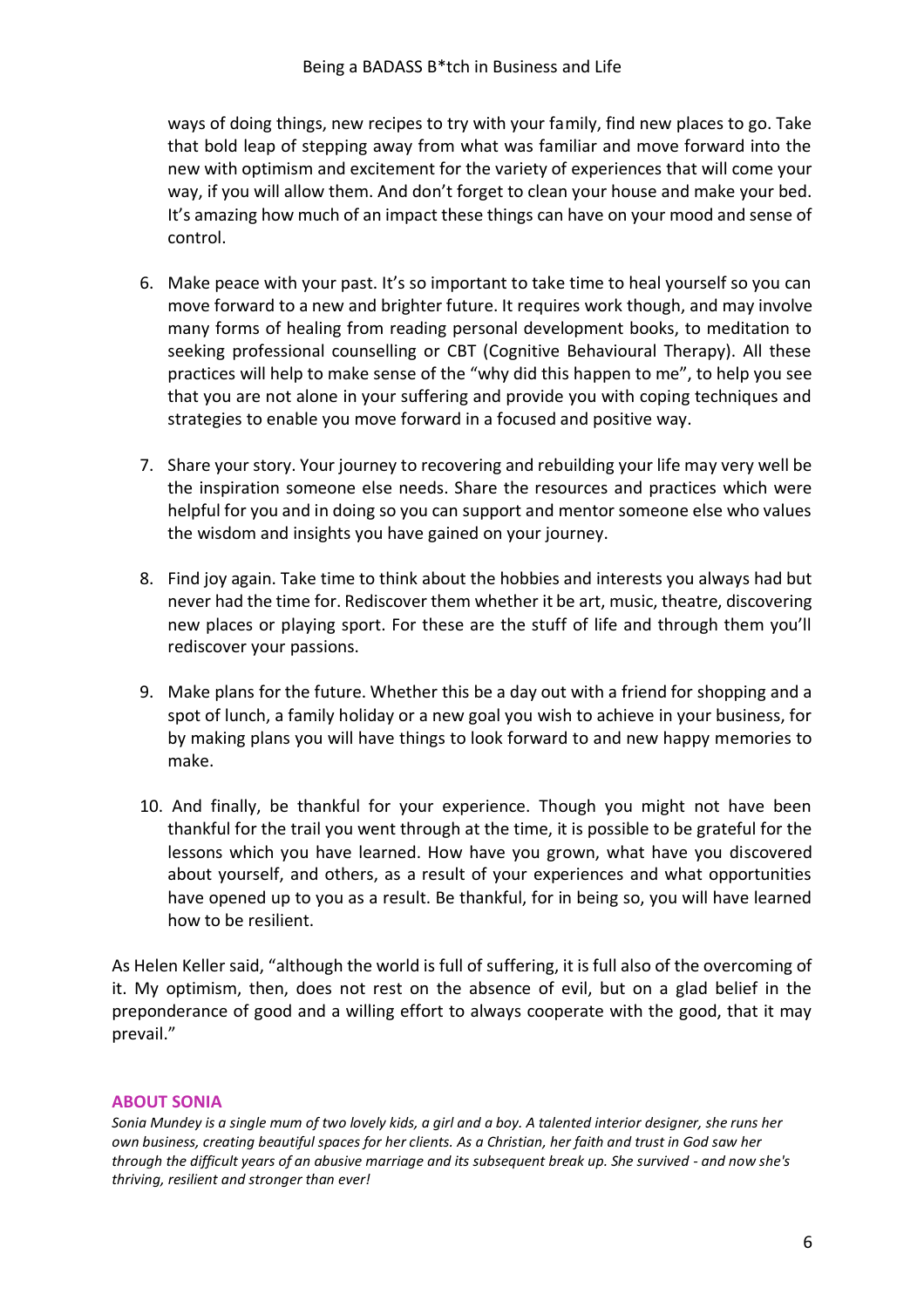**CONNECT WITH SONIA [WEBSITE](https://www.yellowbookinteriors.co.uk/) [FACEBOOK](https://www.facebook.com/yellowbookinteriors/)** [INSTAGRAM](https://www.instagram.com/yellowbookinteriors/) [LINKEDIN](https://www.linkedin.com/in/soniamundey/)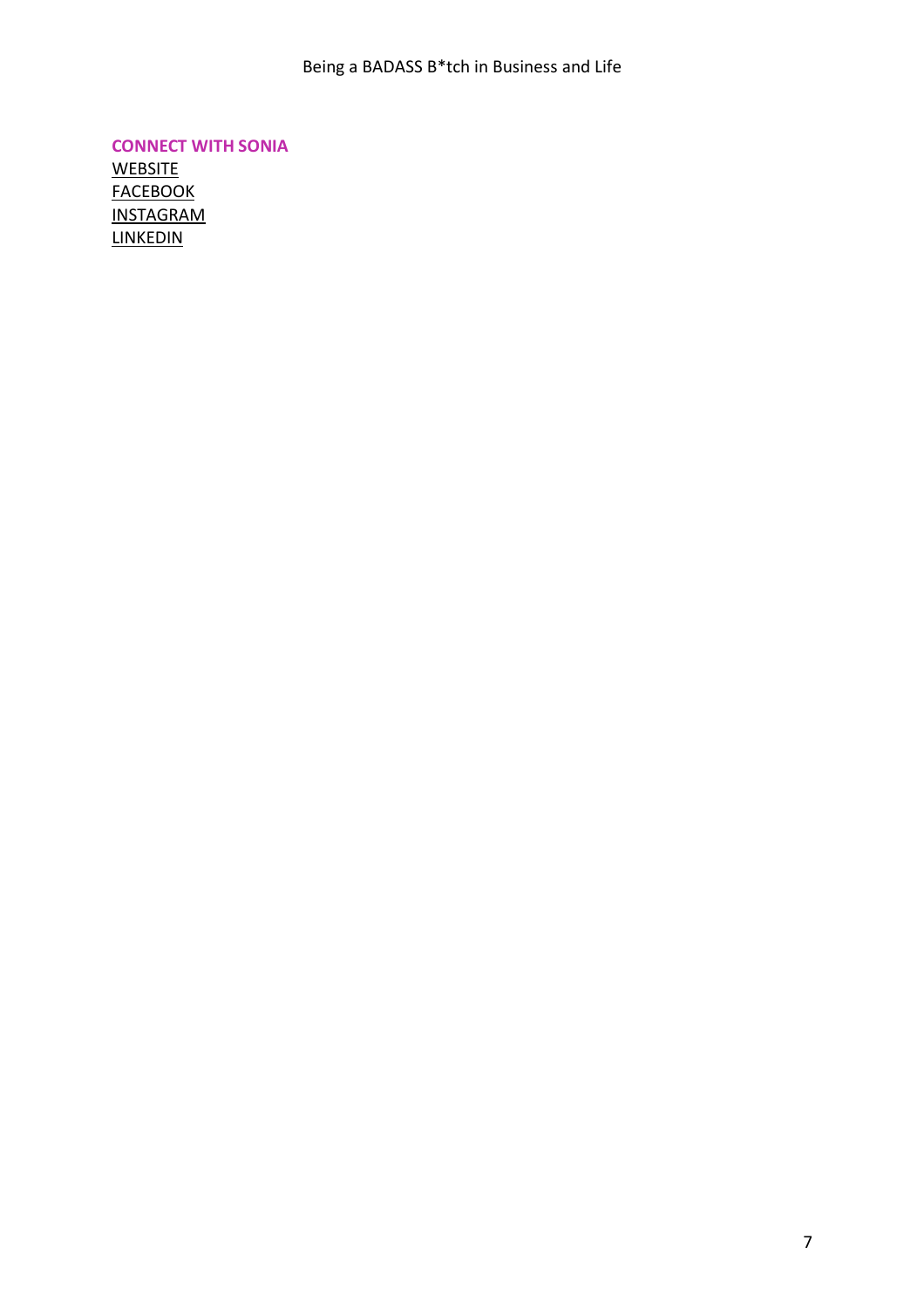### <span id="page-7-0"></span>**STRINDNESS**

*Adele Deasy – Plan A Dynamic Consulting* 

Strong + Kindness = Strindness

Throughout my career I have always hung my practice, decisions, and leadership on kindness. Surprisingly this is not as popular as one may think, in fact it can make some feel decidedly uncomfortable! As difficult as it was, I always decided that a problem with being around kindness was more to do with my audience than with me. If my choice to put kindness first was met with scepticism or seen as some kind of 'get out', I would often use the mantra 'do not mistake kindness for weakness' People might have felt more comfortable with being chastised as a consequence of poor choices, however, I never felt the need to compromise my values. Indeed, there is a great strength in meeting poor choices with kindness; offering the opportunity to discuss, reflect, apologise or reconsider a decision. Kindness here is not synonymous with instant forgiveness or total absolution, but an acknowledgement that most poor choices are not the result of deliberate malice or someone coming to work intending to do a bad job.

From a career in education I live by the exciting prospect that constructivism is alive and well. Knowledge and learning are built on past experiences and connections and not poured into empty vessels. In this spirit, I recently learned from my daughter who is studying for a degree in Psychology that our brains have difficulty with processing the concept of the word 'not'. Using this word can build connections between the very concepts that one is trying to disentangle. So, my mantra has changed from not mistaking kindness for weakness into strength is kindness. Strindness.

#### **#whatdoyoustandfor**

Watching others trying to use kindness as a leadership strategy has been like watching people trying to push water up a hill with a fork. Whilst the intention to be kind exists in theory, when fatigue, irritability, ego or frustration are introduced, people often put kindness to one side, in order to demonstrate principles such as 'accountability', 'management' or 'capability', as if these concepts cannot coexist with a kind approach. When I set up my own company and read all the advice on straplines and vision statements, I knew that strength and kindness would be my unwavering values. #strindness. Publicity, social platforms, marketing etc. are transparently weak if your authentic value is fake.

#### **#goldenthread**

Here is the tricky bit … as a woman, kindness has maternal connotations. As a mother of three amazing daughters I find nothing offensive about my maternal kindness. As a career driven businesswoman, prepared to take risks, learn, fail, and show strength to be kind, being maternal has nothing to do with it. I showed strength and kindness long before my family were part of my life. I build my career on having the strength to do the right thing. Sometimes those decisions are difficult, but when things get tough, kindness is the default setting that forms the golden thread through strength and success.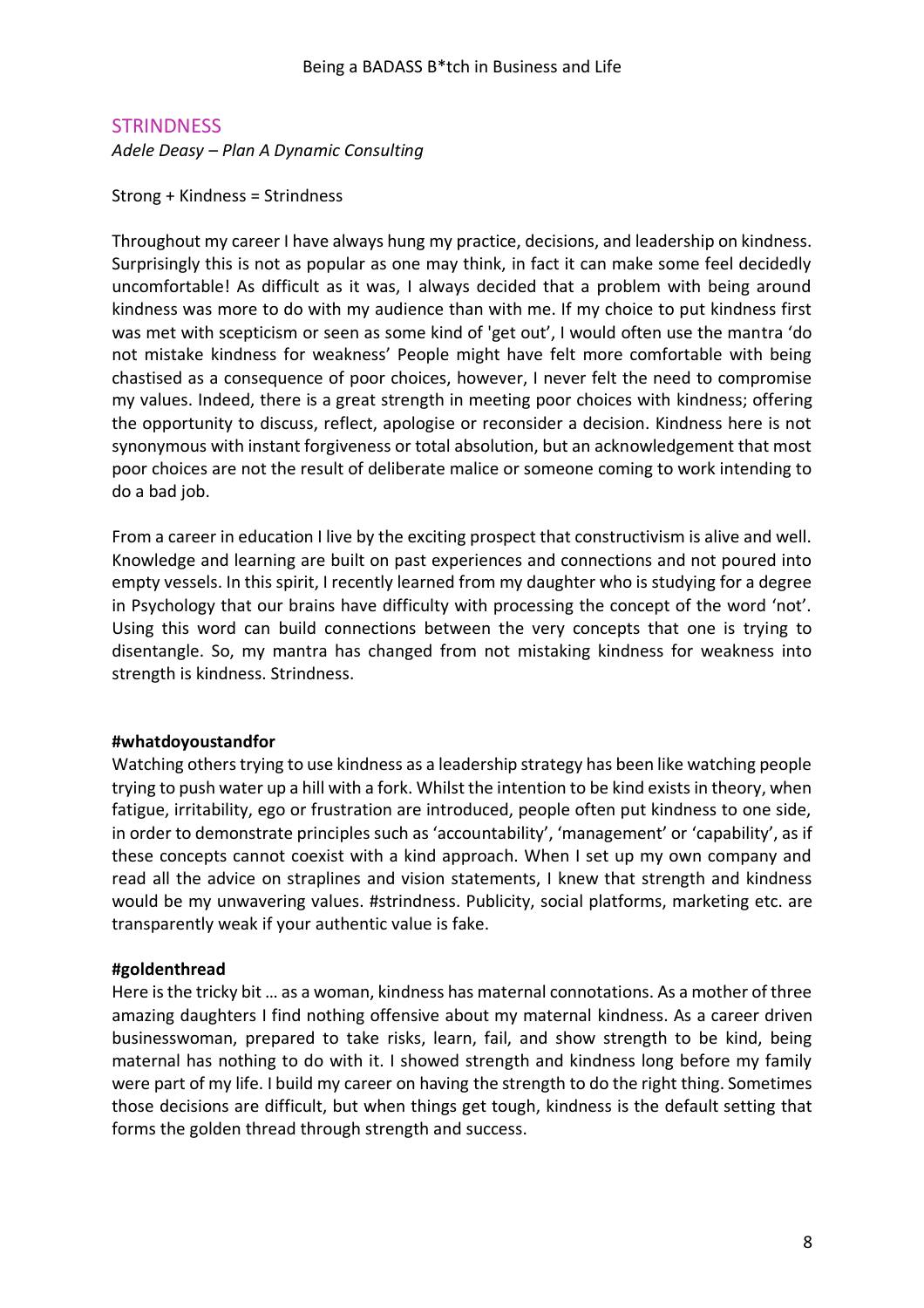### **#learningjournal**

There are so many positive influences that can support and shape you, don't miss them while you try to go it alone. The concept of a grateful book, writing five things each evening that you have been grateful for in the day, was more influential over my authentic self than I realised. The first few months of writing in the journal were sporadic and the things that I was grateful for were huge concepts, family, health etc. As time went on, I noticed things during the day that meant something to me and I knew they would feature in my writing that evening. Writing is fine but reading is fascinating. Reading back over the entries over time helped me to identify what I value, what I care about, who I find inspiring and what matters most. This showed me my authentic self, better than any online assessment ever has. In addition to a grateful book I became partial to a learning journal, a comfortable notebook where I write thoughts, ideas, quotes, research or indeed anything else that takes my fancy. Reading it back, which I do frequently, shows me my strategic vision, my new directions, and the risks I am going to take. It also shows me the ideas that went cold and the thoughts that didn't fit; both valuable to know when developing a business. When I ask clients that I work with if they keep any form of learning journal, the answer is usually no and for the ones that do, the answer to whether they ever read it back is no. An easy starting point for anyone's development of authentic self is a well-read learning journal.

### **#bemoreyou**

Here is the strength part of kindness. In professional development seminars that I have hosted, I entitle this area 'Beware the Ankle Grabbers'. I am aware of my strength and my weakness and I am open minded enough to realise that these concepts are fluid. In my career I have been asked by both men and women, to have fewer good ideas, be less creative, be less thoughtful and have less vision. Shocking when it is written down, but I know my experiences are not unique. I have a plethora of strong women in my world who will all be able to empathise with the feeling you get when you are told to dilute yourself to make others feel better. My advice is don't! In fact, whenever you are asked to dilute, be more you. Does this strength fit with kindness too? For sure. Looking out for others who will step aside, step back, be quiet when instructed is one of the kindest things you can do. This is how to change worlds: by being more you and allowing others to have the strength to do the same. You do not have to dilute yourself for anyone to make them feel better.

### **#ethicalleadership**

This isn't an add on, it is the main purpose. Making strong decisions based on kindness is, for me, what ethical leadership looks like. It is not ethical to do the right thing through fear of being caught doing the wrong thing. I do not believe I have worked with a leader who claims to be either unethical or unkind, however I have worked with unethical and unkind leaders. So where is the gap? It is not a misunderstanding of terms; it is a false projection of what individuals think they should be and what their behaviours show they are. Asking an employee 'are you well?' first thing in the morning was a learnt trick to pose a closed question to shorten an interaction whilst appearing to be caring. This is not ethical behaviour. One of my wisest leaders told me to always consider the unintended outcomes of decisions you make. This advice has always remained with me and is the core of my ethical leadership. Leadership comes with responsibility and moral choice. Some leaders choose to use it as an opportunity for power, often at the expense of others, whilst others use leadership compassionately. Whilst building a business, I care about my reputation and I want my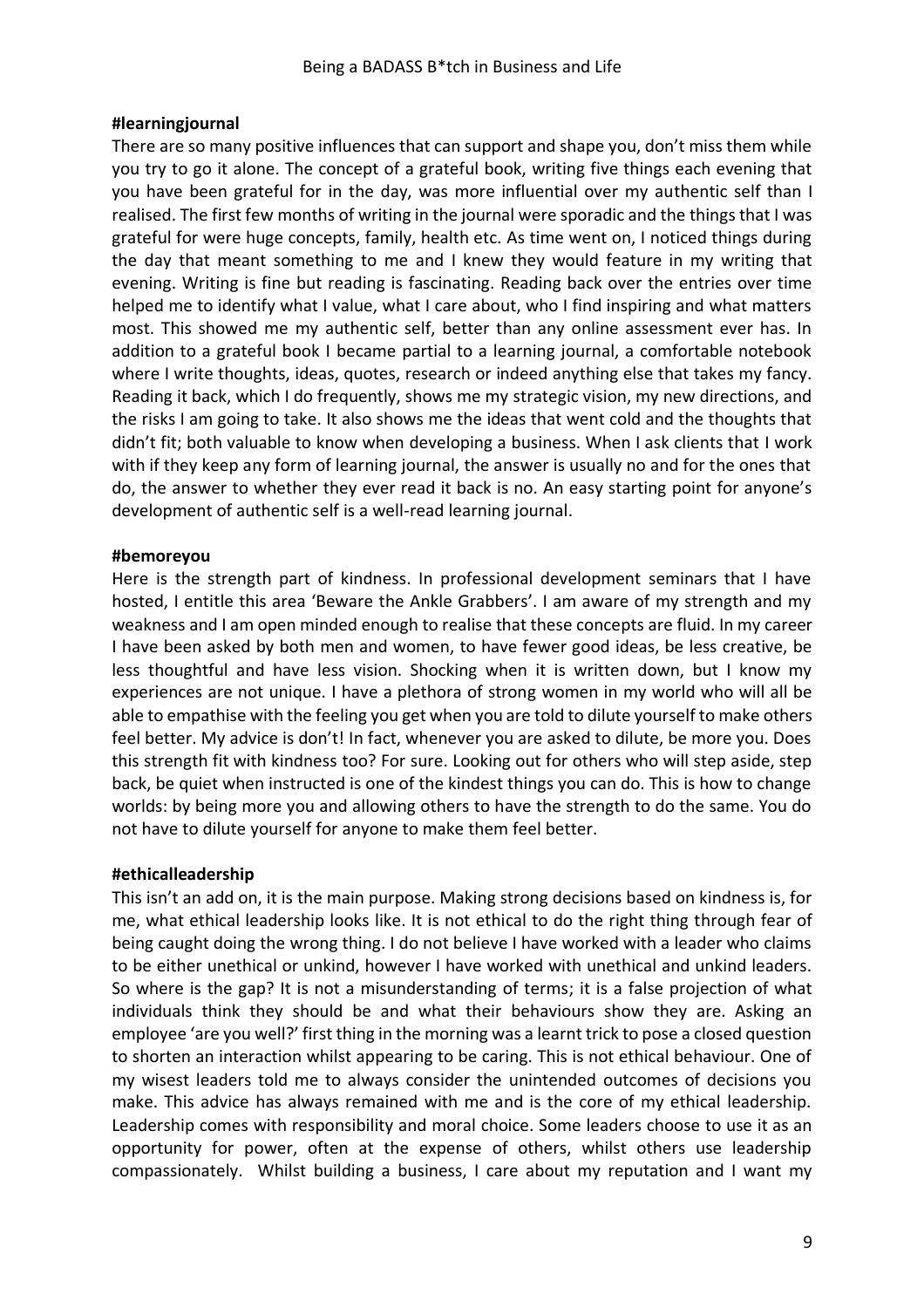recommendations to reflect the time and compassion that I put into my work. The carefully phrased difficult conversations that enable skills to be developed and actions to be reflected without morale being crushed. Strength in kindness. Reputations are not built on the future; they are built on every interaction you have right now.

#### **#haveyougotthetime**

Busy is an emotive word to me that suggests you are occupying your time with incredibly important things compared to the rest of us. Justifying your daily actions as 'busy' is a shutdown to others. As a leader and now as a company director I have time for people. These people may be clients, past or present, colleagues of clients, the person saving me a parking space for my appointment, or the person I walk out of a building with at the end of a working day. Having the strength to invest time willingly into people is the unique selling point that separates one business from another. Previous employees have commented that they would not be able to do my job because of the time I invest in relationships. For me it is the best use of my time. It takes time to find people's motivational factors and it takes even more time for people to trust you with that information. I do not need to shroud myself in a high powered masquerade to encourage the best quality work from people, I need to give them time: compassionately, kindly, empathetically, from one human to another. Have you got the time for that? How have you not got the time? Too busy?

#### **#badass**

Is it all sounding too fluffy? I am stronger now than I have ever been. I have the confidence to take risks, to raise people up, to support other leaders making their way in their own business and to find support from others when I am faced with unkindness. I have learnt so much from people who have opposing values to mine. My learning journal is packed with critical moments that I have witnessed and will never repeat as a leader. I am quick to identify fake and distance myself from it. I have the strength to move away from the hand in the face that says 'I don't do kindness'. I believe in my concentrated values and will not dilute my authenticity for anyone. I will not be side-lined because of the insecurities of others. I will feed from the energy of other likeminded leaders. I will not look in the eyes of dead wood but will instead search out the motivators that build me up and challenge my development. I will engage in challenging conversations to reach a higher level of reflection and learning. I will continue to gain knowledge and develop myself. I will take risks. I will be strong. I will be kind. I am a badass businesswoman!

#### **ABOUT ADELE**

*My world of work has, for the most part, been immersed in education; science teacher through to secondary headteacher. Now I find myself as the director of my own business, Plan A Dynamic Consulting. I use my experience and love of learning to develop others with motivational consultancy. Starting a business has taught me how to take risks and I love the creativity of channelling my work into the heart of what matters.* 

#### **CONNECT WITH ADELE**

[Facebook](https://www.facebook.com/PlanADynamicConsulting) [LinkedIn](https://www.linkedin.com/in/plan-a-adele-deasy/) [Twitter](https://twitter.com/AdelePlanA) [Website](https://www.plana-dc.co.uk/)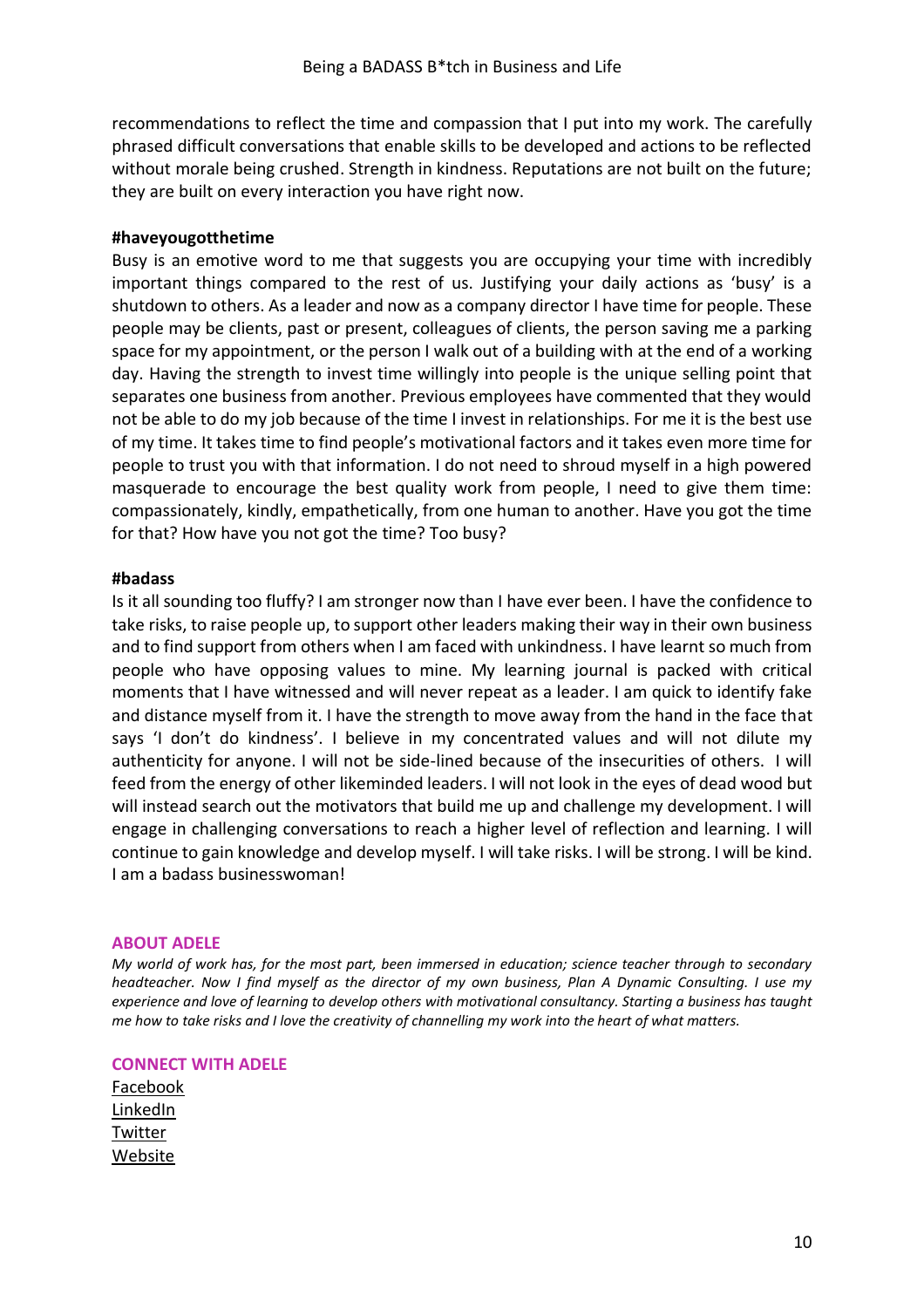# <span id="page-10-0"></span>BALANCE

*Claire Marsh – The Box Portsmouth* 

Is work-life balance a wild-goose chase for an entrepreneur?

Like many other self-employed people, I have been in constant pursuit of a life that has the right work-life balance.

After an 11-year stint working in the finance sector, I had become fed up of being asked to work long hours and deliver results to stressful deadlines. So, in 2012, I quit my well-paid career as a chartered accountant to become a self-employed, and not so well-paid, personal trainer.

### **My life becomes my work.**

The saving grace at that time was dance. A friend and I would regularly attend street dance classes in Portsmouth, and although it was only a hobby, it delivered the 'life' part of the balance that I needed. Back then, there weren't many dance schools in the area, and those that did exist didn't perform regularly and rarely entered competitions. We wanted our hobby to become more, so we decided to set up our own school, and in 2007 Streetforce DC was launched. From then on, we both managed the business and taught for the school in the evenings after work and on weekends.

The dance school quickly took off. We had more and more people coming to classes and getting involved and the school grew to over to fifty participants in no time at all. With this rapid growth came increased organisational responsibilities, and I found myself starting to struggle to fit everything in.

There were a few key moments that helped me to take the leap of faith out of the security of traditional 9-5 (or in my case 7am-7pm) employment. One defining moment came when I was asked to stay on later at work (yet again) to undertake an ad hoc project. I told them that I was unable to because I had to leave to teach dance to thirty children. This didn't go down too well in the office and I was beginning to feel guilty for not prioritising my work. I also often felt resentment from other members of staff, which didn't make for a great working environment.

### **I've found my passion & purpose**

Despite the added time pressure, after a few years of running the dance school alongside my regular job I was feeling a huge sense of fulfilment. By now, my 'hobby' had become work. But it was different because it was helping to improve essential life skills in children and adults, particularly self-confidence. It was so tangible and felt so much more real than any difference I was making number crunching behind a desk in the office. It energised me completely and I felt excited to get up in the morning. Meanwhile, my accounting job had started to fill me with dread and generally left me feeling very depleted.

I decided that I wanted more. I wanted to help others to achieve more and to celebrate what they could personally accomplish through fitness activities, and I enrolled on a personal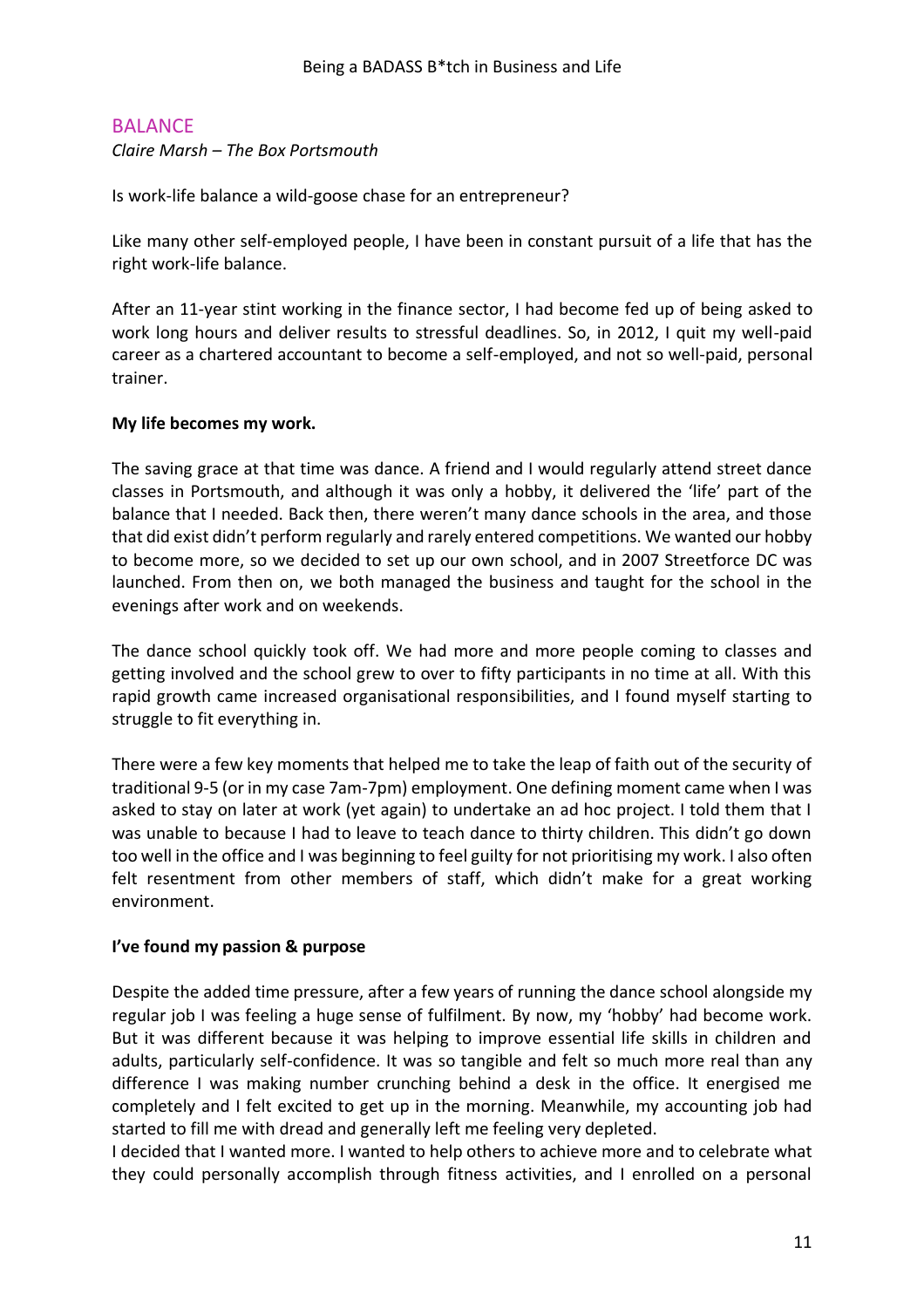trainer course. As soon as I completed the course, I applied for a self-employed personal trainer position at a national gym chain. I got the job and then quit as an accountant. I'm free! Freedom = Work-life balance, right?

Err…it depends how you look at it.

It's true that many people chose to become self-employed to improve their work-life balance. But Ironically, they typically work more hours every week than they previously did, especially in the beginning. The difference is that work is now on your own terms and you determine how much or how little you do. You now have the freedom of choice.

So here I am, completely motivated and raring to go as a personal trainer. Ready to kill it in the fitness industry, train as much as I like when I like, and now I even have the time to become a professional dancer and apply for dance jobs right? Cool, let's go!

Again, no…

I remember during the first few weeks of becoming self-employed I just felt incredibly tired. I seemed to have a lot of afternoon naps and spent most of the days fussing about and not really getting much done at all. At the time I thought I was living the life of luxury and embracing the freedom, but now I realise this was my nervous system dealing with the overwhelm of my new situation.

Fortunately, the financial survival instinct eventually managed to kick in and I got my arse into gear. The routine of having to teach fitness classes in the gym and at my dance school on a regular schedule also helped with this.

### **Wearing every hat in the whole damn shop**

After a few months working as a personal trainer I met my future husband and soul mate. He had also recently quit a higher paid job as a computer technician to pursue a new lifestyle as a personal trainer. We dated for not even a handful of months before deciding to move in together. He would talk about his dream of one day owning his own CrossFit gym and I would speak about my dance and studio ambitions. At the time, CrossFit was just becoming popular and there wasn't a CrossFit gym anywhere in the local area. I was paying crazy prices for studio hire every month running the dance school, and we both knew that if we didn't do something soon then someone else would beat us to it and the opportunity would be lost.

So, after only six months of dating, we signed a five-year lease and got the keys to our new fitness facility. This is where the fun really began, and we both said goodbye to balance for the next few years.

It took three long months of incredibly hard work to get the facility and business ready for opening. We learnt a hell of a lot and had to become jacks of all trades. We were builders, electricians, plumbers, carpenters, painter & decorators, salespeople, bookkeepers, accountants, and administrators, as well as being fitness professionals and trying to keep the dance school and our personal training businesses ticking over.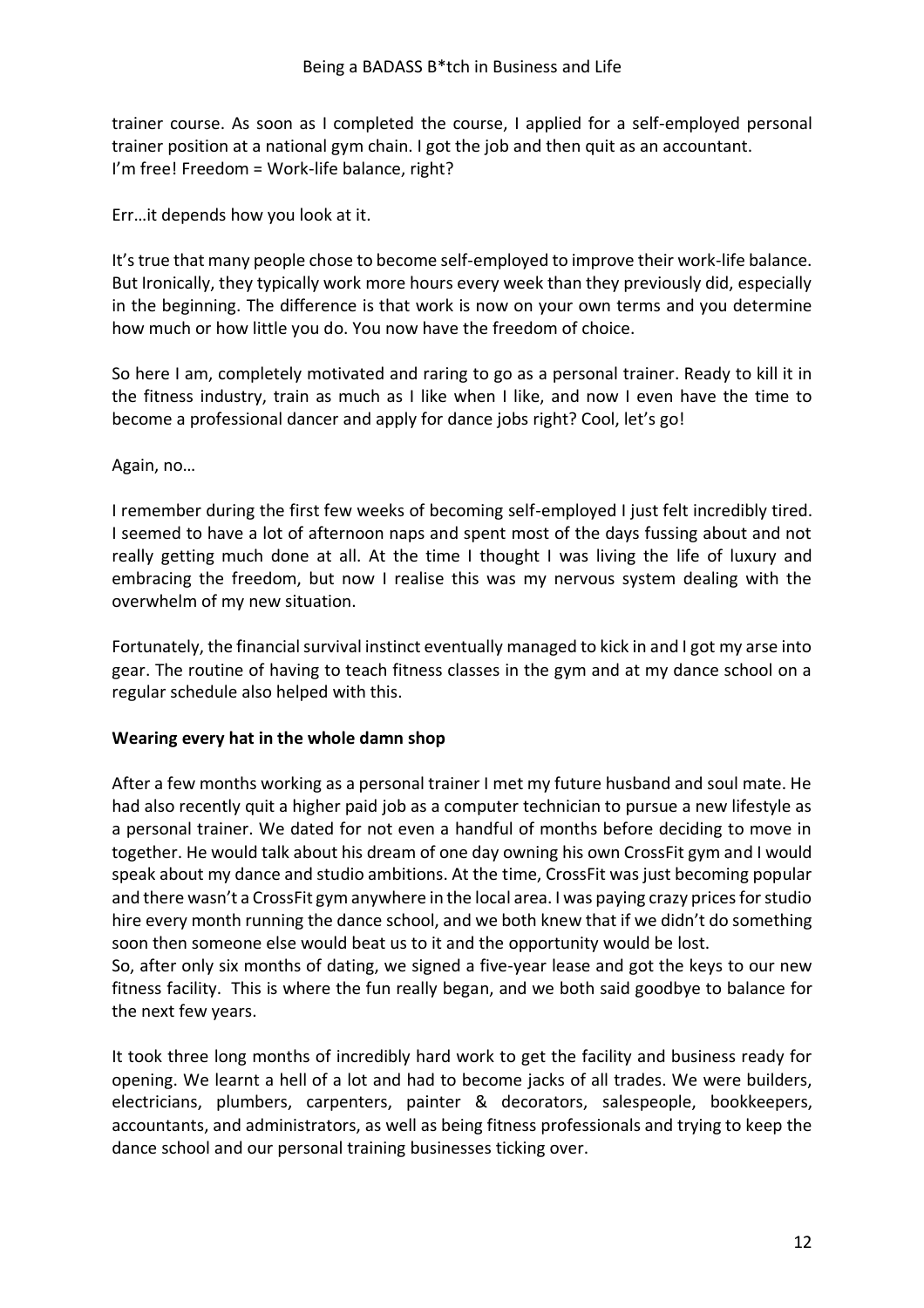As responsibilities grow in business and in life it becomes harder and harder to strike a manageable work-life balance. One week or month can be totally different to the next depending on what project or events you have coming up. In quieter times, you can spend hours upon hours learning more about running your business, which can be a full-time job in itself.

So, how and when do you stop so that you can achieve the elusive work-life balance?

### **What are you willing to sacrifice?**

My husband and I were very happy working every hour of every day for those three months, and once we opened the doors, we did the same for the next few years to really establish the gymnasium. The real fact of the matter was that financially we had to. Fortunately, it meant that we spent the majority of our time together, our family were involved, and our clients became members and are now lifelong friends. For us, the traditional line between work and life became very blurry.

Somewhere along the way, probably three years down the line, I found I had real trouble switching off. My quest for progression and business improvement, with the purpose of helping others, had become an obsession. I guess I was a workaholic. The ever-present need to make ends meet was coupled with constantly reinvesting to improve the facility.

At family gatherings I would have a nagging feeling of guilt that I should be working to progress the business forward. I couldn't shake it off. There was a definite need to revisit my life's balance. The problem was that I didn't want to: I enjoy what I do and want to be successful at it.

And yet I knew that if I continued this way there would be a cost. I found it hard to chill out, which would eventually be detrimental to my health. It was already affecting my ability to attend family and other social gatherings. I couldn't fully enjoy the 'normal' down-time and social events, which was starting to have an impact on my relationships, including with my husband. I began to ask myself if this was what I wanted? Was this what I had dreamt of when going self-employed? No, I had wanted the perfect balance and freedom.

In my role as a personal trainer and CrossFit coach I teach others how to be generally physically prepared: how to find the right balance of fitness for your body to be ready for any eventuality and therefore to move with freedom. We train our members across the ten domains of fitness so that they excel in all areas. These domains are endurance, stamina, strength, flexibility, power, speed, coordination, agility, balance, and accuracy.

In life more generally, living a balanced life means developing strength in multiple domains including health, nutrition, self-care, family, friends, money, work, relationships, spirituality, and career.

Focusing too much time and energy in one domain could be detrimental to other areas. So, to create a balance time must be spent appropriately on each. This doesn't mean dividing your time across them equally, but enough so that all areas are being adequately served. The trouble is knowing what determines an appropriate amount. For work and money, it is quite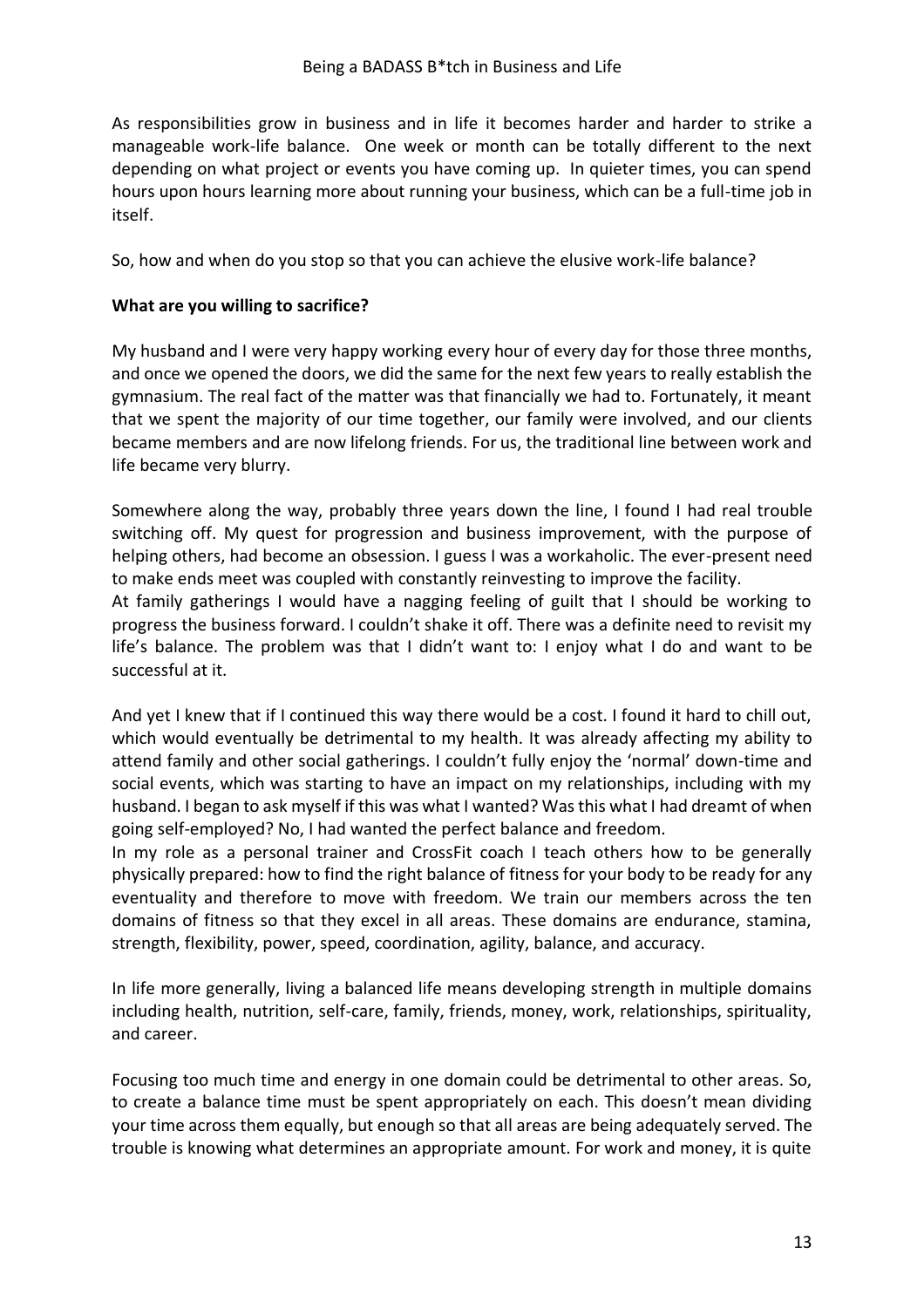easy to see tangible results, which is possibly the reason why it is so easy to spend more effort here.

There are many highly successful entrepreneurs who excel in their careers, but their health suffers as a result. They build their fortunes ready for retirement but when the time comes, they are often in too ill health to make proper use of their freedom. Or they don't have anyone to share that time with.

There is no right or wrong answer here. What is right for one person may not be right for another. It depends entirely on what you are willing to sacrifice and whether you know the purpose of spending so much time in certain areas. An Olympic athlete, for example, would knowingly spend the majority of their time on health, training, nutrition and self-care in order to progress their athleticism for targeted competitions. It is highly likely that they would miss out on family events and social occasions with friends but would be happy to make this sacrifice to achieve their goals.

### **Understanding fulfilment**

I no longer look at things in terms of whether I am working or living. Instead, I now look at whether I feel like I am living a fulfilled life. I ask myself, if I look back at my life in my elder years, will I be happy with how I have chosen to spend my time on various activities? Having my daughter was a great turning point for me in terms of redefining the balance of my life's activities. It certainly slowed me down on the workaholic front and gave me the muchneeded time to stop and re-evaluate what I was doing instead of just mindlessly pushing for more, day in, day out. It also helped me greatly in my ability to start delegating more, and I have tried many different strategies to keep all the balls in the air without letting any of them drop.

#### **Re-defining the parameters**

One thing I noticed I had been doing for years is that whenever I was writing a daily to-do list (and I write a great number of these) the items on the list were always work items. I never put any other items on there. And the lists for the day were always far too long, which meant that I never got to the end of them.

The to-do list was draining me and making me feel quite stressed on a day to day basis. It seems that my life revolved around this and clearly, given it was all work related, my life revolved around just work.

I challenged myself to change this quite ingrained habit. Which was difficult but very worthwhile. Instead of a list of things to do that day, I would brain dump items but select just one main activity that I was hoping to complete. Then, on a monthly basis, I would set myself goals for three areas: business, family, and personal. Each area would have three monthly goals.

I often joke to people and say that whatever gets written down gets done. But I do believe this, and I have read bucket loads of articles stating that you need to write down your goals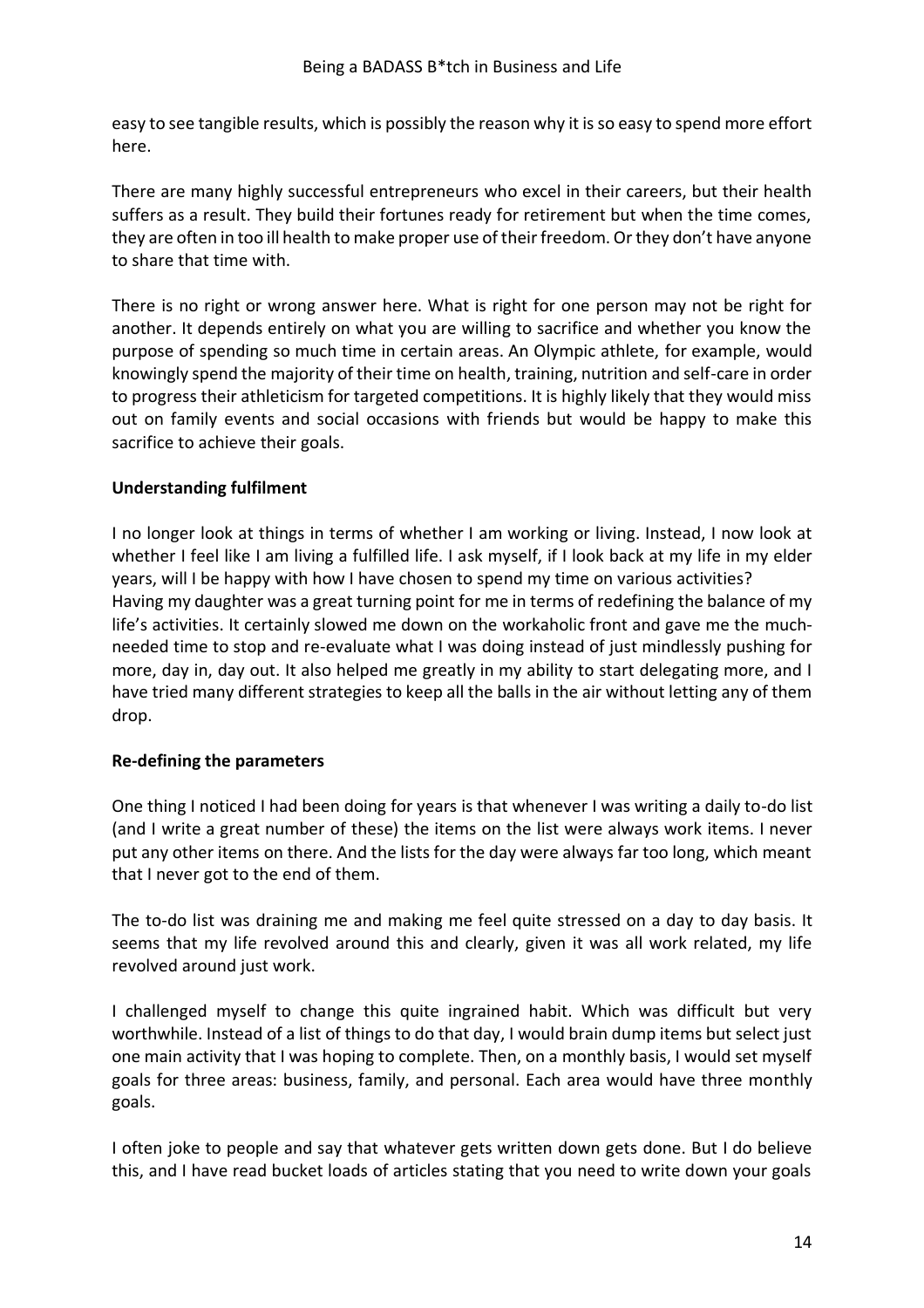to set them in your mind and have your sub conscious work towards them. This was certainly true when we built the gym. We wrote down what we wanted to get done and overtime (not necessarily the timescales we initially imagined) it got done.

### **Understand what you are energised by**

This is not necessarily understanding your strengths and weaknesses as you may be strong in one area of expertise, but it might bore you to tears. For example, I am strong at financial tasks like bookkeeping, but I have come to realise that doing this work does not make me jump for joy in the mornings. It's understanding what tasks really spark your fire, what motivates you and makes you feel fulfilled. The aim is to do more of these tasks and less of the ones that tend to deplete you.

I've come to realise that if my week is made up of the following tasks, I feel a huge sense of fulfilment and accomplishment. I've pulled them into an easy to remember phrase: LET'S GO!

### **LEARN**

Progress is key and is engrained into each and every one of us from birth. The sense of moving forward physically and mentally is part of our make-up and therefore needs to continue through adulthood. If I have learnt a new skill or have educated myself further on a certain topic, I feel good. This can be linked to work or can be completely separate. The main aim is new knowledge.

### **EXERCISE REGULARLY**

As a fitness professional this naturally has to be included within my week. I typically aim for intense exercise three or four times a week. I feel a huge difference, both mentally and physically, if I do this. This release of endorphins is an absolute must for me to drive my week forward and not let lethargy kick in.

### **THINK**

I love taking the time to dream big. It fills me with a strong feeling of hopefulness and excitement. I could spend all day everyday creating plans, writing goals and working out roadmaps to achieve certain outcomes. The great thing is that this can be done absolutely anywhere with just a pen and a piece of paper. The more inspiring the place the better. I make sure I give myself pure thinking time once a week to ensure that I create realistic plans and schedules to move forward in each of my monthly goals. I have realised that to schedule the personal and family time in as particularly important.

#### **SELF-SERVE**

This is by far the task I find the hardest to fit into my schedule, but I have made it easier by connecting the act of looking after myself to my business and family goals. As a fitness professional I want to look and feel good, both to stay on brand and to inspire others. As a mother and wife, I need to look after my mental wellbeing and manage stress so I do not transfer any anxieties onto my family. I have also come to recognise that downtime actually produces my best ideas for future growth.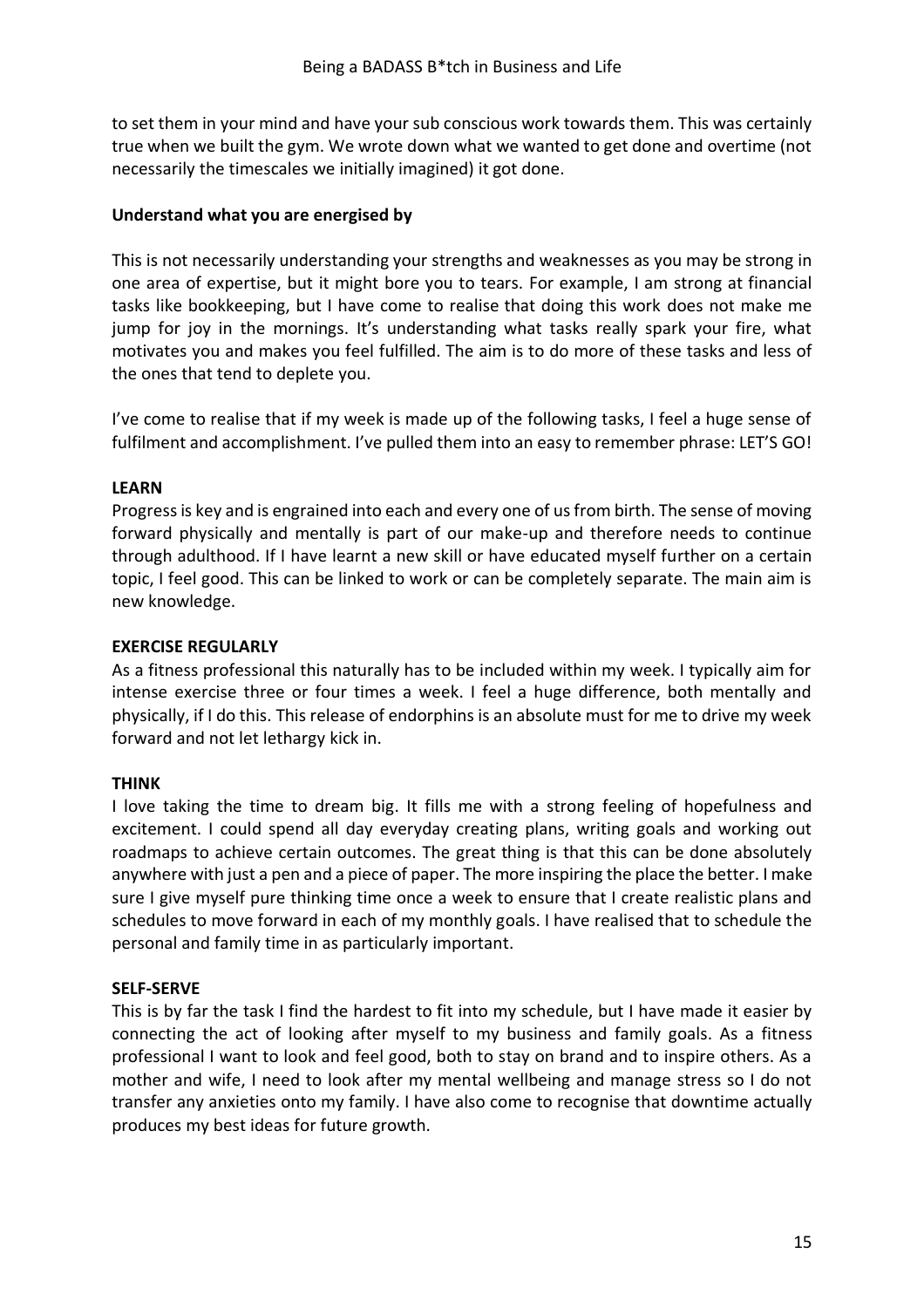The safety announcements onboard an airplane instruct you to put on your own oxygen mask first. You can't help anyone else if you have run out of oxygen. The same principle is true for self-care. Take care of yourself ahead of others and then you will have the energy and ability to care for others more effectively.

#### **GIVE**

Whether it is sharing new or old knowledge, giving expert guidance, contributing my time in support of others, an act of kindness, giving gifts for a special occasion or making monetary donations, I've come to realise that I get a huge amount of fulfilment from serving others. The best kind of giving is certainly the kind that requires nothing in return. It is so true that "we rise by lifting others."

### **ORGANISE**

Now, I'm not the tidiest or most organised person in the world, but I do feel much more in control of life when my living and working spaces are tidy and organised. Minimal clutter and regular cleaning do wonders for my sense of togetherness. Having an 'organise' project in my weekly tasks is therefore a must. This could be anything from automating and delegating work tasks to decluttering my wardrobe. Something tangible that once done makes life more streamlined and efficient.

\*

For self-employed entrepreneurs, I recommend ceasing the impossible pursuit of a perfect work-life balance and instead identifying and actioning the activities that contribute to your life fulfilment. Aim to excel and to find your unique balance across the many domains of life, including health, nutrition, self-care, family, friends, money, work, relationships, spirituality, and career. Understand the purpose behind why and how you prioritise each of these and ensure you are happy to accept the long-term sacrifices that might be made. Analyse which tasks truly energise you and find ways to do more of these on a regular basis. Set goals and write task lists for all areas, not just work, to ensure that they get the focus they deserve. Life is short, so how we spend our time should be carefully considered and being a self-employed entrepreneur can allow you to truly embrace the freedom of your choices.

Set yourself free! Let's go!

#### **ABOUT CLAIRE**

*Claire Marsh is a fitness athlete and coach who owns and manages a specialist CrossFit gymnasium in Portsmouth, The Box Portsmouth.*

*With three decades of experience in various competitive sports Claire trains others to unlock personal potential, build confidence and improve their self-esteem through performance-based fitness.*

*From developing a group of children to become world champion street dancers to coaching a 70-year-old to undertake her first handstand Claire has worked with hundreds of people, of all ages and abilities, to push past physical and mental barriers to truly excel past limiting beliefs.*

*Claire is particularly passionate about coaching kids and teenagers to install a positive, can do attitude towards fitness so that they can perform at their absolute best and transfer essential skills learnt to tackle challenges in other aspects of life*.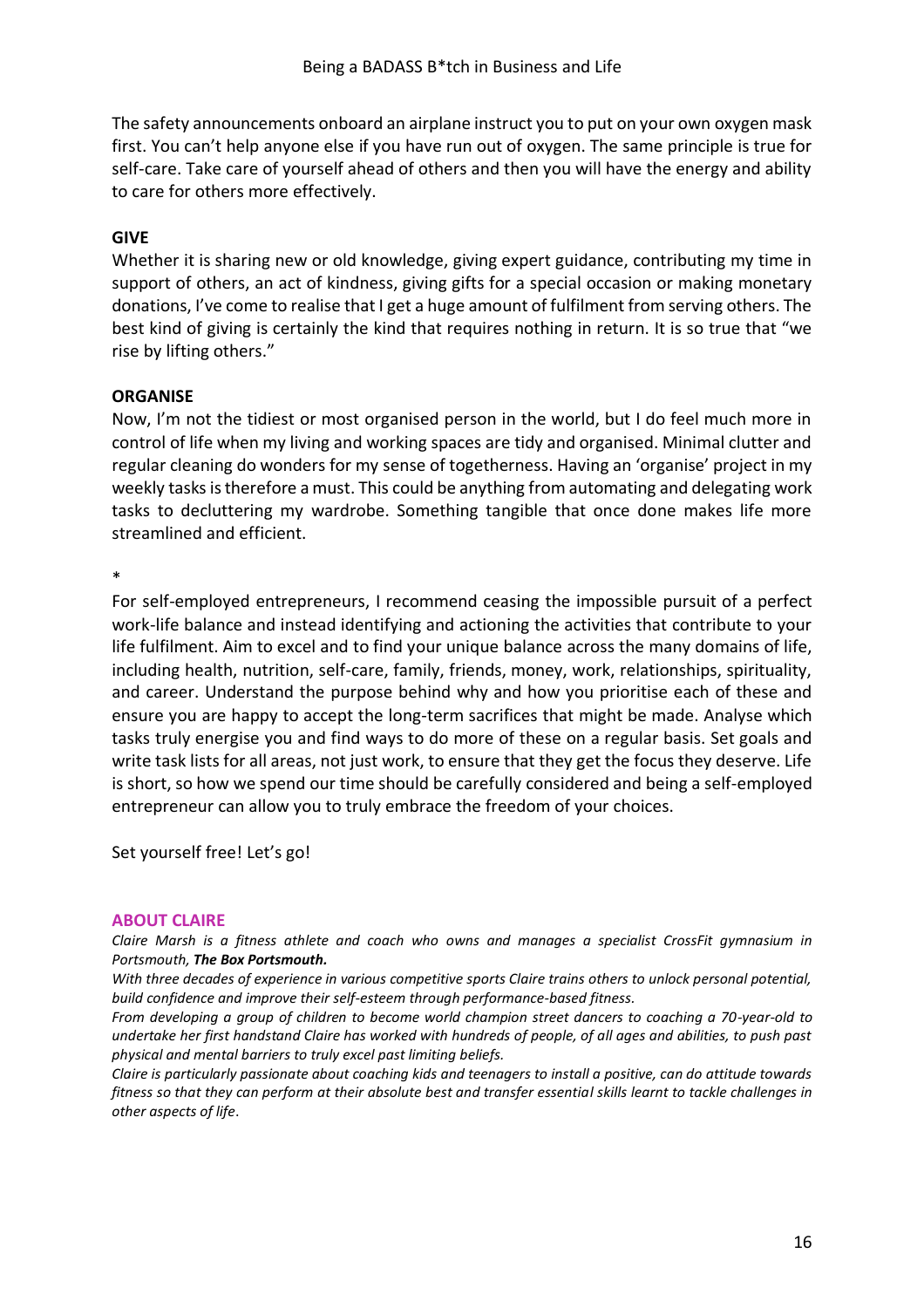**CONNECT WITH CLAIRE**

**WEBSITE [THEBOX](http://www.theboxportsmouth.com/)** [INSTAGRAM](https://www.instagram.com/clairemarsh.uk)  **[FACEBOOK](https://www.facebook.com/claire.hamer.50) LINKEDIN [TWITTER](https://twitter.com/clairemarshuk)** [YOUTUBE](https://www.youtube.com/channel/UCIrTOG_03tJbn7cRwR5-qcg)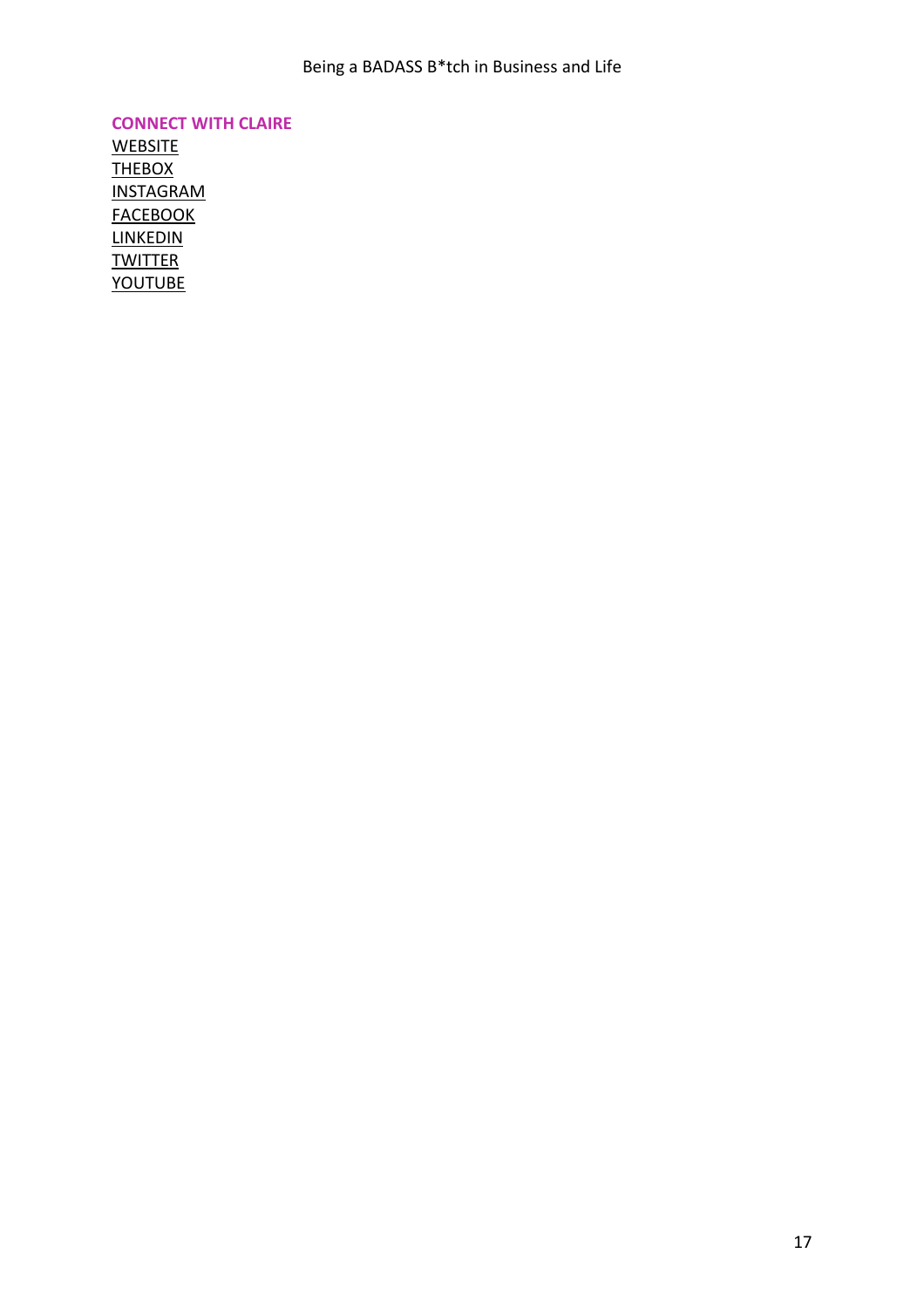### <span id="page-17-0"></span>KINDIVITY

#### **Being Kind & The Importance of Connectivity.**

*Aryana Neo - BBC Radio Solent, Unity 101*

Working in such demanding and fast-paced industries, where your surroundings are forever changing and your work is always adapting, being kind may not always seem of high importance. But I have to tell you from my experience, being kind, is almost the only way to survive.

### **Being kind is defined as;**

Generous, helpful, and thinking about other people's feelings:

- She's a very kind and thoughtful person.
- It's very kind of you to help us.
- (Formal) Would you be kind enough to/so kind as to close the door? (please would you do this) $1$

Now, I do find a lot of people in the business world very kind, generous and helpful, but this to me should be a given, and a humanitarian way of thinking and delivering yourself to other people.

Being kind, I think, needs to begin with yourself, and from within. In a busy world where females are at the forefront of headlines, for doing well, for surpassing stereotypes, for breaking the traditional mould, for being 'too' independent, or 'too' driven, and of course, for being underpaid in some sectors. Being kind needs to come from within, and in my opinion, this shines throughout your work and personality. As we hear so often, 'people buy into people'. And in a lot of aspects I think this is very true, because you're more likely to do business with someone you 'like' or believe is kind or has your best interests at heart. More so, than an untrustworthy, money-grabbing charmer.

The importance of being kind to yourself first, and letting yourself be openminded to new things, and making mistakes along the way, are all part of the process to becoming the successful version of yourself, albeit in business or your personal life.

Now being kind may seem like a very small, simple, and almost too diluted type of an adjective to describe a BAD BUSINESS B\*TCH. But on my career journey, being kind to yourself allows you to come to terms with your path (which may have taken lots of twists and turns and not be what you expected) and it lets you see others in a gentler way.

In an honest admittance, when I was younger and naïve, I will say that meeting people and them not being my certain 'type' of person that I would usually connect with, I would almost instinctively put up an invisible wall, and an emotional barrier – passing judgement basically. And I have learned from doing that, that those people were all carrying their own weight on their shoulders. They all had a journey, and life experience, some of which I could really relate

<sup>1</sup> Cambridge Dictionary. Meaning of kind in English. Cambridge University Press 2020. https://www.google.co.uk/amp/s/dictionary.cambridge.org/amp/english/kind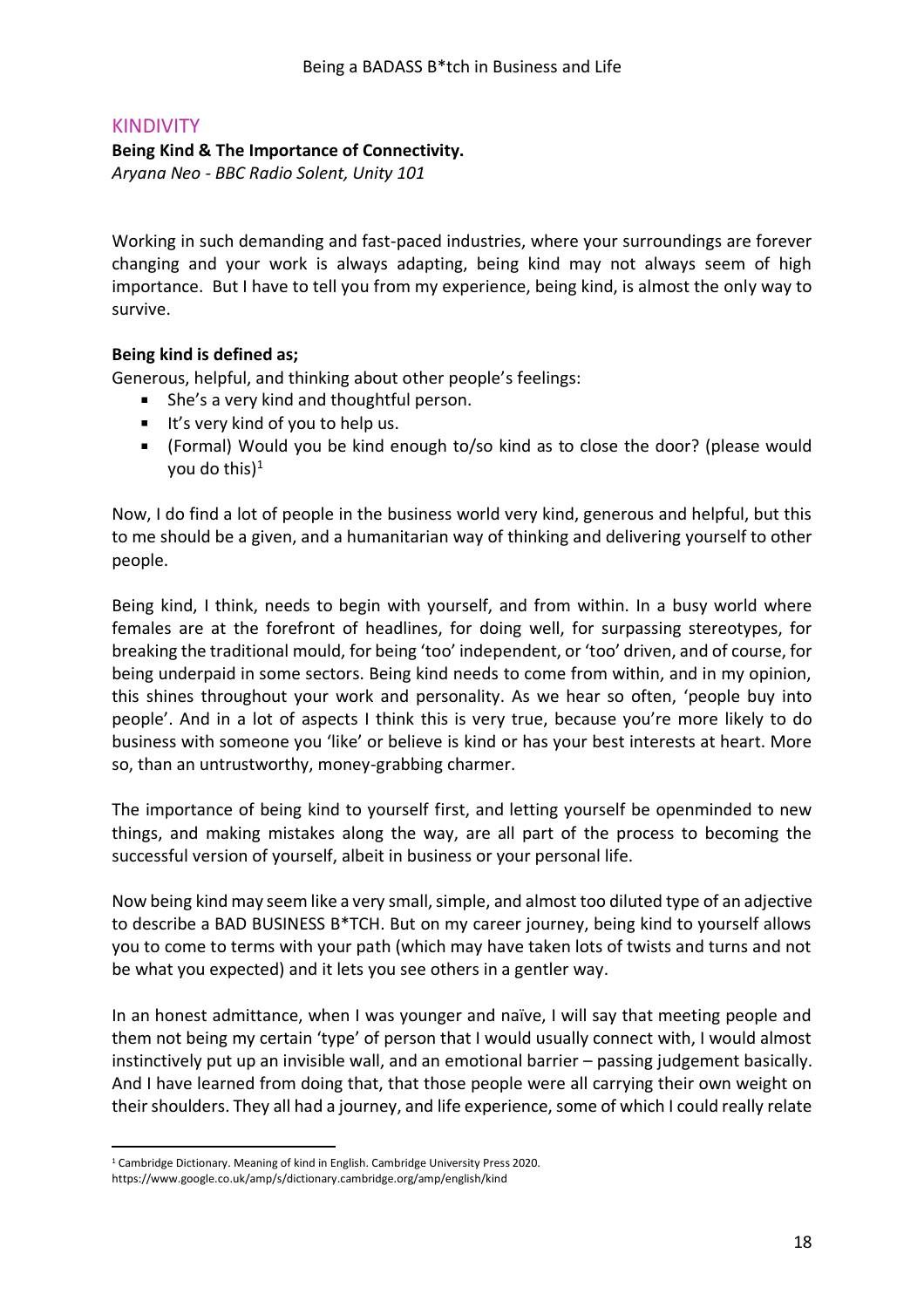to. Those people were a joy to meet because they taught me something about myself, and I quickly adapted to changing initial perceptions and connecting with everyone that I met on a person by person basis. And definitely not judging on first impressions! Especially when you learn about other people's first impressions of you, then you really realise how we all do it, and we all really shouldn't as we are mostly wrong!

But this leads me on to talk about the second part of my 'wordge' – Connectivity.

### **Connectivity;**

The ability of a computer, program, device, or system to connect with one or more others.<sup>2</sup>

Now, I am fully aware that I am comparing hardware to human beings, but this word connectivity, has really embedded itself in the business community, and how people describe to have a good presence and good connections in the business community. Connecting to other people and building relationships has been a pivotal and vital role in most of my jobs. Building relationships are key to understanding the people/clients/audience that you are speaking to. For me, in business and on the radio, being connected to people is so important to deliver any message you are trying to deliver or any message and information you are trying to gather.

But for me, 'connectivity' not only is networking and getting yourself out there. It also transfers into being open-minded, having a mindset that allows you to connect with others on all levels. You have to have an open mind to be able to talk to a complex variety of people. You have to be able to let yourself feel uncomfortable. And by uncomfortable, I mean, being out of your comfort zone, because the most magical and life lifting things happen to you when you are, out of your comfort zone. This may translate to some people as trying something completely new, like training for a marathon, or trying something very new and unexpected of what you would normally stick to. But for me, this also translates into allowing yourself to completely relax into a world of new ideas. Being out of your comfort zone by learning new subjects, skills or by speaking to that one person at your networking group that you've been avoiding for weeks. (all because you had previously judged them or thought their 'not your cup of tea')

Being out of your comfort zone and being uncomfortable, is where you will find something new, whether that's a new skill, a new person, or a new lesson to take away. It's always about learning about yourself, and this comes with being kind, and connecting with other people and other networks.

My final thoughts for you to take away are, to be kind to yourself, let yourself be vulnerable to new challenges and new things. Open your mind to new skills, and new people, and feel uncomfortable, even for a moment. Because the most amazing things and revelations can come from being out of your comfort zone. And it might just be that little push or idea that you needed to think of and come to you! Talk to everyone, even that one person you really don't want to 'get stuck' with at the networking breakfast.

<sup>&</sup>lt;sup>2</sup> Cambridge Dictionary. Meaning of connectivity in English. Cambridge University Press 2020. https://www.google.co.uk/amp/s/dictionary.cambridge.org/amp/english/connectivity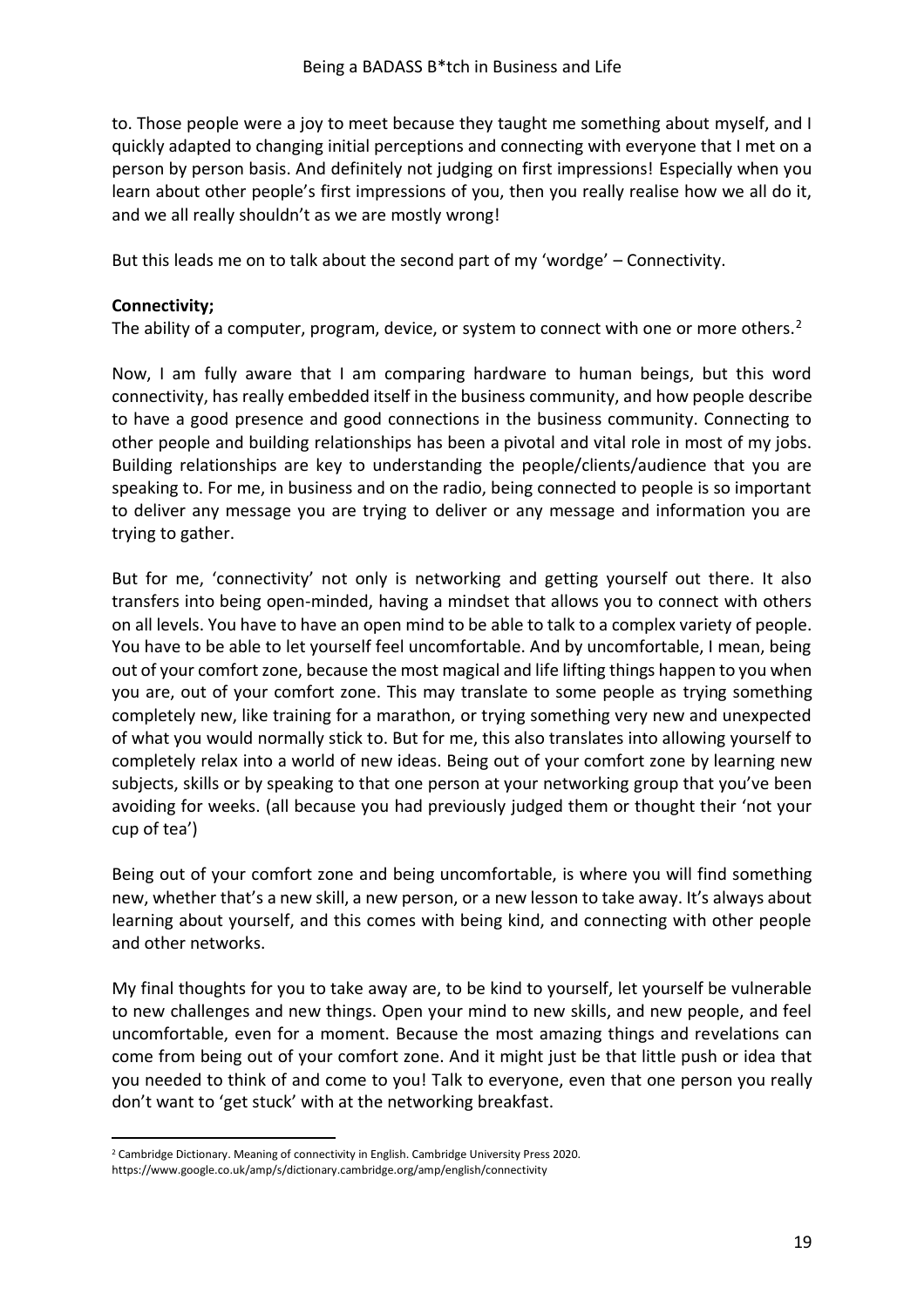Be honest, and true to yourself, because your originality is what makes you unique.

#### **ABOUT ARYANA**

*Aryana Neo is a producer and presenter for BBC Radio Solent, and community radio station Unity 101 in Southampton.*

*Aryana is passionate about communicating and sharing stories from a variety of communities and backgrounds, with the aim to give others a voice to be heard.*

*With a corporate background within banking, helping businesses grow, and a current business engagement manager, Aryana has great experience in relationships management and business strategy skills, which she shares in this book. Aryana has a background in law and holds a bachelor's degree in Criminology.*

*And fun fact about Aryana is she is an experienced pageant queen, winning UK titles which have taken her around the world. Being able to present and speak on stage, as well as walk the catwalks for competitions. Aryana adds her honest thoughts and experience, as well as a little bit of sass and energy into her chapter!*

#### **CONNECT WITH ARYANA**

[LINKEDIN](https://www.linkedin.com/in/aryana-neo-671a5842/) **[TWITTER](https://twitter.com/aryananeo)** [INSTAGRAM](https://www.instagram.com/aryanapresenter/)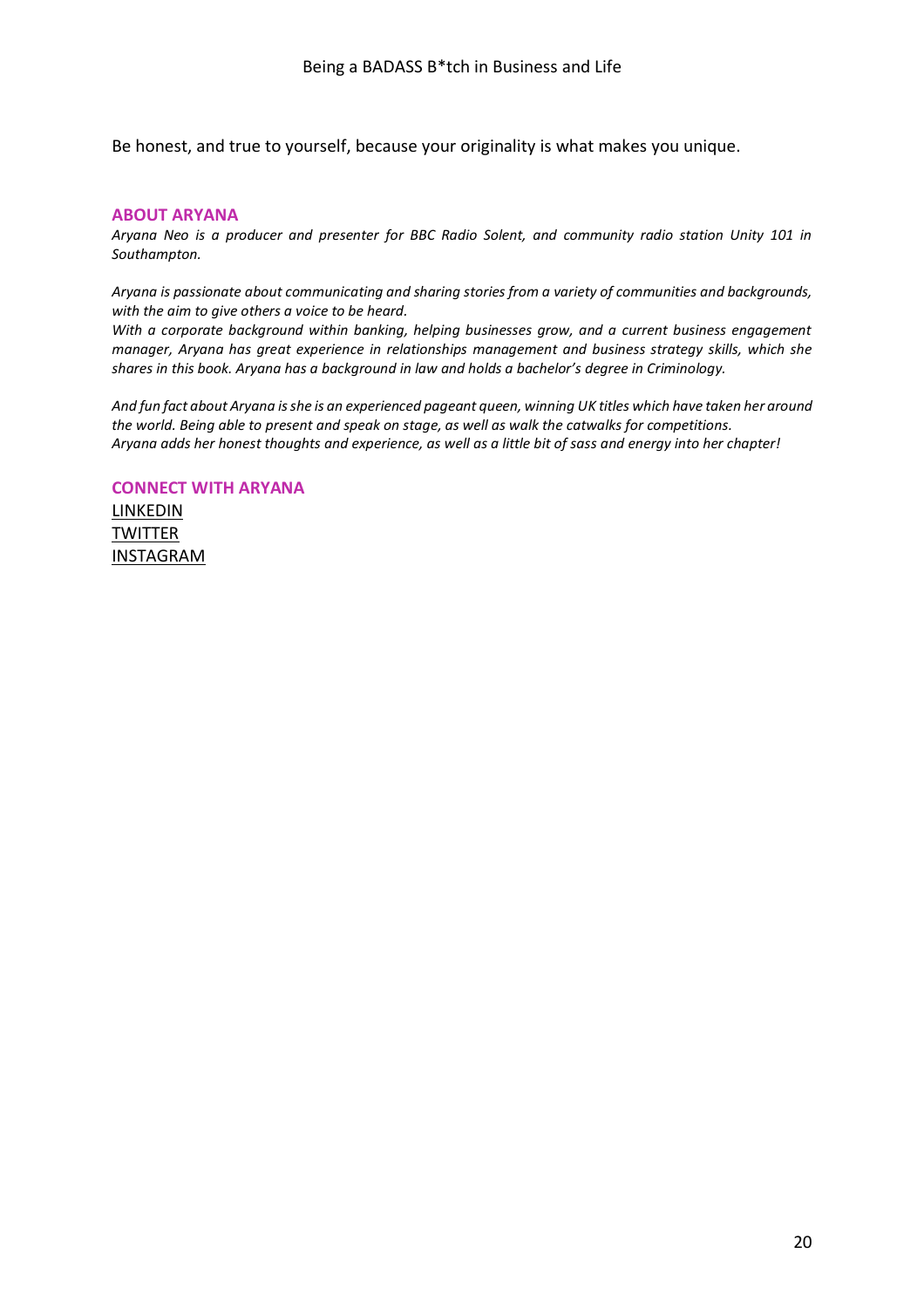# <span id="page-20-0"></span>**MIXOLOGIST**

[mik-**sol**-*uh*-jist] *Lauren De Vries – LDV Hub and LDV Connects*

The ability to creatively challenge the norms, unafraid to experiment, mix things up and bring all parts together in order to get their desired outcome.

WHAT IF Lady Gaga had 'fitted in' when she first started? WHAT IF JK Rowling had given up after being rejected? WHAT IF Oprah had settled to become a maid like the rest of her family?

You just wouldn't have known them!

I would like to invite you into a world where fitting in can only be limiting us, where giving up is simply not an option and one where others' expectations of us may be way too small compared to what is possible!

Time to bring out the mixologist in you… 4 ideas to mix things up and make your own, a new perspective. Let's look at things a little differently.

### **EXPLORE**

#### **[ik-splawr,-splohr]**

to look into closely; scrutinize; examine: *Let us explore the possibilities for improvement.*

#### **A journey of self-awareness.**

There is no right or wrong there is only you and how you want your life to be, as long as you are happy and not causing pain to others, right. Do YOU… Something much easier said than done and one that certainly gets thrown around quite a lot, that it has almost lost its value. Understanding ourselves is something I believe has no destination, it's an ever-evolving journey, an emotional rollercoaster that has a heap of rewards along the way if you can keep pushing through some of those personal boundaries. To dig deeper and beyond the initial responses you tell yourself.

What are some of the things you avoid doing? What is causing you to avoid them? How could you get one step closer to overcoming those and achieving?

**MIX IT UP:** Challenge yourself further with your answers. After your first answer ask why, then ask why again and repeat  $3 - 5$  times.

I always thought that money and being at the top of the corporate ladder was it! The thing that meant I was successful and happy… but it wasn't. Yes the money gives you an element of freedom but you soon live up to what you're earning and are you using it mainly to impress others, who let's face it are probably more put off by it! It can be extremely easy to keep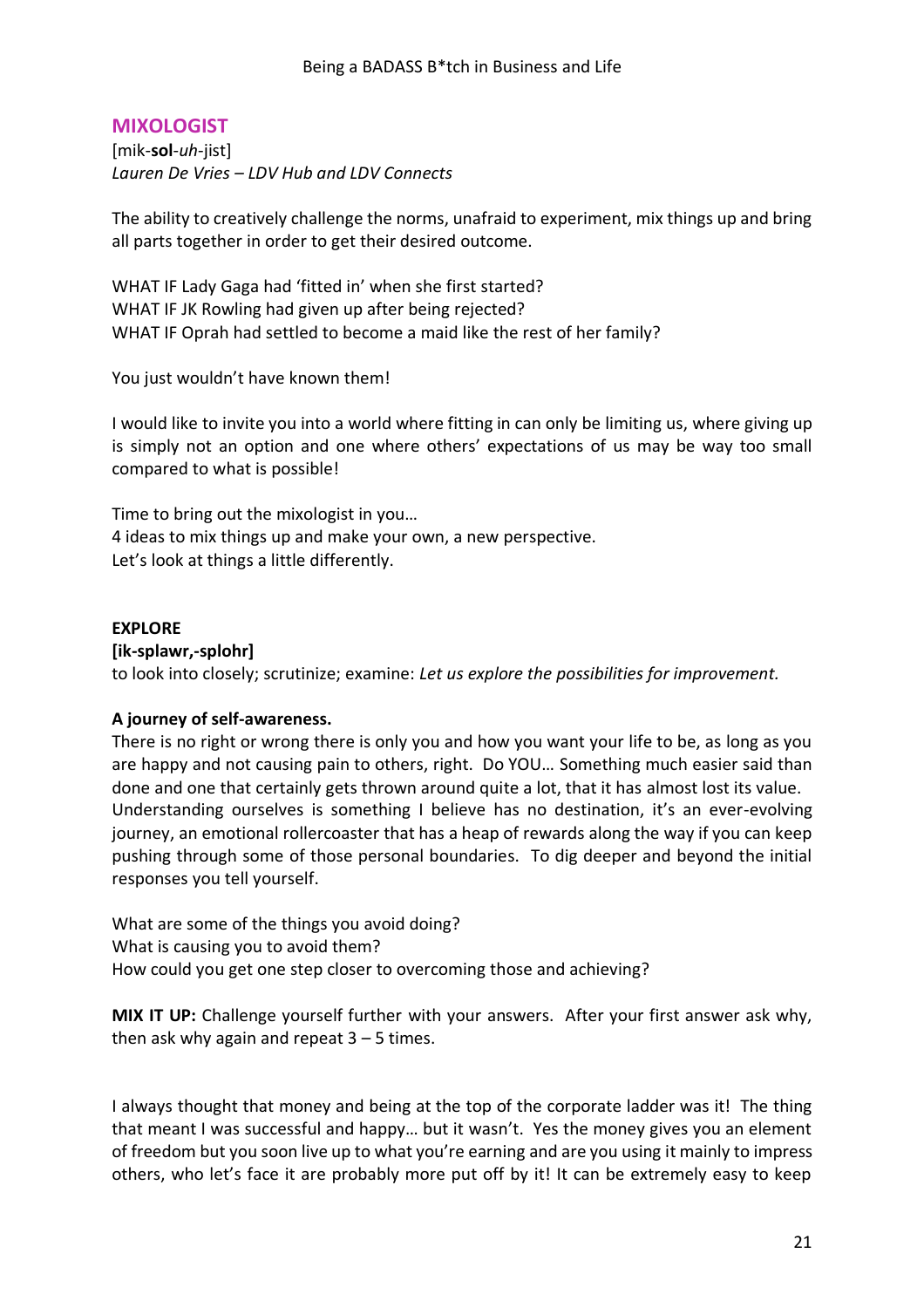wanting more, therefor never really content with the current. Having financial security is something that is important to me, and one that I recognise within the way I live but it's not the top of my agenda.

So, what truly puts the fire in your belly, that feeling where time is non-existent, you are fully present in the moment and feel absolutely unstoppable – you are completely alive! Because whatever that is for you, whatever that may look like, that's what you should be striving for and then I would challenge you to go even bigger, reach for what you think is IMpossible.

What does this for you, what creates this feeling of energy for you? Are you doing any of these things now? How can you start or do more of this? How can you share that gift with others?

**MIX IT UP:** You may not even realise straight away what these are because they will feel so natural, you can always work backwards to start with by ruling out all the things that definitely DON'T give you that feeling.

Know what you want and own it, don't be ashamed or make it sound any less because the moment you compromise all of those things, is the moment it could start to build resentment within you and one you may regret in the future. Some people may think you are crazy or in one of your little fantasy worlds but, some may think THEY'RE the crazy ones for continuing to live life any other way.

Someone's opinion will only come from their experiences, beliefs and values… for example: If your ambition was to earn £100,000 a year and own a house, you then told someone who was on an average wage, renting their property (which by the way there is nothing wrong with!) they would give you a very different perspective to the likes of Richard Branson and Oprah Winfrey.

Be mindful of the feedback, don't be against it but be conscious of where that feedback has come from, the basis that it has been built on and use that to help you make the next right move.

So, what DO you want? What makes up your ideal life? What will help to get you there? How do you get those things?

**MIX IT UP:** It's easy to start with some of the more materialistic elements, because they are more tangible. What would you want if cars, houses, tv's, bags and shoes didn't exist?

**Experiment [***verb* **ek-sper-***uh***-ment]**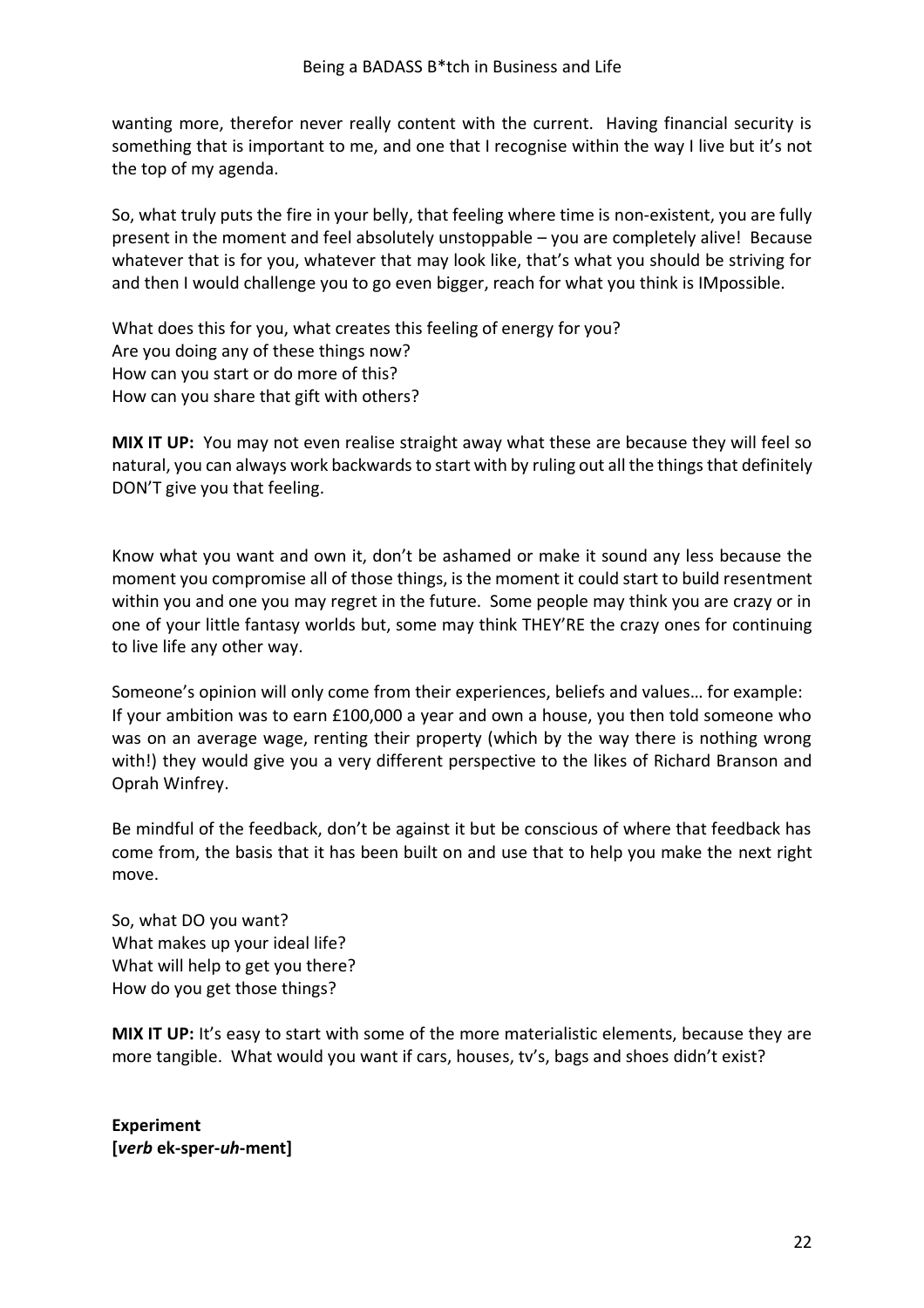to try or test, especially in order to discover or prove something: *to experiment with a new procedure.*

### **Try something new, something more you.**

Just because waking up at 5am, going to the gym, having a cold shower, meditating and journaling are part of someone else's perfect morning routine, doesn't mean it will work for you and therefore doesn't mean you are going to be successful or fully fulfilled in life! You see, taking on board other people's principles, routines and rituals is great as a starting point, a place to get you moving in the right direction, just don't forget that there is way more context to the scenario and this may be one piece of the overall puzzle that have helped this person achieve what they have.

Through the experimentation of the options available to you, not only will you increase your level of self-awareness by understanding the things that work for you and the things that don't, but it may also become the spring board for you to know what to experiment with next.

What in your day to day makes you feel great?

What parts of your day are ok?

What parts of your day suck?

How can you do more of the great types of things, improve the ok's and replace or ditch the sucks?

**MIX IT UP:** When someone next says they are doing something and your immediate thought is, oh that's definitely not me, yet you have never tried it… go and give it a go, you never know!

### **Create**

#### **[kree-eyt]**

to evolve from one's own thought or imagination, as a work of art or an invention.

### **Bring out your inner child.**

When all you needed was a cardboard box to create the most imaginative of things and the clothes you chose to wear that day made you feel great (even though looking back it makes you wonder what the hell you were thinking!) So why is it that our creativity can get lost and we care more about how we look and behave in front of others?

Let's say you are starting or growing your business, you are working on a project or have something you are working towards in your personal life. The majority of us would start with a blueprint of whatever it is we are doing, we are essentially using another child's cardboard box and modifying it to add a few personal touches. You with me?

So why don't we start with a plain, untouched cardboard box? One we can make our own, one that provides everything we want and is unique to us? Could it be that by using the premade box we don't have to put as much work in, doesn't require us to think to much and actually with a few little bits changed here and there, it will do.

As appealing as the easy option sounds, if you are starting or growing your business would it not be worth the input at the beginning and way more satisfying to be able to deliver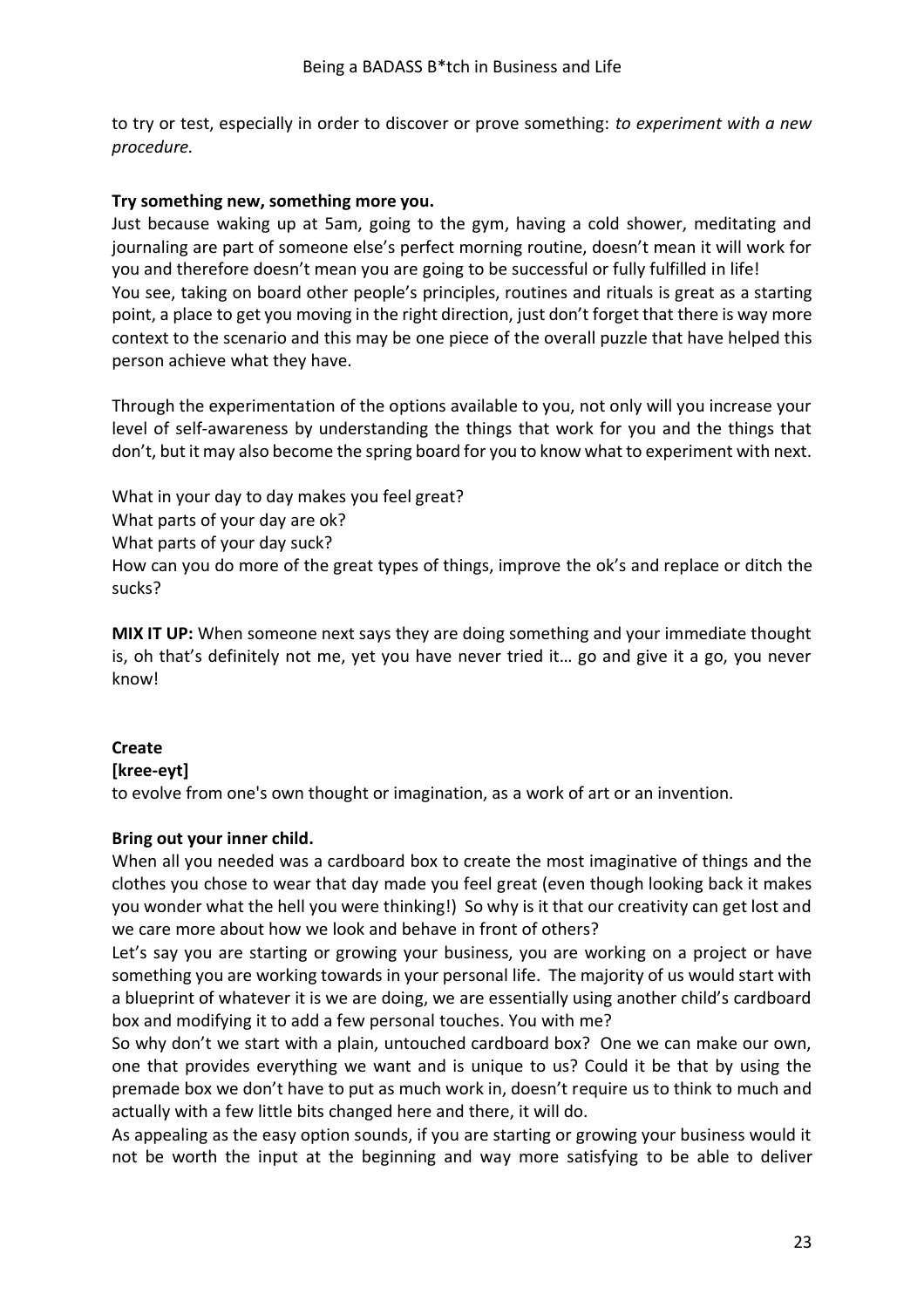something which is nothing like anyone else out there? A concept built from the ground up, avoiding the industry blueprint and focused entirely on the customer experience.

What would you do different if there was no blueprint? How could you add some of these into what you are doing?

**MIX IT UP:** Avoid following people in your industry on social media. Even if your intention is to be different subconsciously you will take on some of their behaviours and ways of working. Find people/brands in different industries and be inspired to create from there.

Now let's look at the clothes we use to wear as kids… we thought we were cool, let's face it. We weren't worried about what people thought of us as we strolled through the supermarket wearing our princess outfits, plastic heels and mums make up! Yet we overthink so many things today. What do I wear, what shall I post on social media, what if I say no to someone, what if someone comes round and my house is a mess, what if I'm being to salesy, and the list goes on.

With this many thoughts about others and what they may think of us, no wonder we constantly run out of time. How can you expect to achieve those incredible dreams you have if you allow others to provide judgement of a dream, they know nothing about? Take it back to self-awareness, understand why those things are worrying you and what is it revealing about yourself that is uncomfortable, only then can you create the space to overcome them. A space of freedom and confidence to own all you are and that which you strive for.

What would you do if there was no judgement? What positives would happen if you started doing those things? How can you slowly build up to it?

**MIX IT UP:** When overthinking things, we tend to run through all of the possible negative outcomes, try flip your mindset to counteract these with all of the benefits.

### **Do**

#### **[doo]**

to execute (a piece or amount of work): *to do a hauling job.*

### **The cake won't bake itself.**

Well done for sticking with me so far, a mixologists job isn't an easy one but certainly satisfying when you get the mix just right!

Now you could have the best business coach, personal trainer and set of ingredients for your lovely cake, but unless you put in the work your business won't flow, your abs won't show, and your cake won't grow!

Reflecting back through all you have just read and the questions you have just answered, you will notice that there is a HOW questions at the end of each… whatever you answered here has now created your to do list. VOILA!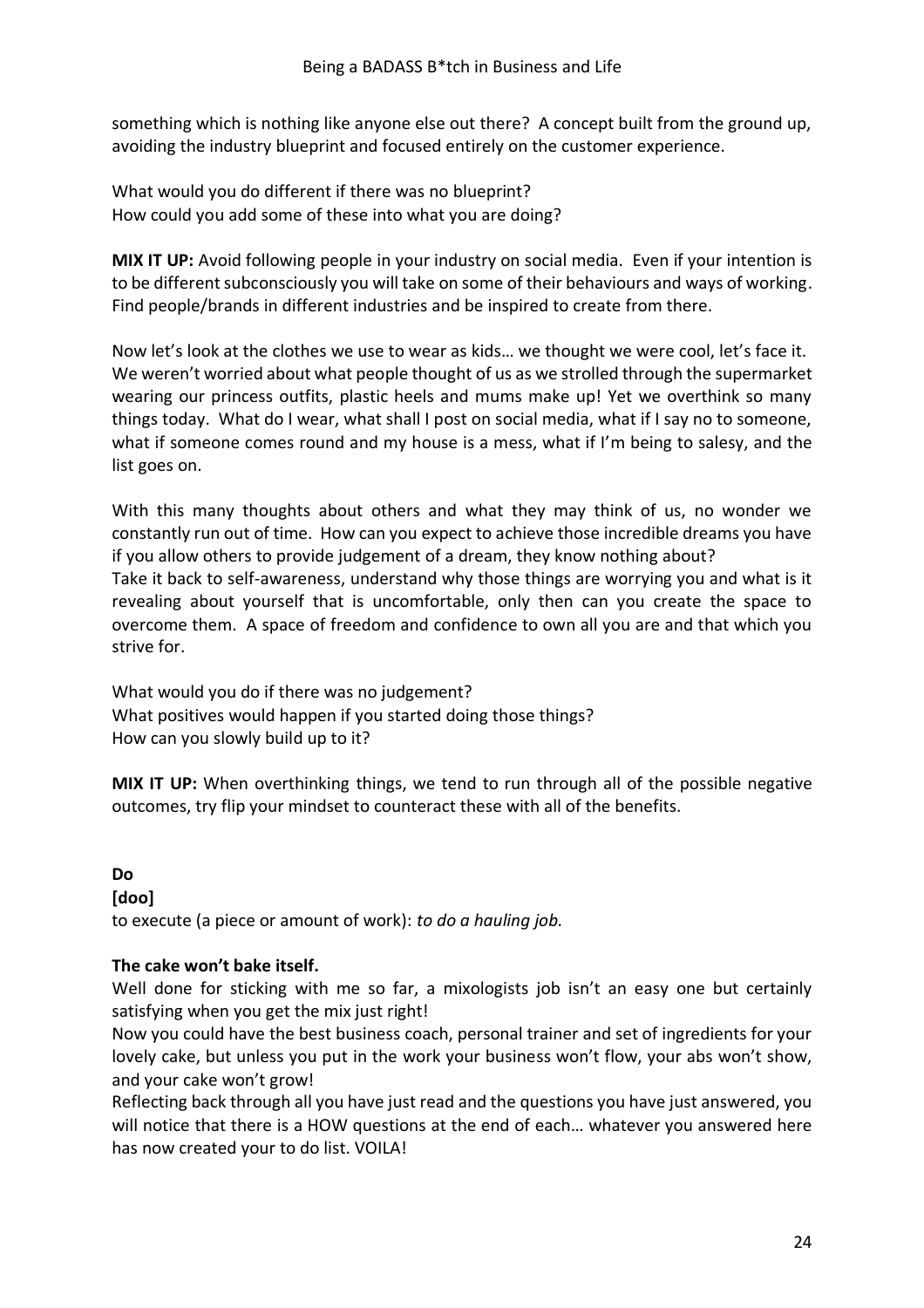The things I will do with the knowledge and information I have just taken on board? When will I have them done?

**MIX IT UP:** Being in the right frame of mind can really help to bring on that 'unstoppable' attitude, you know the one! It may be that you thrive in the mornings or maybe it's at 2am, use this time to work through some of the tougher tasks.

Thank you for allowing me to show you the world of mixology which you can apply to both business and life. A world where you don't have to fit in, a world where we keep exploring, experimenting, creating and doing, and a world where we set our own expectations.

#### **MIXOLOGIST**

[mik-**sol**-*uh*-jist]

The ability to creatively challenge the norms, unafraid to experiment, mix things up and bring all parts together in order to get their desired outcome.

Because you to are a mixologist, it's up to you how you use it and what you do with it!

#### **ABOUT LAUREN**

*Exploring, creating, experimenting & doing since 1987. I have always been very curious about the world and why things are the way they are, not being afraid to challenge the norms. I think my parents would describe me as determined, independent, stubborn and maybe a little bossy!*

*As someone who under performed at school, with no interest in college and moving from one job to another due to the lack of stimulation to grow but also to continue to challenge my own ability and push my boundaries. One thing that has been very consistent is the urge to go it alone and have my own business. Having more recently experienced life changing situations my mind has shifted from being super career focused to a drive for selfawareness, which I believe must come first in order to create the lifestyle your desire, then followed by the things to make that happen, i.e. starting your own business.*

*In 2019 the LDV brand was born, an idea that has evolved over time however the fundamental principle hasn't changed. To live in a world more personally and business aware, leaving a positive impact on others whilst creating a more fulfilled life.*

**CONNECT WITH LAUREN** [WEBSITE](https://www.ldvhub.com/) [LINKEDIN](https://www.linkedin.com/in/ldv-lauren-de-vries-154a6352) [INSTAGRAM](https://www.instagram.com/ldvhub/)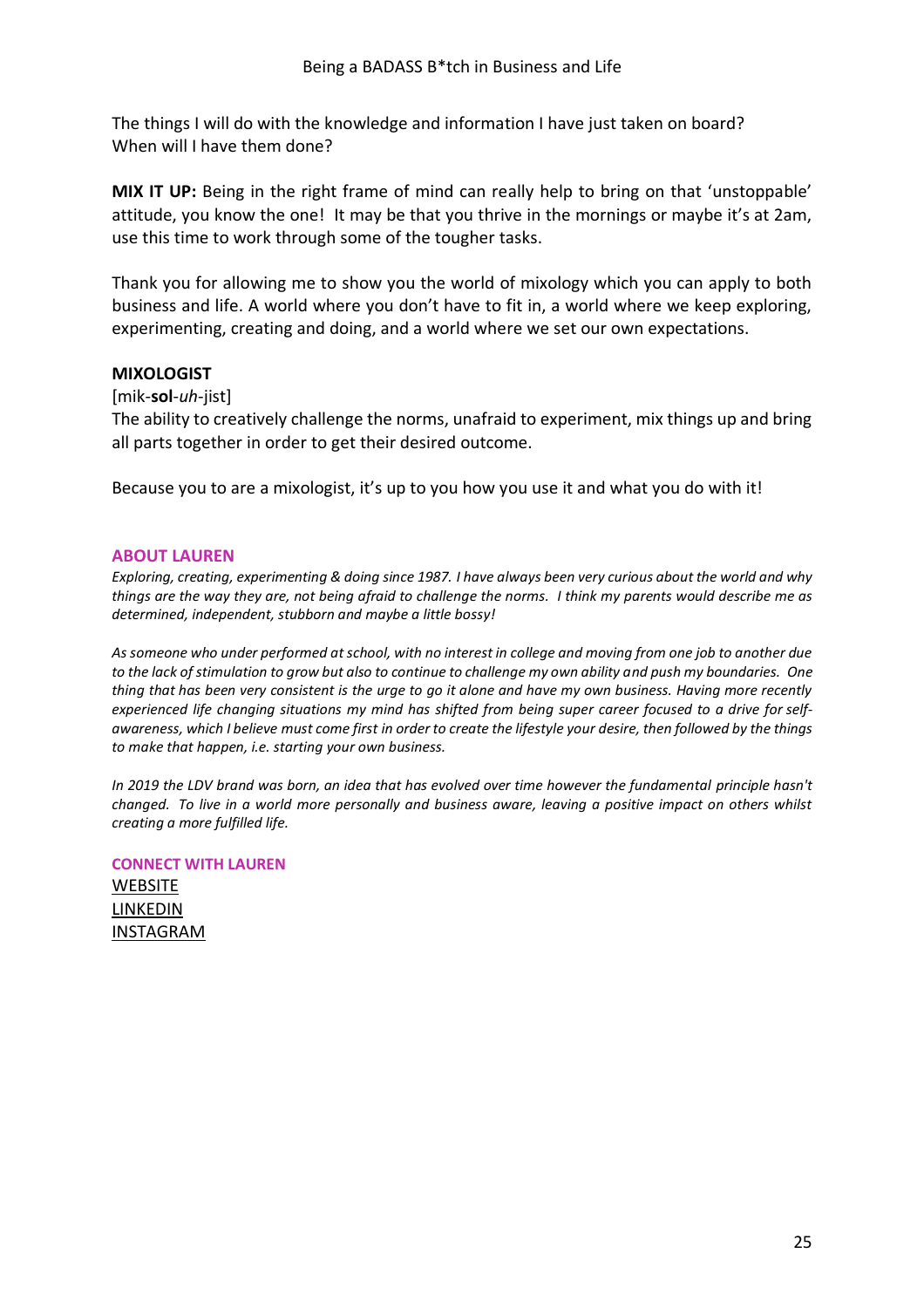### <span id="page-25-0"></span>PAMODZI

*Roni Edwards – Pamodzi Creatives* 

*[Pam-od-zee]. (adverb): Together*

My love for my city, Portsmouth, runs deep. I am likely to politely walk you to the door with a list of alternative options if you live here and have nothing positive at all to say about the city. I am also Zambian born and grateful for the depth and colour the moulding of these two cultures has given me (like my inability to project a quietly poised, feminine, and cultured amused smile as opposed to my full blown hysterically-pitched belly laugh…I am working on it). The company name Pamodzi, meaning together, is a celebration of the two cultures meeting, but also embodies how I work and what I want to celebrate; collaborations, tribes, togetherness. Pamodzi Creatives is a community interest company that seeks to facilitate creative collaborations with a social theme. I want to live in a world where creativity has something to say and contributes in some positive way towards increased social awareness. Anyone who chooses to run their own organisation will do it from a place of passion. They will have at one point asked themselves what made them happy and decided to spend more time there. The challenge, for me at least, has not necessarily been the lack of passion, but the delicate balancing act of keeping one eye on finding ways that my passion can help pay the rent; for some community interest companies, the passion, and not the bottom line will be what gets you out of bed. For me, a part of this balancing act was addressed in the decision to put the income earning pressure on a separate part-time job that enabled me to freely develop the organisations. I also put in place around me a small tribe, who continue to walk alongside me and challenge me when needed.

Pamodzi first began in 2016 as a creative project and a progression from Dance-Africa<sup>3</sup>; an organisation I set up in 2007 which aims to facilitate creative collaborations between cultures. This was mainly outsourced through young people from the UK travelling to Zambia, where they creatively collaborated with young people from disadvantaged communities on a performance for the annual Barefoot Festival.<sup>4</sup> Dance Africa also aims to develop a better understanding of how to best empower and support young people to gain employable workplace skills because we acknowledge that providing an opportunity to celebrate the arts has little substance without on the-ground partnerships that help vulnerable or disadvantaged young people. Growing up in Zambia and living in the UK, I am privileged to have experienced two very contrasting cultures; but alongside this privilege was the responsibility of presenting the vulnerable communities I worked with in Zambia in the most positive, empowered way. With this in mind, when raising funds for the project, I chose to do this through collaborating with local creative groups on an annual fundraising event - an urban club night - that also showcased the work done in both Zambia and Kenya. It was important to me that people would turn up to the club night not because they felt sorry for the 'poor young people in Africa', but because they wanted to hear more about the projects, and also because they knew that they would have an evening of entertainment worth paying for. I am not entirely sure I ever got this fundraising formula right and may well have made more money if I had added an additional donation bucket on the club nights. What I do know is that

<sup>&</sup>lt;sup>3</sup> For a short film of the project https://www.youtube.com/watch?v=-QkmvvRZixc

<sup>4</sup> <http://barefeettheatre.org/>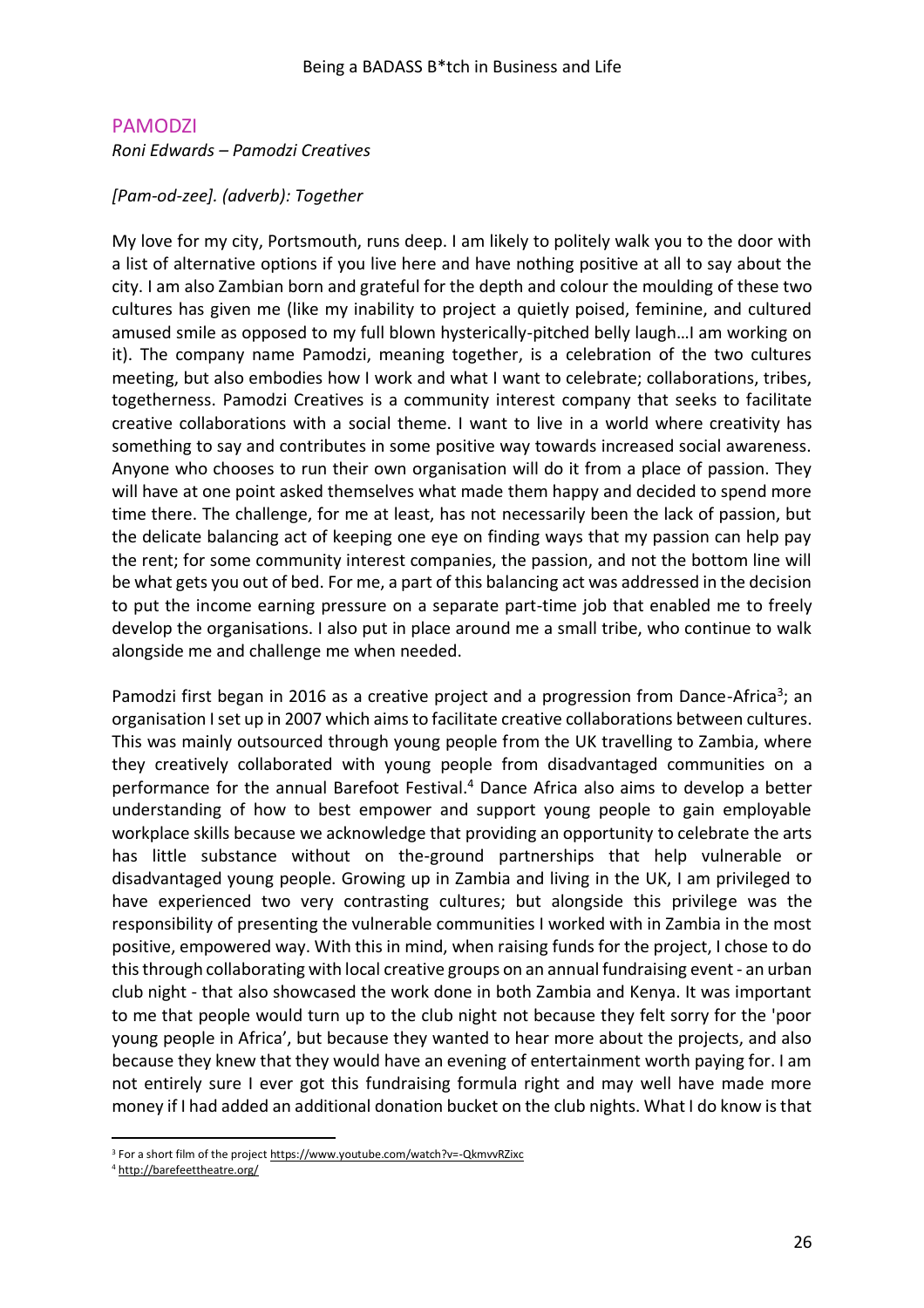when people came to the club nights and watched the films about the projects, it was the creative finesse and the dance skills that made an impact on them. These were not homeless young people with a traumatic story to tell; they were incredible dancers and performers.

Passion continues to be my underlying narrative. Dance-Africa has grown into an organisation now run by the very same young people first involved in the project and my role has transitioned to an advisory and mentoring one. Alan Kurdi was the inspiration behind for Pamodzi Creatives. Istill remember what Alan Kurdi was wearing when I first saw him. He was the same age, build and colouring as my son. Red top, blue shorts, cute little shoes. Lying face down on a peaceful, scenic-looking beach. Washed ashore as a tiny footnote to the refugee crisis. It took my breath away. Even now, I still feel slightly ashamed at how I had given the entire refugee crisis a slight shoulder-shrug of empathy. It was so far away, not near me. Nothing to do with me. Sad. But far away. Little baby Alan was the driving force behind my need to seek out local refugees and asylum seekers and sit at their feet as they told their stories, and gratefully, trusted me in-turn to re-tell their stories. I am deeply indebted to the incredible team around me that enabled the multigene collaboration that was What are you doing here mate?<sup>5</sup> I have always appreciated the importance of having mentors to guide me, but also of mentoring and supporting others. I developed this first dance-theatre production<sup>6</sup> with one mentor who guided me creatively and another who guided me in developing the organisation. The production was performed in Portsmouth and London with a cast of 60 dancers, actors and, because I am so delightfully random, a portrait artist who did a live lifesized portrait of one of the refugees as part of the performances.

Pamodzi still has a strand of work that focuses on the refugee crisis, through storytelling projects, but another personal transition turned my focus to women in my city. I found myself paying more attention to what people said about the city, and I saw the slight slump of shoulders, and unfocused gaze in some of the women I would walk past reflected in what was being said about the city. And yet, I was surrounded by incredible women, quietly making an inspirational impact in so many different contexts. And so, the Inspirational Women of Portsmouth passion project was born; first as a podcast series, then as my passion to celebrate women grew, so did my vision.

Working towards International Women's Day, a social media campaign integrates short films and podcasts with a nomination process that culminates in an evening of celebration. City residents are encouraged through this campaign to nominate any individual identifying as a woman/girl they consider inspirational because of her positive impact in the community. That community might be city wide, or a specific organisation, group or sector. It is a celebration of the 'ordinary', often overlooked, women, who make a difference to the lives of others. The project includes an Apprenticeship scheme for young people to take a lead in shaping the project. A panel of trailblazers from various industries are invited to be on the selection panel. In keeping with the belief in tribes and togetherness, we don't call our award recipients 'winners'. We call them 'Award Recipients', because we know that behind every inspirational

<sup>5</sup> What Are You Doing Here Mate[? https://www.youtube.com/watch?v=L80KRTVloa4&t=11s](https://www.youtube.com/watch?v=L80KRTVloa4&t=11s)

<sup>6</sup> This project was followed by a sight-specific dance-theatre piece which contrasted our historic 4 relationship with the 10000 Kinder Transport survivors of World War 2 with missing 10,000 refugee children currently in Europ[e https://www.youtube.com/watch?v=a-](https://www.youtube.com/watch?v=a-X7kjFhSZo)[X7kjFhSZo](https://www.youtube.com/watch?v=a-X7kjFhSZo)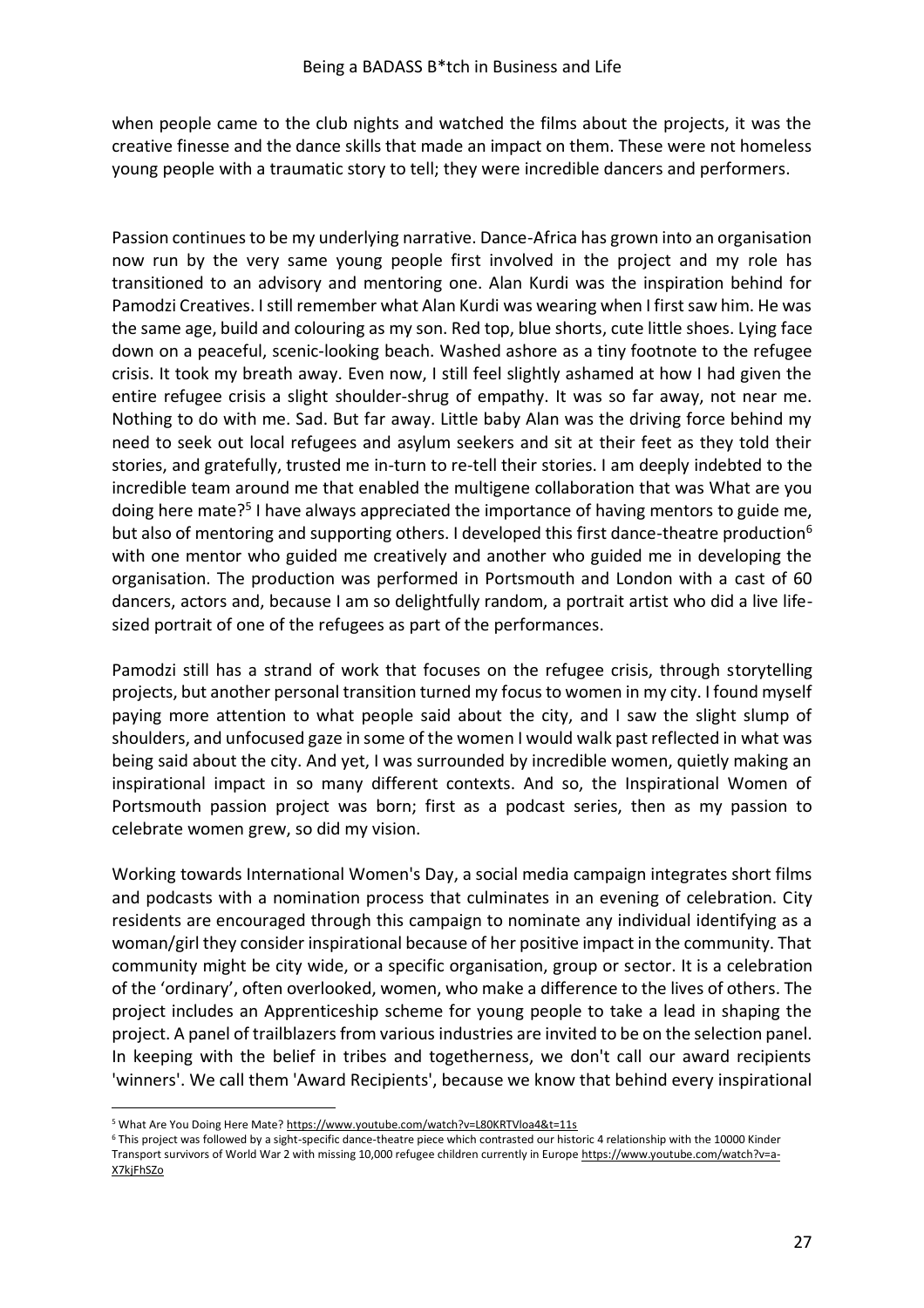woman is a tribe that she represents. The award event itself is also a celebration of the talent and creativity of Portsmouth and includes a wide range of local entertainment. The Inspirational Women of Portsmouth project is now entering its third year and it wouldn't look the same if I didn't have mentors around me that I trusted to help mould and guide me, because the learning must never stop.<sup>7</sup>

I hope I am creating a world where creativity has something to say and contributes in some positive way towards a social theme. Having a project like this would be vacuous if it stopped at celebrating a handful of people so we have partnered with PARCS<sup>8</sup> to ensure that the funds we raise also support a vital service in the city. Creative collaborations with something to say is my passion, and this is where I want to spend more time. But I am also acutely aware that I have a lot to learn and businesses cannot run on passion alone. So, I continue to seek out and surround myself with people who I can learn from. And it's because I know I have a safe tribe around me that I can also engage in learning from the critical voices that don't always understand my mission or even strongly disagree with it. Every project I have done has had these voices running in tandem and, actually, that's absolutely fine. In fact, it is an important part of evolution because, if you let them, everyone has something to teach you.

#### **ABOUT RONI**

*Roni Edwards is Director of Pamodzi Creatives & Dance-Africa Pamodzi, which means 'together' is a Community Interest Company that supports PARCS (Portsmouth Abuse & Rape Counselling [www.parcs.org.uk\)](http://www.parcs.org.uk/) through the Inspirational Women of Portsmouth Project. The project includes an apprenticeship scheme, a nomination process & award event, as well as community story telling projects. Pamodzi has also been involved in creative dance-theatre collaborations that tackle social themes such as the refugee crisis and domestic violence. Dance-Africa aims to facilitate creative collaborations for young people in disadvantaged communities in Zambia & Kenya. It also continues to learn how to best empower and support young people to gain employable workplace skills & currently runs a school sponsorship program for street-children. Roni is also a Specialist curriculum-led dance practitioner trained at the Trinity Laban Conservatoire of Dance.* 

#### **CONNECT WITH RONI**

**[WEBSITE](https://pamodzicreatives.weebly.com/about-us.html)** [LINKEDIN](https://www.linkedin.com/in/roniedwards/) [INSTAGRAM](https://www.instagram.com/pamodzi_creatives/) **[TWITTER](https://twitter.com/PamodziCreateP)** 

<sup>7</sup> A short film about the project is available here https://www.youtube.com/watch? v=MDEZXSzJ\_Yo

<sup>8</sup> Portsmouth Abuse and Rape Counselling Servic[e https://www.parcs.org.uk/](https://www.parcs.org.uk/)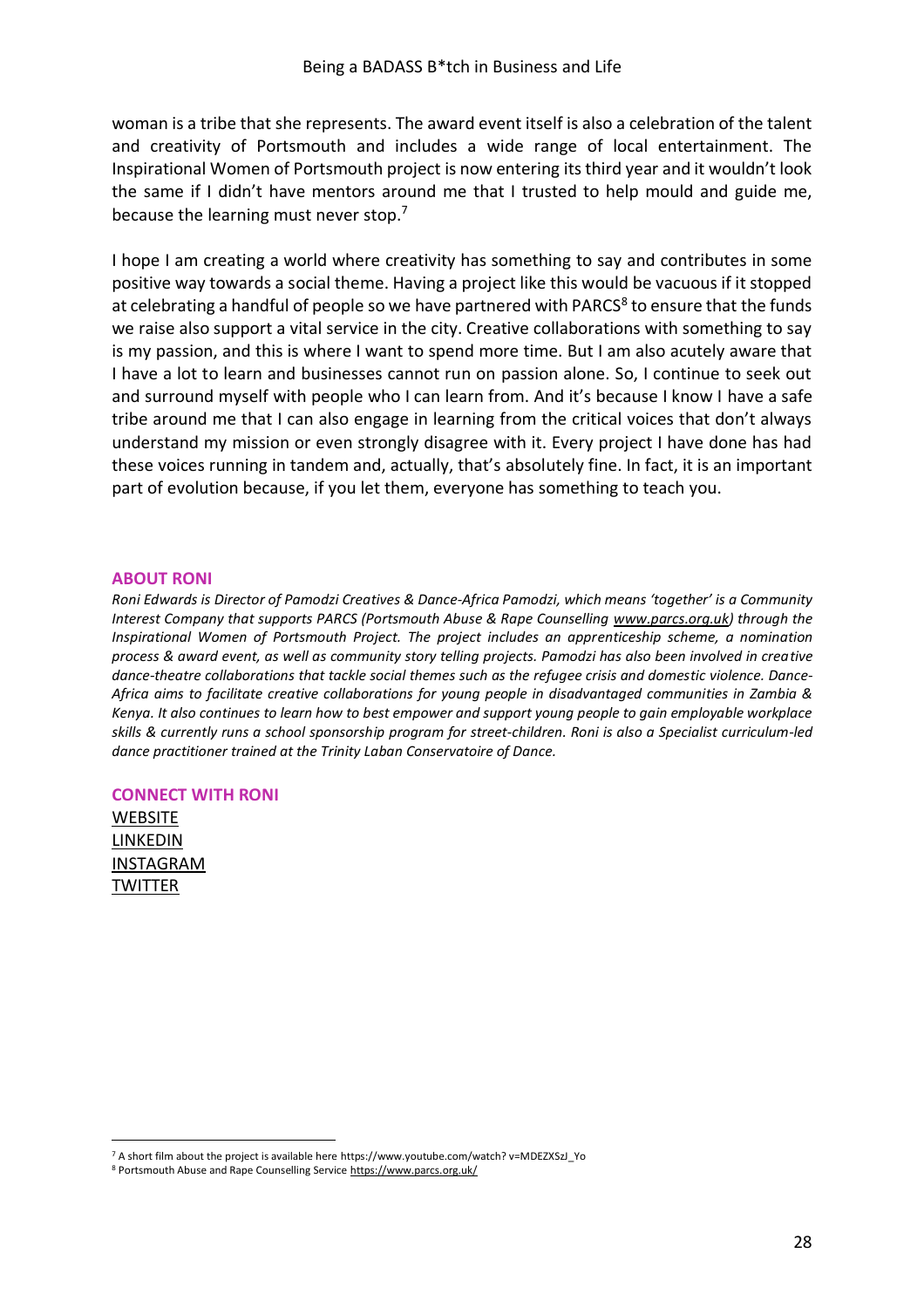# <span id="page-28-0"></span>**STRASSIONATE**

[Strategic + Passionate] *Adrienne Saunders – Yes You Can Training*

*A person who is able to act upon their strong emotions and passion in life but instead of responding to them with emotionally highjacked and knee-jerk reactions, use their passion strategically when they can be directed towards their long-term goals.*

How can one person be strategic and passionate all at the same time?

Doesn't being strategic entail being reflective, digging deeper into analysis and collecting data to make more informed decisions, as opposed to being passionate about what you do and putting your heart and soul into your life and career - sometimes making decisions on the cuff, based on how you feel rather than what you think?

How can these two opposing traits be reconciled and work in harmony within one person?

Being passionate and completely dedicated to making business and career work no matter how hard the process may be is what drives us to succeed.

Passion in business can help you succeed. It's what drives you, gets you out of bed in the morning and keeps you going despite the difficulties you encounter.

However… passion can also be dangerous to your business.

Passion can make you do things that aren't worth doing or make decisions that aren't the best for your business or career.

Very early on in my career there were times when my passion for success actually held me back from moving forward. As a young leader I used to be passionate about achieving and never let my eye off the ball: targets, KPIs and success were my biggest motivators.

One day a big mistake has been made by the team I was leading. A shipment of one of our biggest clients has been lost. The client was furious and impatient and so was I.

Feeling angry and frustrated, I walked over to a team member I suspected made the mistake and held them responsible. I didn't plan what I was going to say; I acted upon my feelings and beliefs… and I was clearly in a heightened emotional state, feeling the pressure from both the client and my leadership to find a culprit and then a solution.

My team member patiently listened to me vent, express my anger and dissatisfaction at how this issue was handled. Once I got over my big scene, she quietly said: "I wasn't involved in the handling of this shipment."

I got the wrong person. I was so impatient and acted upon how I felt, that I basically started to shout with the first person I laid my eyes on.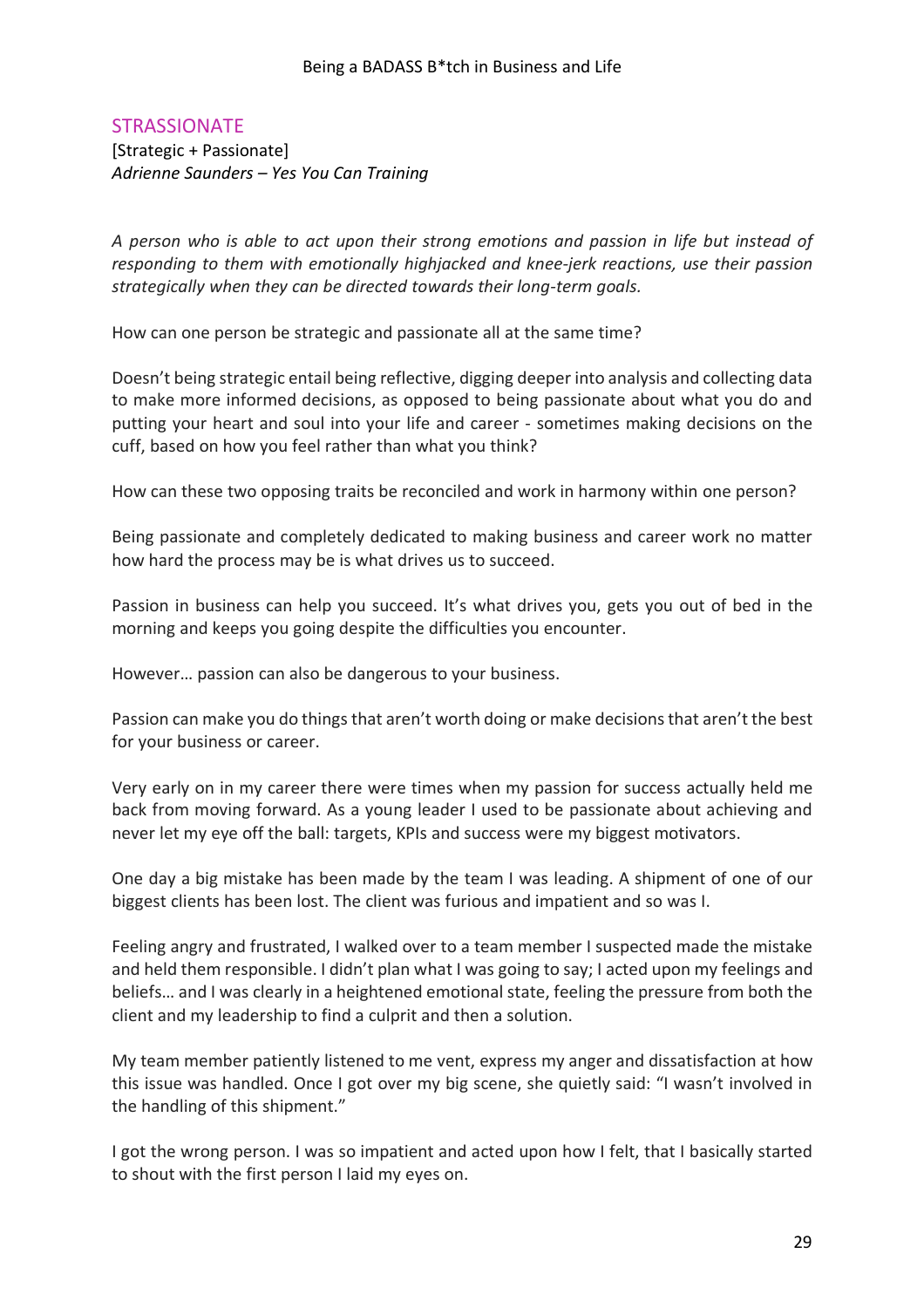I felt like someone just poured cold water over me and spent the whole weekend thinking about what happened, and what I could have done differently. I kept replaying the whole scenario and analysed every detail.

Clearly my emotions and passion for achieving have hijacked my clear and strategic thinking.

I swore to myself that this shall never happen again. My aim was to become the best leader I could be and I realised that I needed to use the passion I had for my career, leadership and success in a more controlled and strategic way.

I needed to work on my Emotional Intelligence.

This is when my journey to become a strassionate person began.

It was time to plan every detail of this transformation and the steps I needed to take to make the change happen.

Within a few weeks of the incident with the shipment I had a plan of action ready:

1) I researched Emotional Intelligence to understand more about the relationship between being strategic and passionate and how I could use this to become the leader I wanted to be.

Emotional intelligence is a person's ability to recognise, understand and manage their feelings and emotions, as well as those of others.

Emotional intelligence has the following four components: 9

Self-Awareness: your ability to accurately perceive your own emotions in the moment and understand your tendencies across situations.

Self-Management: your ability to use your awareness of your emotions to stay flexible and direct your behaviour positively.

Social Awareness: your ability to accurately pick up emotions in other people and understand what is rely going on for them.

Social Management: your ability to use your awareness of your own emotions and those of others to manage interactions successfully.

2) I took an Emotional Intelligence assessment to establish which of the four elements I needed to improve on and what my biggest emotional triggers were.

<sup>9</sup> *Travis Bradberry, Emotional Intelligence 2.0*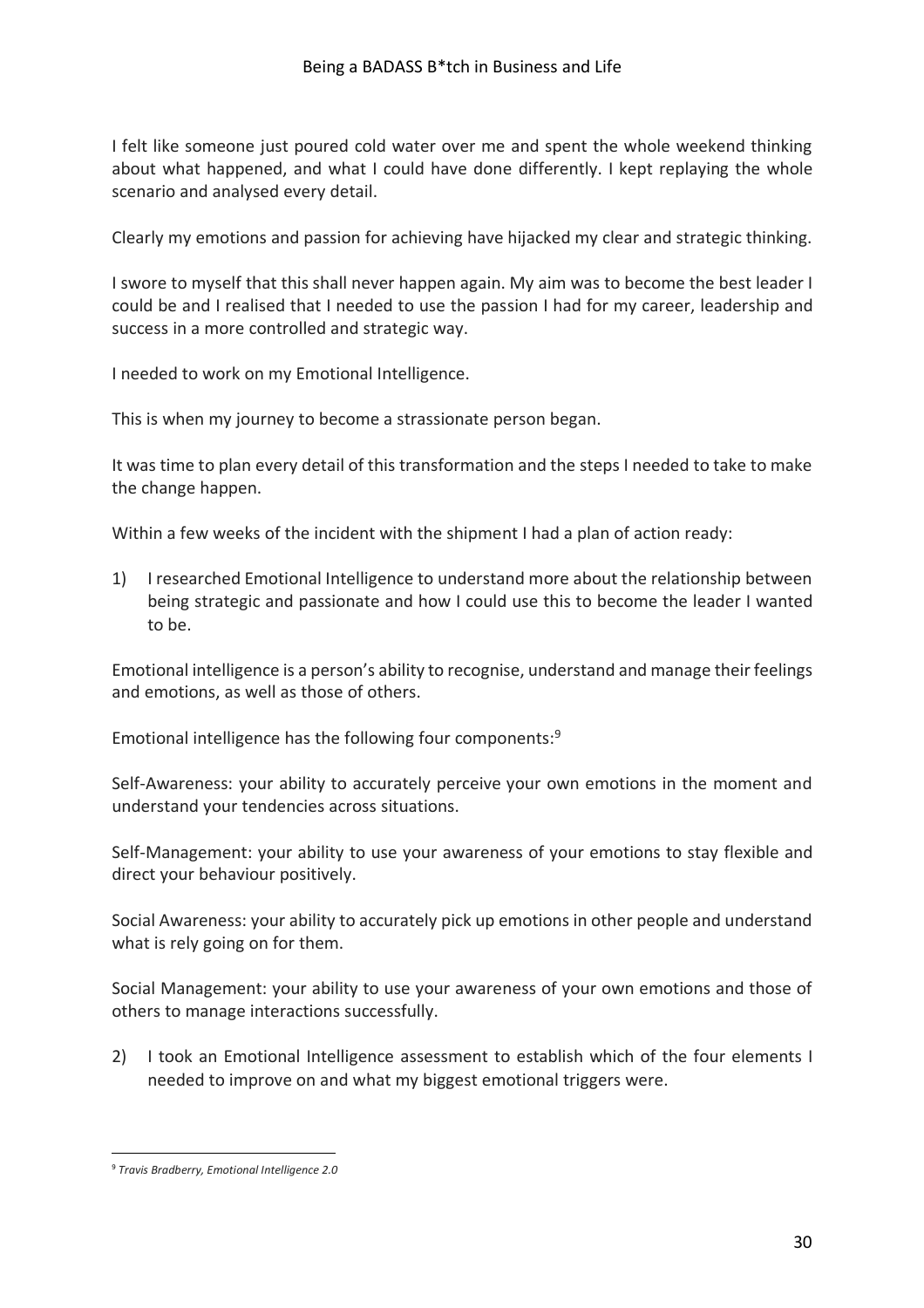3) I created my own Emotional Intelligence action plan based on the assessment and proceeded to put it into action.

Becoming a strassionate person was not an easy process and understanding my feelings, emotional triggers and how to manage them in order to get the best out of situations and my environment took a lot of effort and practice.

What truly helped me understand the need for this change was the idea that if I continued to make decisions in a heightened emotional state I might not make the most strategic one, the decision that is the best for my career or business.

As a result of having worked on my Emotional Intelligence I have introduced a five-step system between me becoming aware of my feelings having been triggered by a situation and making a decision about how I am going to react.

Before reacting to a trigger situation, I ask myself the following five questions:

- 1. What am I feeling right now and what exactly triggered these feelings?
- 2. Is my desired reaction coming from an emotional place and what happens if I don't react to this issue right now?
- 3. Have I got any biases and prejudices regarding this issue?
- 4. What were the true motives behind the other person's actions?
- 5. What do I need to do to get the best outcome in this situation?

I am very grateful to have discovered Emotional Intelligence early in my career and having put these strategies in place meant that I could grow as a leader and pursue career heights that I never thought possible before.

A couple of years later, I was renowned for being a passionate leader famous for being able to deal and manage any type of heated situation, difficult customer conversations or internal disputes, in a way that made all parties stifled and happy with the solution.

I have achieved what I wanted.

I've become "strassionate" and it was the best investment into my growth and business career.

#### **ABOUT ADIE**

*A professional, articulate and driven corporate trainer with over 10 years of experience in building highly effective teams for a wide range of small, medium and multinational companies such as General Electric (Engineering), Promod (Retail Fashion), Gold's Gym (Leisure) & Sweaty Betty (Luxury Sports Retail).*

*I've graduated from the Master Trainer Institute in Geneva and worked delivering training to organisations across a diverse range of industries including Deloitte, Bank of England, Countryside Properties, Leica Geosystems and Tusker.*

*My background is in team gymnastics, having personally achieved World and European Championship medals. Reaching that level requires resilient teamwork, crystal clear communication, with a constant evaluation of performance and reflection on how to improve. These sporting skills have driven my success in business which I now get to share with professionals inspiring them to reach their full potential. I have been mentoring for over*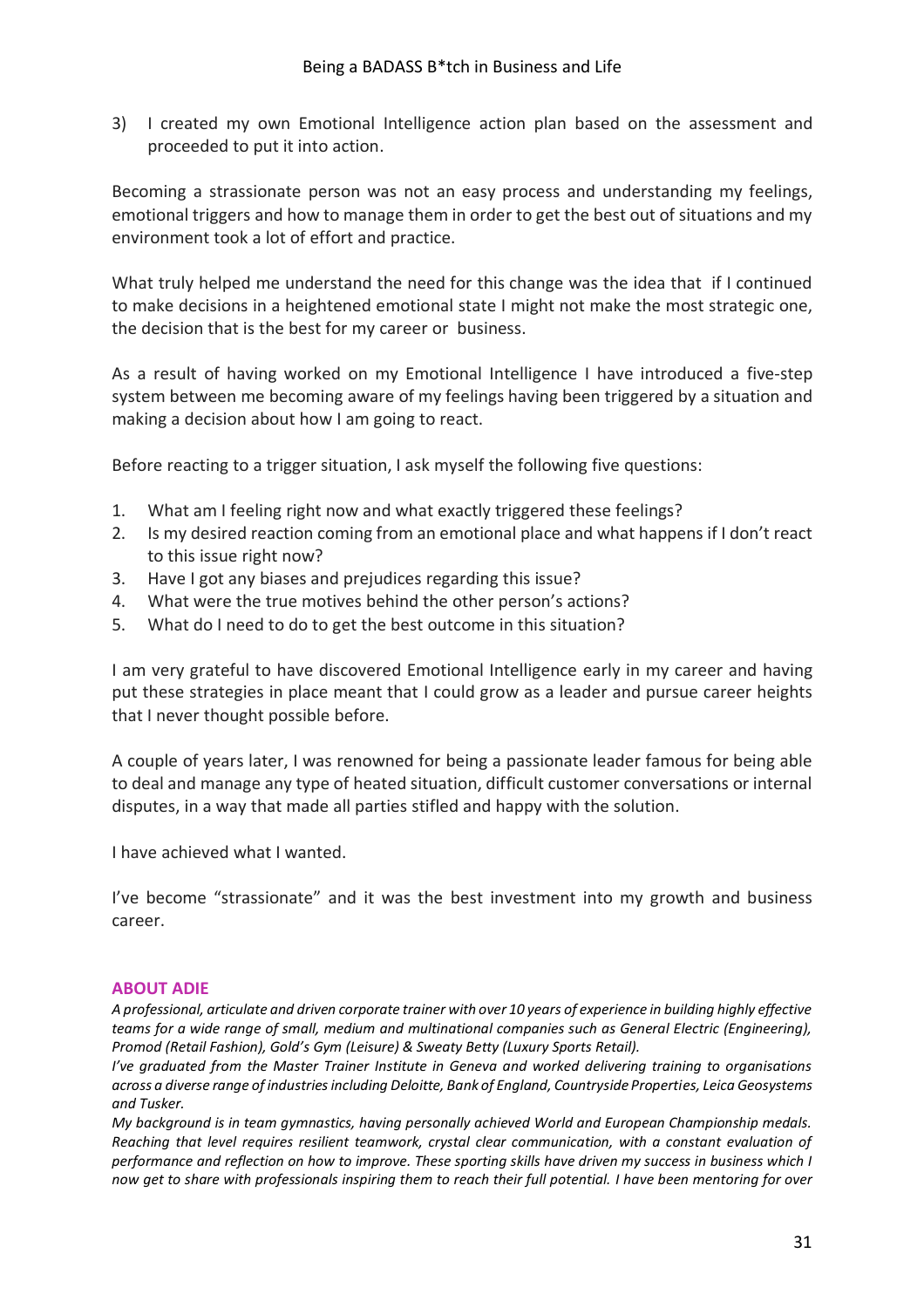*10 years, specialising in supporting women in building up and strengthening their business confidence in order to achieve their career goals.*

**CONNECT WITH ADIE**

**[WEBSITE](https://www.yyctraining.com/)** [LINKEDIN](https://www.linkedin.com/in/adiesaunders/) **[FACEBOOK](https://www.facebook.com/yesyoucan.training/)** [INSTAGRAM](https://www.instagram.com/yes_you_can_training/)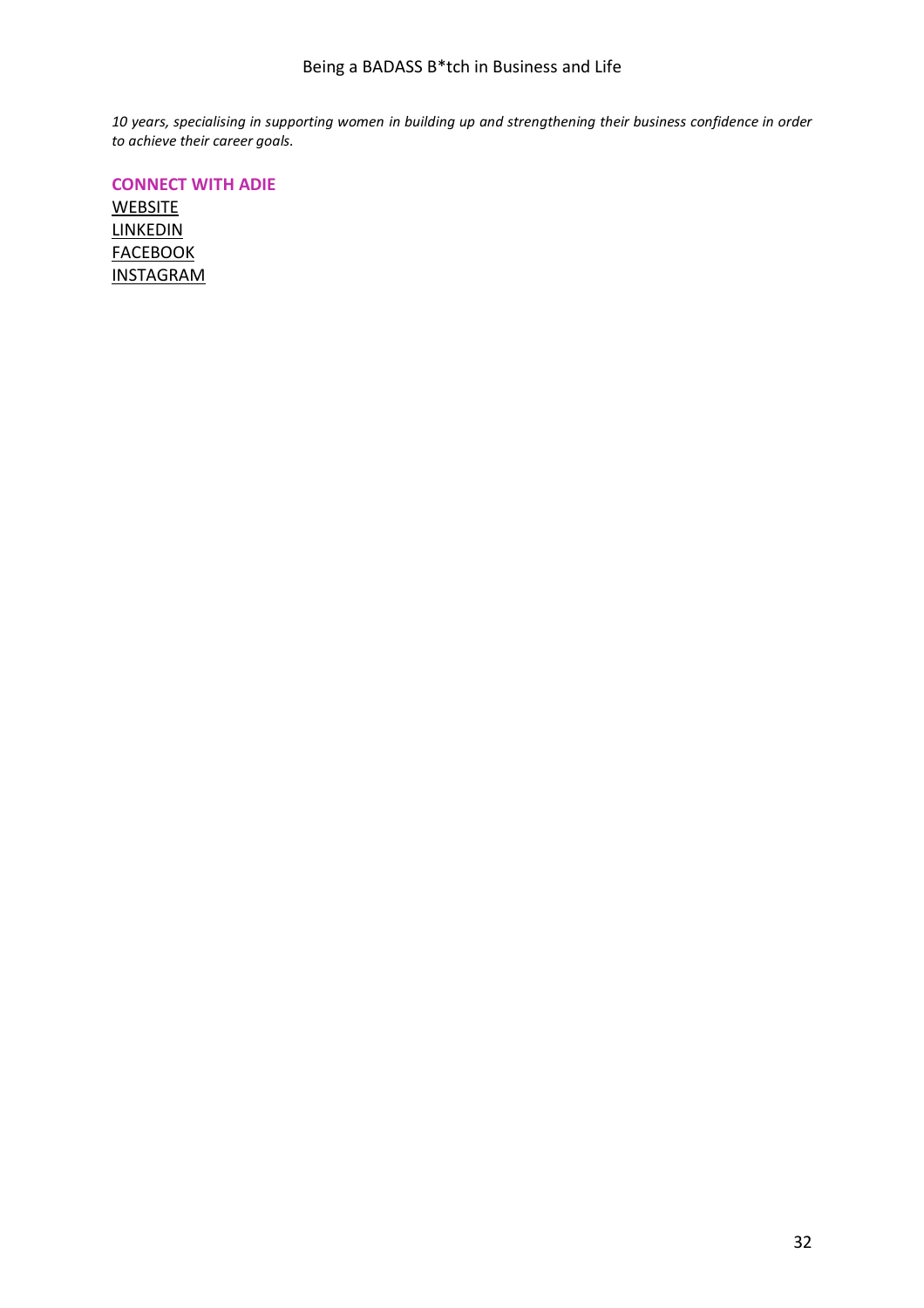# <span id="page-32-0"></span>EMPOWERFIDENCE

[Empowerment + Confidence] *Annelies James – Expertly Personal*

I was inspired to create this co-authored book when my best friend gave me a copy of *The Emotionary: A Dictionary of Words That Don't Exist for Feelings.<sup>10</sup>* As I read through it, I couldn't help laughing at all the emotions we feel that we just can't explain and how complex we really are. We are so lucky to be a species that can develop and manipulate language to suit our needs - the COVID-19 pandemic, a testament to this fact with the quarantini, covidiots and corona-cation all being born.

Coming from a personal brand perspective, your uniqueness is fundamental, making you different and distinct from other people. We are all like fingerprints I guess, different parts, experiences, influences and passions making us who we are. Our own genetic, psychological, and emotional blueprint, if you like. I personally find this very empowering, and I strongly believe that everyone would benefit from tapping into their uniqueness more to become more confident in their lives.

My two words. Empowerment and Confidence.

When I break down my own brand blueprint and consider what really makes me, me, it is these two words. Not only because they are words I strive towards, but also because I make it my mission to help others to recognise and feel these ways too. When I first started working around the field of personal branding, I noticed a lot of the same sort of content – success, influence, perfection, lifestyle… but it is a little phoney if you ask me. We aren't and can't be those things all the time and as much as we might like to share beautiful lifestyle photos living our "perfect life" it just isn't realistic. If your content focuses on more materialistic aspects that aren't meaningful or fulfilling, you are inevitably going to hit a brick wall and the wall will be called unhappiness. I say this of course from personal experience, previously being married, having a BMW sports car, holidays with a £15,000 price tag multiple times per year, the best "stuff" money could buy – but the truth was it was incredibly isolating, unfulfilling and meaningless.

Now I strive for realism, the confidence to share my real, authentic self, the good and bad; and I strive to feel confident right here and right now. Finding fulfilment in the small moments, existing in savouring fleeting feelings, the sound of the ocean, listening to the breeze rippling through leaves.

I believe we place a lot of our confidence focus extrinsically. What do people think of me? Do people see me as confident? Do I look successful to others? (success often being seen as a biproduct of confidence). But real confidence is inside you. I like to think of it as a small ruby coloured gem that lives right next to my heart space, a little, beautiful stone, solid and finite, immovable, residing inside me. But you can imagine confidence as whatever you like.

<sup>&</sup>lt;sup>10</sup> The Emotionary: A Dictionary of Words That Don't Exist for Feelings. [https://www.amazon.co.uk/Emotionary-Dictionary-Words-Exist-](https://www.amazon.co.uk/Emotionary-Dictionary-Words-Exist-Feelings/dp/0448493845)[Feelings/dp/0448493845](https://www.amazon.co.uk/Emotionary-Dictionary-Words-Exist-Feelings/dp/0448493845)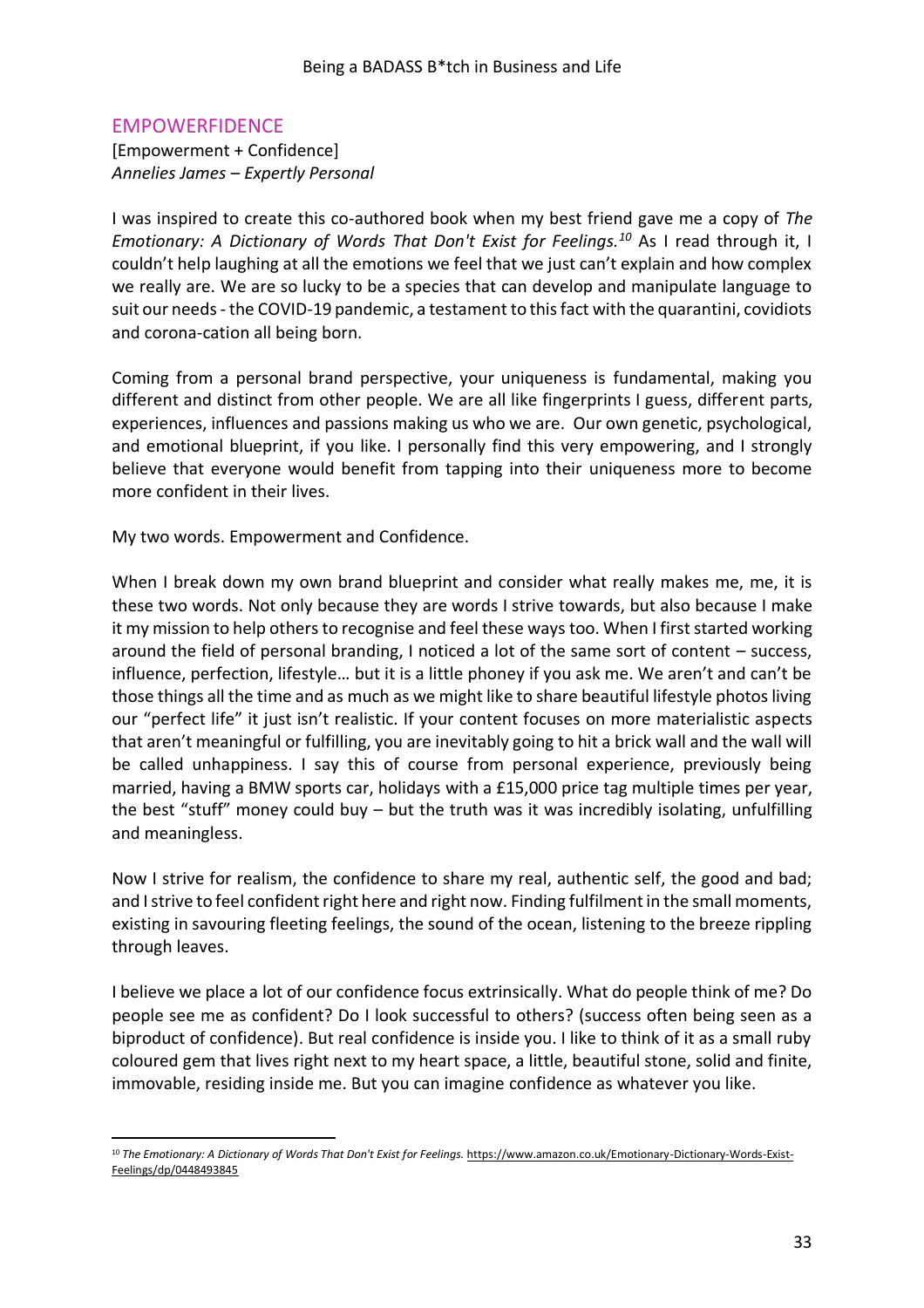The confidence whispers to me… "you got this." "you can do it." "you don't need to prove anything." It is intrinsically focused, it doesn't give a shit about competitors, the things people say, or the way people say it.

One of my favourite quotes is "confidence is silent, insecurities are loud." Thinking about this, you can see this on its surface level, but you can also look at it with the focus on silence. What is silence – calm, focused, determined, small. How do we feel when we are silent? I feel timeaffluent, reflective, meditative. CONFIDENT.

I both internalise my confidence, imagine it as a tangible and unbreakable thing, but I also fill my confidence cup regularly. I top-up my confidence through silence, reflection, real connection and being around others who inspire this confident energy. I avoid energy vampires or toxic people who for me are too emotional, narcissistic, dramatic, angry people and people who talk too quickly or too much. I have edited a lot of friendships in the last couple of years, it is a real deal breaker for me.

Empowerment feeds from confidence, I would argue that they co-exist. Where confidence is silent, resilient and strong; empowerment is charging forward with that ownership and putting it into practice. Practice might look like:

- **Taking more risks**
- **Being more open**
- **Sharing yourself more with others**
- **Saying how you really feel**

You don't have to put it into practice of course, but there is something about the courage of your convictions and putting yourself out there that really solidifies the confidence and can change other people's lives. And let's face it, empowerment just for ourselves is OK but again can it become quite unfulfilling and self-serving. Aren't we here on this planet right now for our average 30,000 days to make a difference, leave a legacy, create positive change?

That is why I do it. Why I bother with any of the stuff I do, my projects, my business - call it personal branding or being purposeful in how others see you. I do it because I feel that little gem inside me, the comfort in silence, the deep sense of self-connectedness that enables me to be empowered and put into practice the things that are sometimes scary, sometimes open and sometimes vulnerable. But being that person to show the way benefits others. People contact me all the time and reference the various things I am doing, listing my achievements and explaining how it has inspired them, empowered them and motivated them. That is what I am here for.

But like all things, slowly, slowly with this stuff. You don't get confident overnight nor do you feel empowerment by swallowing a magical pill. I have spent years figuring myself out and it is really hard graft. I recently started a counselling course, specifically to undertake personal development and to give myself time and focus on myself, it felt selfish to start with but now I would advocate everyone do continual personal develop in their life. As Carl Jung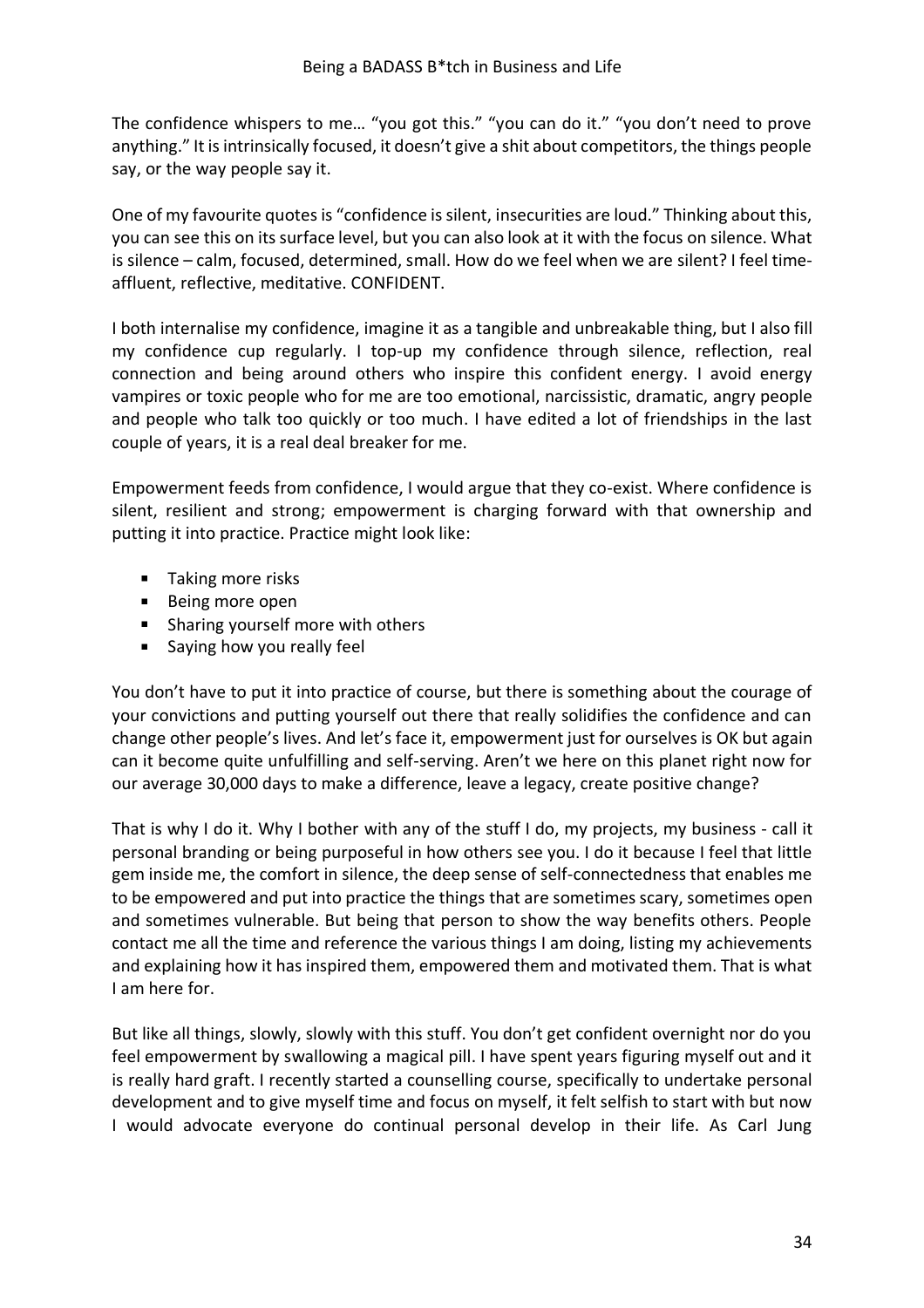(psychotherapist) said it is "the privilege of a lifetime is to become who you truly are." $^{11}$  It might be a privilege but is also like a baptism of fire, exploring all the different things that make me, me, the good experiences and bad in equal measure, the great and terrible choices I've made, the things I feel embarrassed by, ashamed of, the times I have felt pure contentment and freedom. One big boiling pot of everything, enough to forge a rock-solid, core that understands and accepts itself. Enough to create a totally unique being, a fingerprint of a person, whose catalogue of experiences, thinking, and emotion can be used to create positive change in other people's lives. If you are going to take your own journey into confidence and empowerment, do it for those reasons.

#### **ABOUT ANNELIES**

*Annelies is passionate about helping people define themselves, be noticed and build connection through personal brand and videography, although she does all sorts of other things too. She set up her business in 2018 and has flourished being her own boss, mainly because she gets to do it her own way. Annelies is the host of Colleagues Getting Coffee, co-author of The Female Edge and co-curator of TEDxSouthampton. She is always seeking new adventures both professionally and personally. If you are interested in collaborating, particularly on co-authored projects in the future, then get in touch!* 

#### **CONNECT WITH ANNELIES**

**[WEBSITE](https://www.anneliesjames.uk/) [WEBSITE](http://www.expertlypersonal.com/)** [INSTAGRAM](https://www.instagram.com/anneliesjames/) LINKEDIN [FACEBOOK](https://www.facebook.com/anneliesjames) **TWITTER** 

 $11$  Rogers, C. R. (1959). A theory of therapy, personality, and interpersonal relationships as developed in the client-centered framework. In S. Koch (Ed.), *Psychology: A study of a science*, *Formulations of the person and the social context* (Vol. 3, pp. 184–256). New York: McGraw-Hill.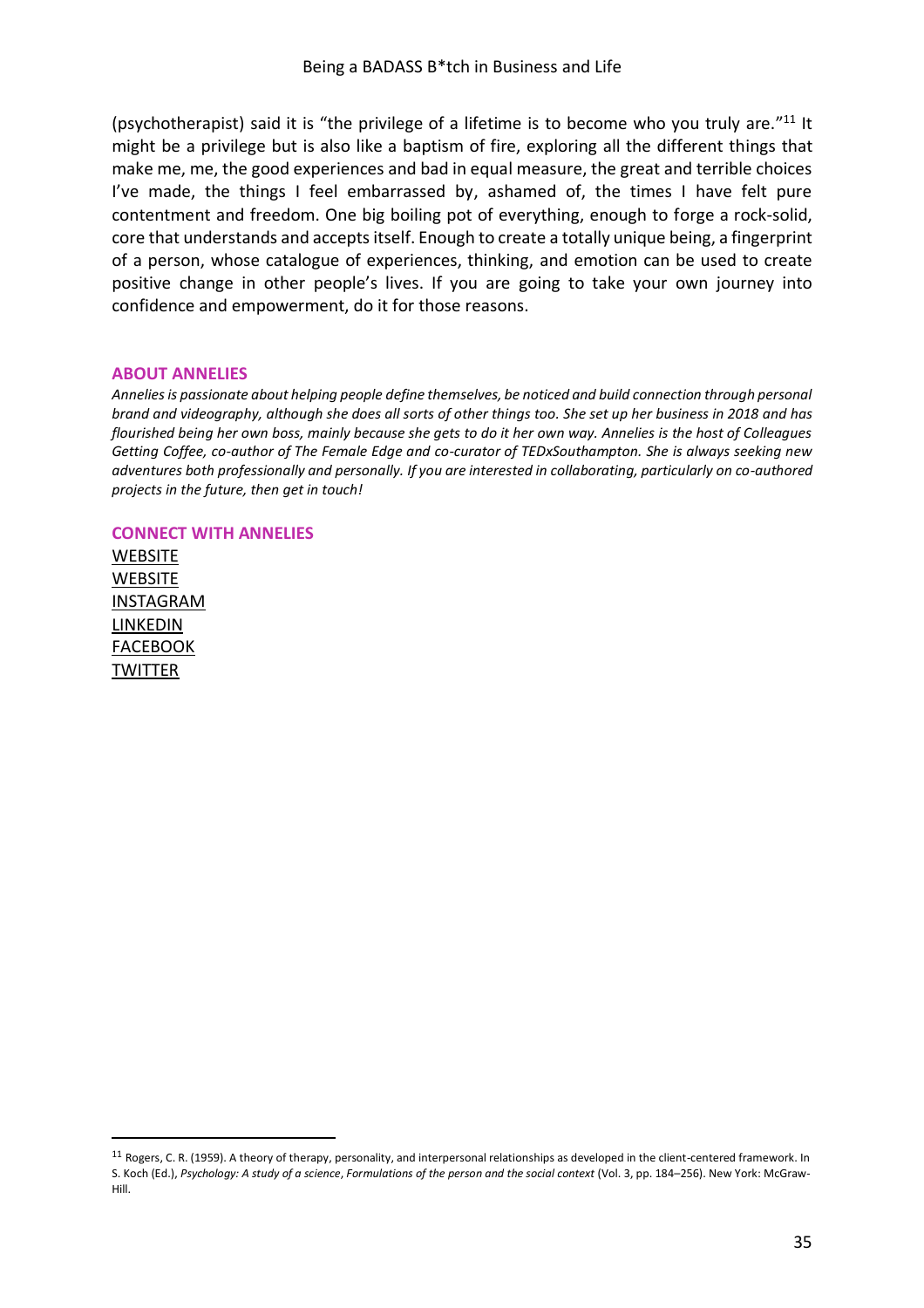# <span id="page-35-0"></span>**BOUNDARIES**

*Kerri L Watt*

When I think about any successes in my business journey, I can quite easily sum up the reason in one word. Boundaries.

Setting boundaries is what helped me start my business with a young baby in my arms. I wasn't on the clock working 24 hours a day. In truth, even without a child, I didn't want to work all hours.

You know best what works for you and how will you choose to spend your time. Setting your own boundaries may seem like a barrier at first, but truly it is the best gift you can give yourself.

Here's how to set your own boundaries to preserve your energy, build your career and ultimately live a happier life because of it.

### **Clients and colleagues**

If you reply to their email at 10pm then they will expect you to reply at all hours. It's not their fault. They're not emailing at that hour for an immediate response, but by replying and conversing with them they will instantly think it's fine and keep doing it.

Rather than get angry with the other party, I believe it crucial to look inward first and consider how I can manage this and make a change. Often, it is just setting times when I will check and respond to email.

#### **Family**

I first started setting boundaries when my son was tiny. My family would call to check in with me in the evenings or at nap times. Both these times were prime working hours for me. Whilst it was lovely they wanted to reach out, afterwards, it made me angry because I'd missed out on work time that I had to then make up and go to bed at 1am. Working extra when you only have tiny pockets for work and having 4 hours sleep is not sustainable.

When my son started going to a childminder six hours a week so I could work, this HAD to be my work time. Again, my family thought I'd be free and would contact me for a chat, knowing full well it was my work morning. And again, I answered it then was angry when I hadn't achieved anything.

#### *I had to make a change.*

Allowing people to distract you impacts your mood as well as the level of tasks you can complete. I have a 'magpie brain' and get distracted easily. If you're 'in' the zone, you need to make the most of it.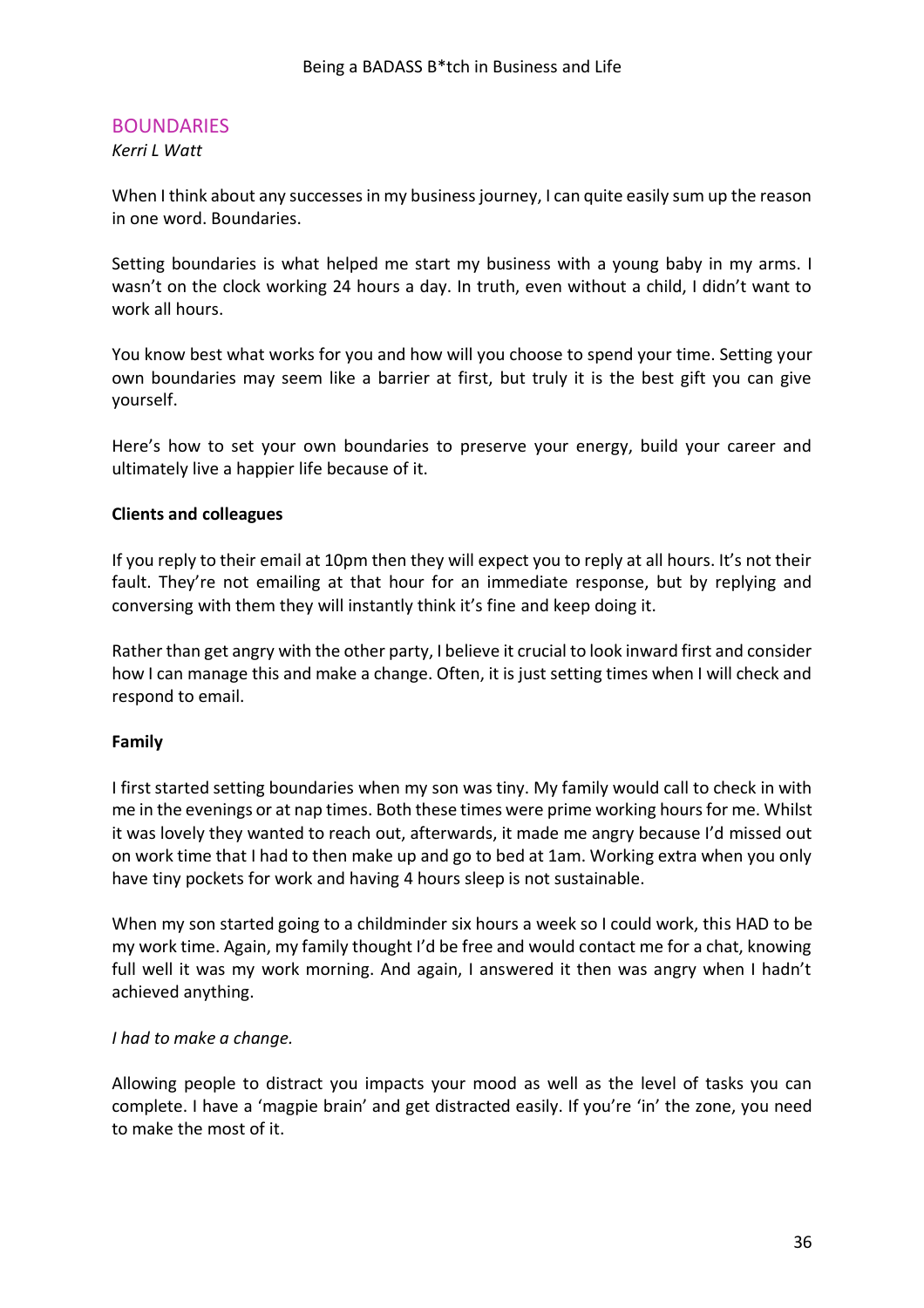If I didn't need my phone on in case someone called about my son I would have loved to turn my phone off completely in order to concentrate. Instead, I stopped answering personal calls in work time and advised those close to me my working hours. It soon calmed down, I got to concentrate, and my stress levels decreased incredibly!

### **Work interruptions**

From my experience, I have to respect the working hours so others will too. When I've stayed with other people and had to work, they would come in the room when I was on the phone to clients or interrupt every five minutes, despite being told I had calls and work to do in this room alone.

If I had given in to this and continued conversations at every entry, they would have assumed it was ok and kept doing it. It's easy to get frustrated with people but in reality, it isn't their fault.

Being clear that I'm in work mode and not engaging much when being disturbed helped me to not be interrupted again (well, not as much anyway!)

# **Making yourself available**

When you work for yourself or work from home it's easy for friends and family to think you are always available. I'm asked to run errands or meet for coffee a lot. All these things technically I do have the capacity to do, but I mostly need notice and can't drop things to go to the post office for Granny.

Of course, emergencies are another story. If someone needs me, I'm there. This is why I'm self-employed, so I can be there for my son and immediate family.

I find setting free time into the schedule or allowing yourself, for instance, one coffee date or one morning to play hookey a week really helps. That way you don't get stressed out when something comes up and you can rejig your week to still get everything done.

# **"Can I pick your brains?"**

I am inundated with requests to meet me for coffee. Whilst I love coffee, I simply do not have the time to meet all these people. I have a business to run and a child to pick up from school. A simple coffee meeting could take up an entire workday when you include travel and I just can't lose that without an objective. If it is to meet a potential client, then yes maybe, but if someone just wants free advice and to "pick my brains" then I have to politely refuse.

Not only do these types of meetings take you out of the office for a day, but it's also asking you to work for free. Plus, the expense of travel, a day lost that you could have charged for, and the cost of lunch. If I met up with people who would never hire me, I wouldn't have a business, I would have a very expensive hobby.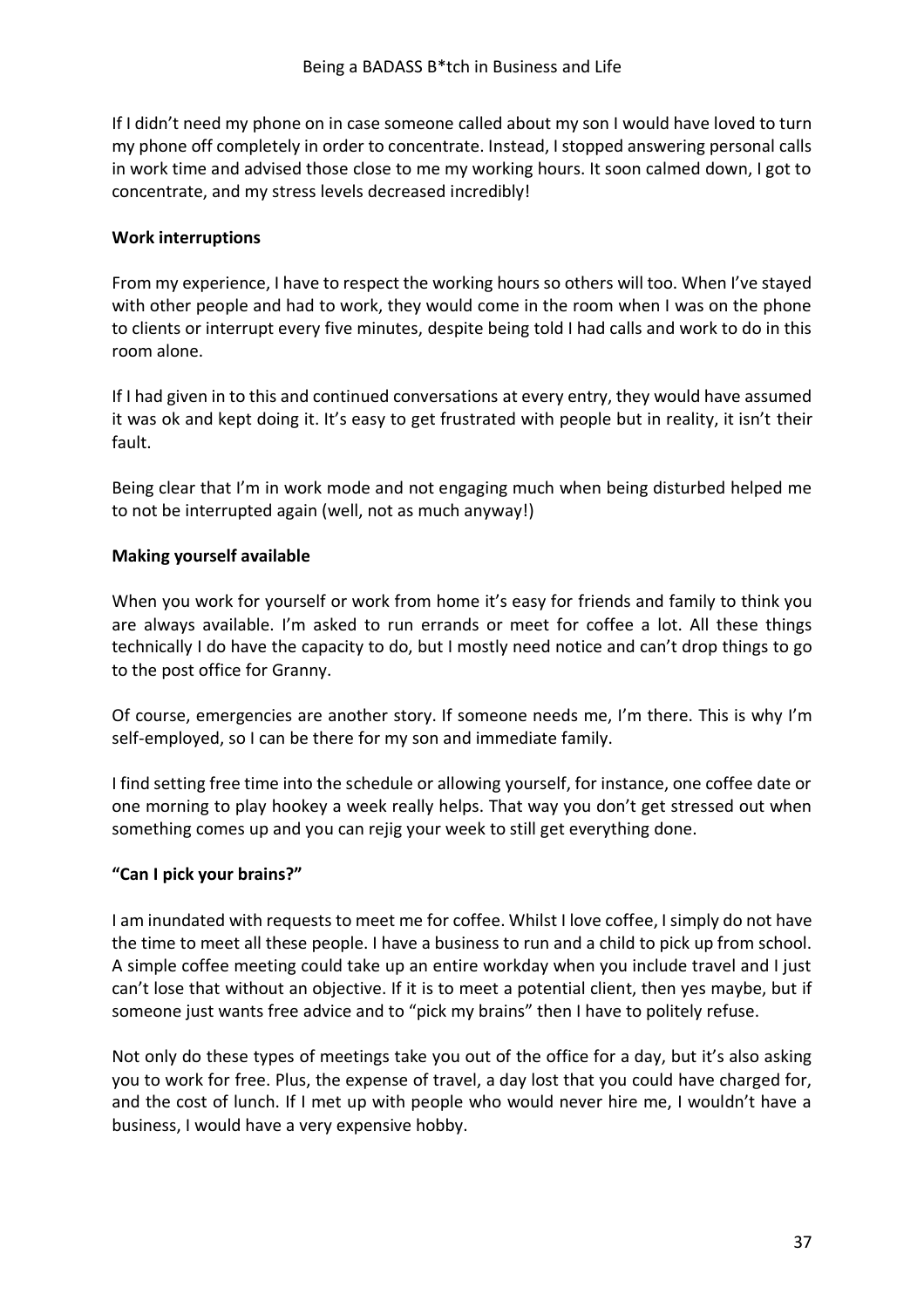I run a consultancy business; my brain is the money-maker. I sell coaching packages, training workshops and one-off PR strategy sessions, so in essence, I would be doing myself out of a job if I gave everything away for free in coffee meetings. I share masses of tips for free online through live streams and free training on social media and my mailing list. There are plenty of opportunities for people to access advice from me for free so I often will point them towards these if I cannot make a coffee meetup.

I have offended people in the past when refused this. No matter how polite you are, some people may not understand why you won't give up your time to help them. When it comes down to it, you don't owe this stranger anything. It may feel like you want to help the world, but that's why I believe the internet, or your free content is a great place to point people to.

Perhaps, if you enjoy meeting new people, you could set a goal and put a monthly limit on it, so it doesn't eat into too much of the time where you need to be generating income. In short, it is absolutely ok to say no.

### **The right fit**

When it comes to clients, I used to work with anyone who enquired and said then said yes to my proposal. I've learnt that this is not the ideal scenario. It has to be the right fit. You have to work with the right people, whether it's clients or the dream job, it has to fit.

Knowing who you want to work within itself is setting a boundary. There is an ideal client and a line in which you should not cross. Speaking from experience, when you take on bad clients it can lead to sleepless nights, days of worry, even lawsuits if things go sour.

Now when people enquire to work with me, I qualify them to see if they are at the right stage for me to help before we even get on the phone. If I see any warning signs that there could be challenges later down the line, I will politely express it isn't the right fit.

It's a tricky one, but once you know who that ideal person you want to work with, it's more than fine to stick to that. You do not have to work with everyone who sends in an enquiry.

#### **Energy vampires and mood hoovers**

As with anything, we can be our own worst enemy sometimes, often without realising. Boundaries first come from within before we can put them into play with others.

Personally, I do not enjoy the feeling of aimlessly scrolling through social media and yet I waste hours doing it. Protecting your energy is crucial so if this type of time suck isn't benefiting your wellbeing, try to turn your phone off and walk away.

Running your business from a laptop or phone from anywhere in the world is an absolute joy. I feel beyond grateful to be able to do this. Yet to do this, I have all the apps on my phone making it hard to switch my brain off when I'm off the clock.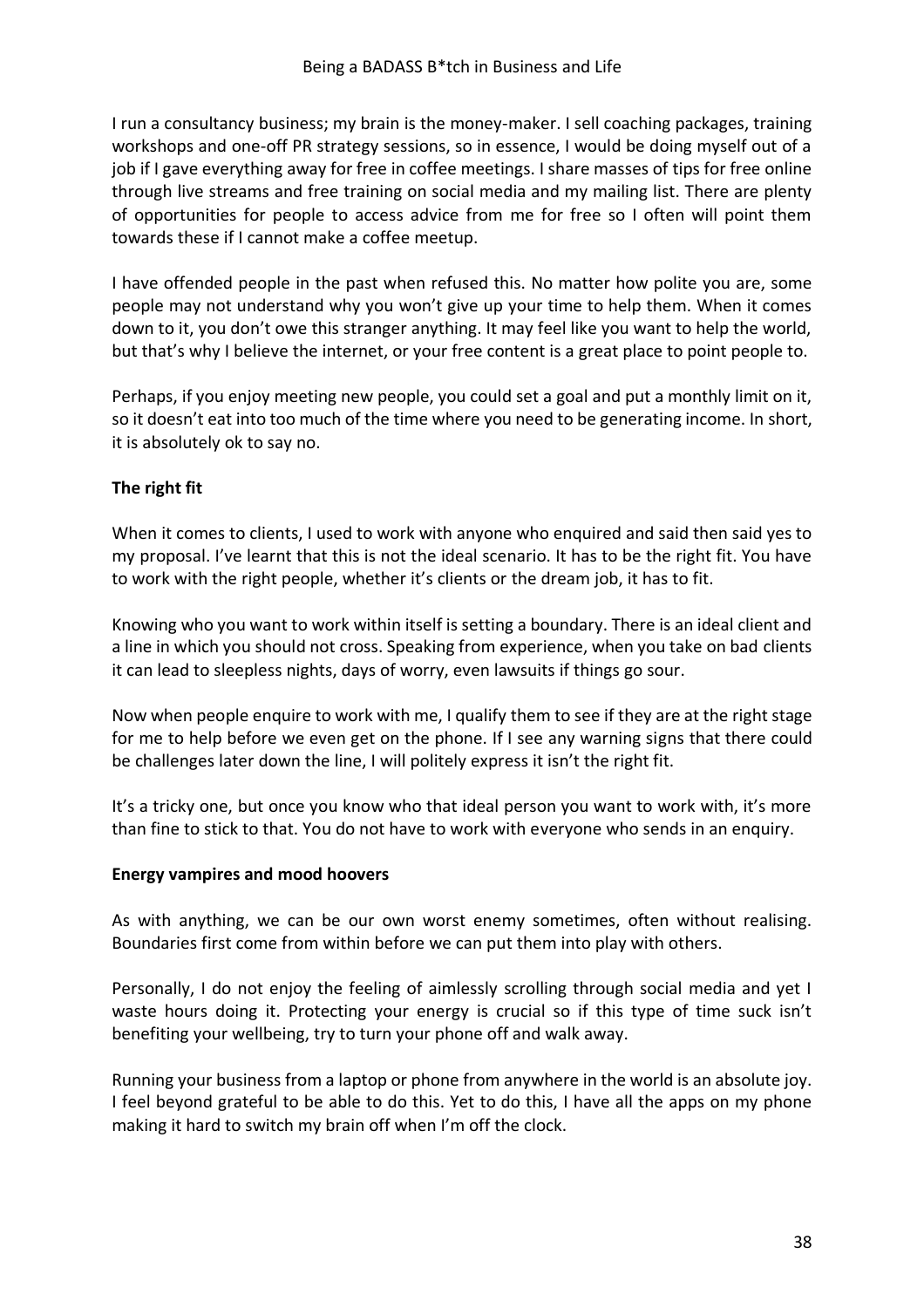It's incredible how much social media triggers me, even as a happy chipper person, seeing other people's news or opinions I don't agree with, it all adds up to ineffective use of my energy. To avoid temptation and checking social media a hundred times a day, I will just turn my phone off or put it in a different room in order to focus or have downtime.

Protecting your energy also relates to your personal life too. It's easy to get sucked into other people's dramas. I've quietly retreated from various friendships over the last few years as I realised it had become a habit rather than a joy to see them. It's imperative for me to conserve my energy (I need it for myself, my son and my business!) I made peace with walking away from, what I like to call, 'energy vampires' or 'mood hoovers'.

Of course, you can't walk away from everyone, but you can decide what the line is and who's allowed to cross it. With family, I learned that certain topics led to massively negative conversations or it left me feeling really awful. So now I know which topics to not bring up around certain people and it really works!

Whether its friends, family, social media or other people's dramas, remember to protect yourself from this negative energy.

### **Working from home**

I've been working from home properly for six years and before then on-and-off for five years. It's been constant learning exercises of how one works best, and also fitting in child-raising too. Working from home requires its own set of boundaries, whether it's yourself and when your working hours are, with other members of the household or people you work with externally.

Having worked from spaces in various homes over the years I've learned a lot about how I work best. I only work at the time of day my brain works and will have set times where I take client calls, so my diary isn't too chaotic with random appointments spread out through the week.

Some people struggle with the distraction of the house and chores. For me, I work from home by choice, so I enjoy popping the washing on in between client calls or working from my laptop on the sofa. That being said, I do still set some boundaries around head-down-do-not-disturb work time in my home office when I need to.

It isn't for everyone, but if you find out what makes you productive and how best to splice home and work life then it can be a really wonderful experience.

### **Reframe**

It may feel really uncomfortable at first to set some boundaries. Whether your boundaries are personal or work-related, it can feel internally that you are being selfish or a bit of a diva. A quick mindset shift around how it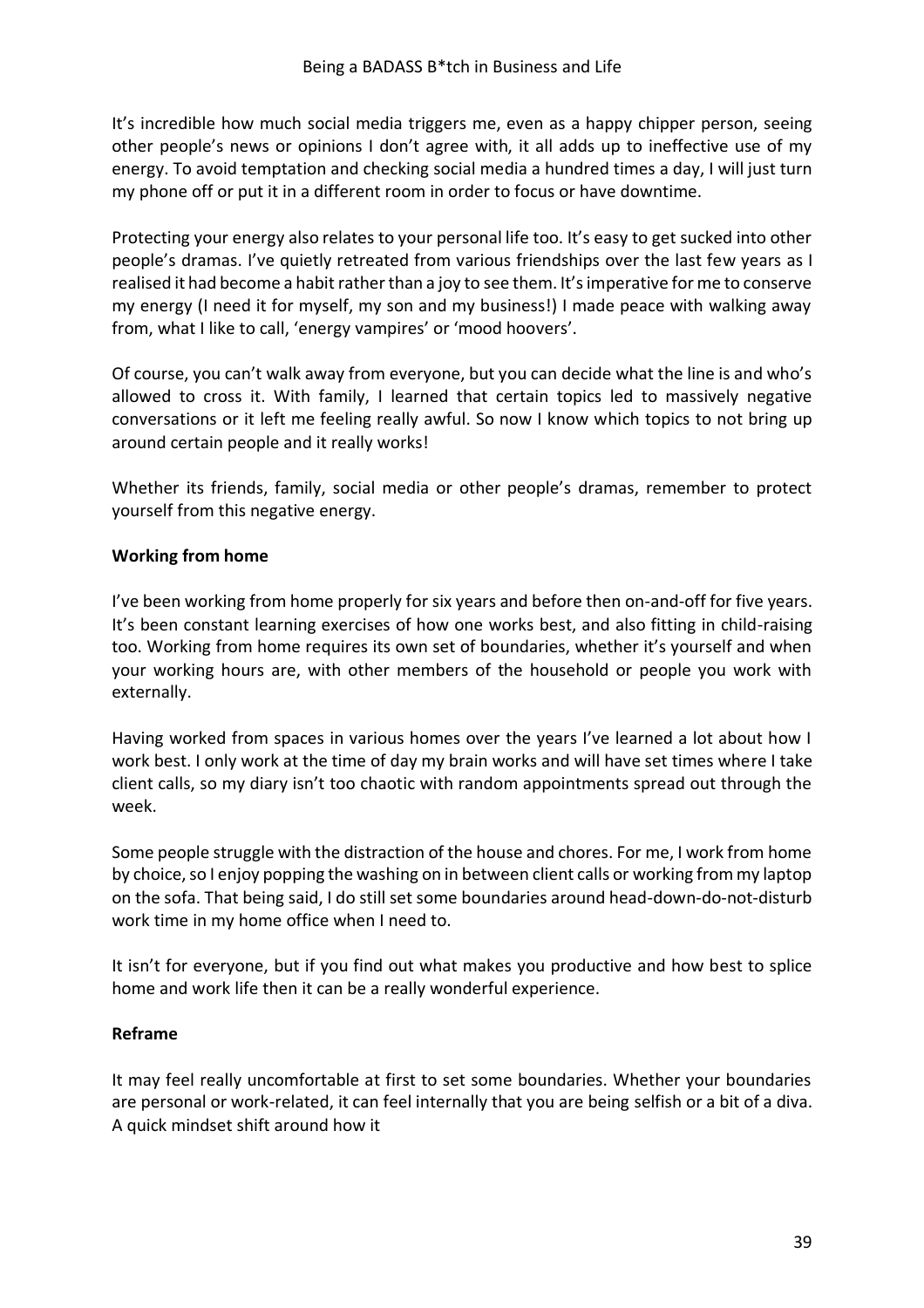If you're still stuck, consider the end goal for a moment. Think about how it would feel if, for example, the family left you alone to work for a few hours with no interruptions, or if your clients weren't emailing expecting replies at the weekend. That would feel pretty good right?! Use that to fuel you forward.

It is not selfish to set boundaries. It is to protect yourself and your energy… and *that* is always ok.

### **Walk the walk**

Often, we can sabotage our own experiences when it comes to setting boundaries. To allow others to respect these small 'rules' we've put in place, we need to firstly live by them.

If we tell clients, a boss or colleagues we only check out emails once a day but in reality, we reply throughout the entire workday, they won't really get that message and will expect a reply at all hours.

You have to walk the walk, and not just talk the talk. The way you act as well as communicate around your personal boundaries, no matter how tiny, has a huge impact on how others perceive and respect them.

If we want others to respect us, that has to come from within right the way through.

### **Respect yourself first**

When it comes to setting boundaries, I've noticed that when I let these boundaries slip, my demeanour changes.

Each time I notice myself aimlessly checking each app on my phone at night, I say to myself "If you check your work email, what are you going to do with it? Are you going to reply?" The answer is always no. So, in reality, why on earth would I go and read emails to not action them. It sucks a little of my mojo because I put myself back in work mode when I'm trying to relax. Saying this to myself helps me catch myself out and remember to only check certain apps when I'm back 'on the clock'.

Without a doubt, setting such boundaries for myself is what has ultimately led to my success. When I look back at the times I spoke to clients and was not paying attention because my heart was pumping so bad as my baby had just woken up, it makes me shudder.

Setting boundaries may seem like a barrier, but ultimately it is the best gift you can give yourself.

#### **ABOUT KERRI**

*Kerri L Watt is the author of the international bestselling PR book Get a YES! from the press. From her base in the New Forest, Hampshire, she runs a PR consultancy supporting companies to manage their own epic PR in-house.*